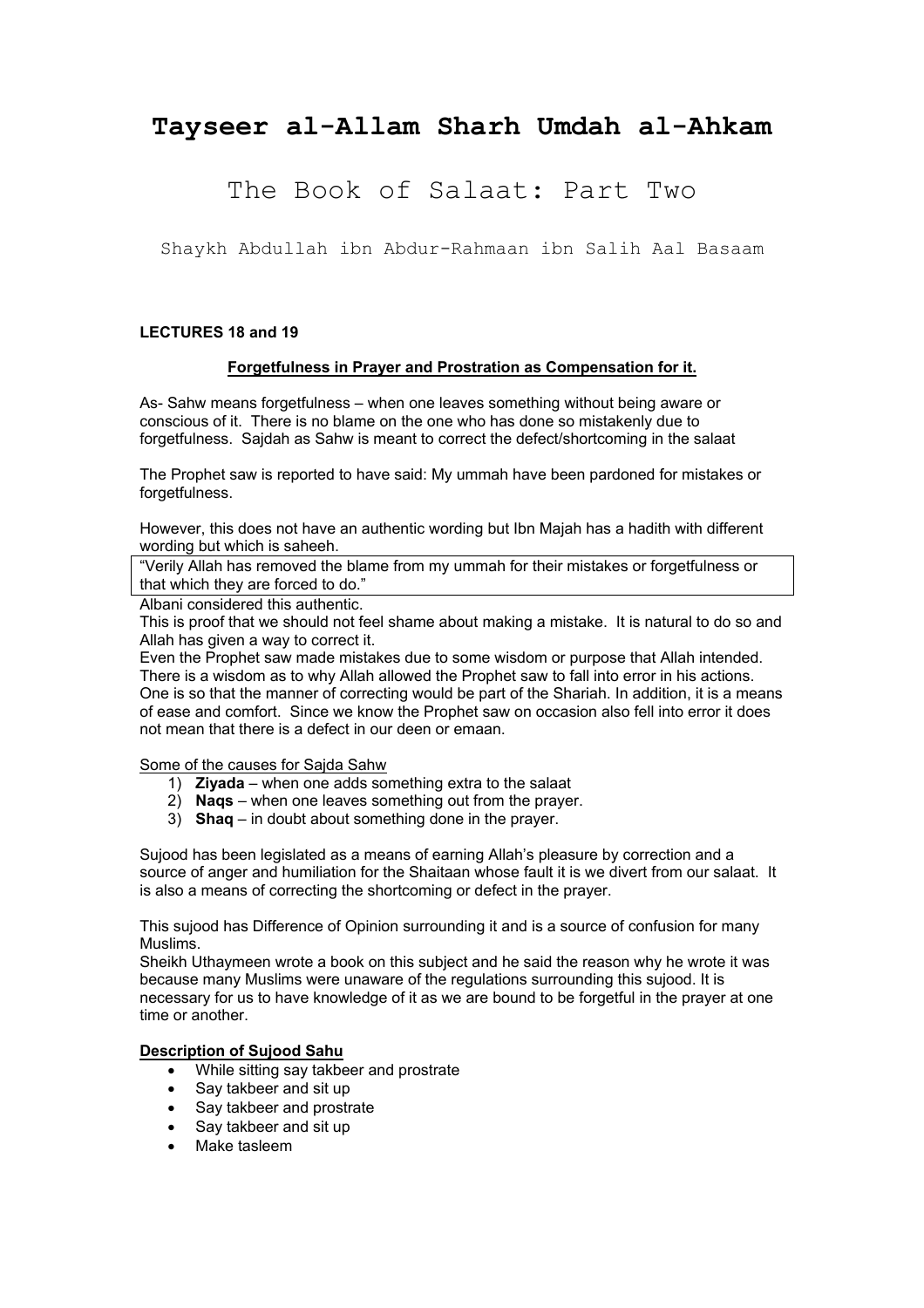The supplication in sujood may be whatever one will, based on the statement of the Prophet saw "as for sujood, a person should make ijtihaad as much as possible and it is expected that his supplication will be answered."

We should face the qibla for sujood if it is carried out after the tasleem. Ibn Masood narrated "The Prophet saw propped up his feet and faced the qibla.." However, if it is before the tasleem then it is expected that one would be facing the Qibla anyway.

Tashenhud after the two prostrations has been narrated in some hadith and the isnad appear to be authentic in Ibn Dawood and Tirmidi. However, it was found that many great scholars said that these hadith were daeef because narrated through many different chains of narration for Imran ibn Hussein and the narrations that do not mention the tashenhud are more authentic.

So if there are two hadith with authentic chains but one is more authentic than the other ad there is a contradiction between them then the stronger is taken as authentic and the other is rejected – This is called Shagh.

**Shagh** – a hadith that appears to be authentic but it contradicts a stronger hadith with a more authentic chain of narrators.

#### **Hadith 101**

Ibn Sereen reported Abu Hurairah as saying:

The Messenger of Allah led us in one of two evening prayers, Zuhr or Asr and gave salutations after two rakats and going towards a piece of wood which was placed to the direction of the Qibla in the mosque, leaned on it looking as if he were angry. Abu Bakr and Umar were among the people and they were too afraid to speak to him and the people came out in haste saying: the prayer has been shortened. However, among them was a man called Dhul-Yaddain who said: Messenger of Allah, has the prayer been shortened or have you forgotten? The Apostle of Allah looked to the right and the left ad said: What was Dhul– Yaddain sating? They said: He is right. You (the Prophet) offered but two rakat. He then offered two more rakats and gave salutations, then said takbir and prostrated and lifted his head. He (the narrator) then says: it has been reported to me by Imran ibn Hussein that he said: He (then) gave salutation Muslim

In Bukhaaree, Imran ibn Hussein said it was certain that the prayer was Asr. In this hadith, Ibn Sereen forgot what Abu Hurairah had said.

The Prophet added an extra tasleem so he did an extra sajda after the proper tasleem- this is in the case of Ziyada.

#### **General Meaning**

Abu Hurairah reported that the Prophet prayed either Asr or Zuhr. He prayed the first two rakats and then performed tasleem. Since his personality was such that he had reached a nearness to Allah, his inner self was not tranquil after the salaat because he sensed his worship was not perfect. Therefore, although he had forgotten, he felt something was wrong and he stood looking angry and was troubled but he did not know the cause of it.

Some of the people left quickly and started talking about it and it was as though they considered that because he was the Prophet of Allah, he could not make a mistake or forget. So, they went away without asking him about it. Abu Bakr and Umar were even scared to ask. It was finally Dhul- Yaddain who asked regarding whether the prayer had been shortened or had the Prophet forgotten? Based on what the Prophet was aware of he said neither. But once Dhul-Yaddain realized it was definitely not revelation to shorten the prayer then he knew the Prophet must have forgotten. The people confirmed what Dhul-Yaddain had said so the Prophet prayed two more rakats and made tasleem. Then while sitting he carried out two more prostrations and another tasleem.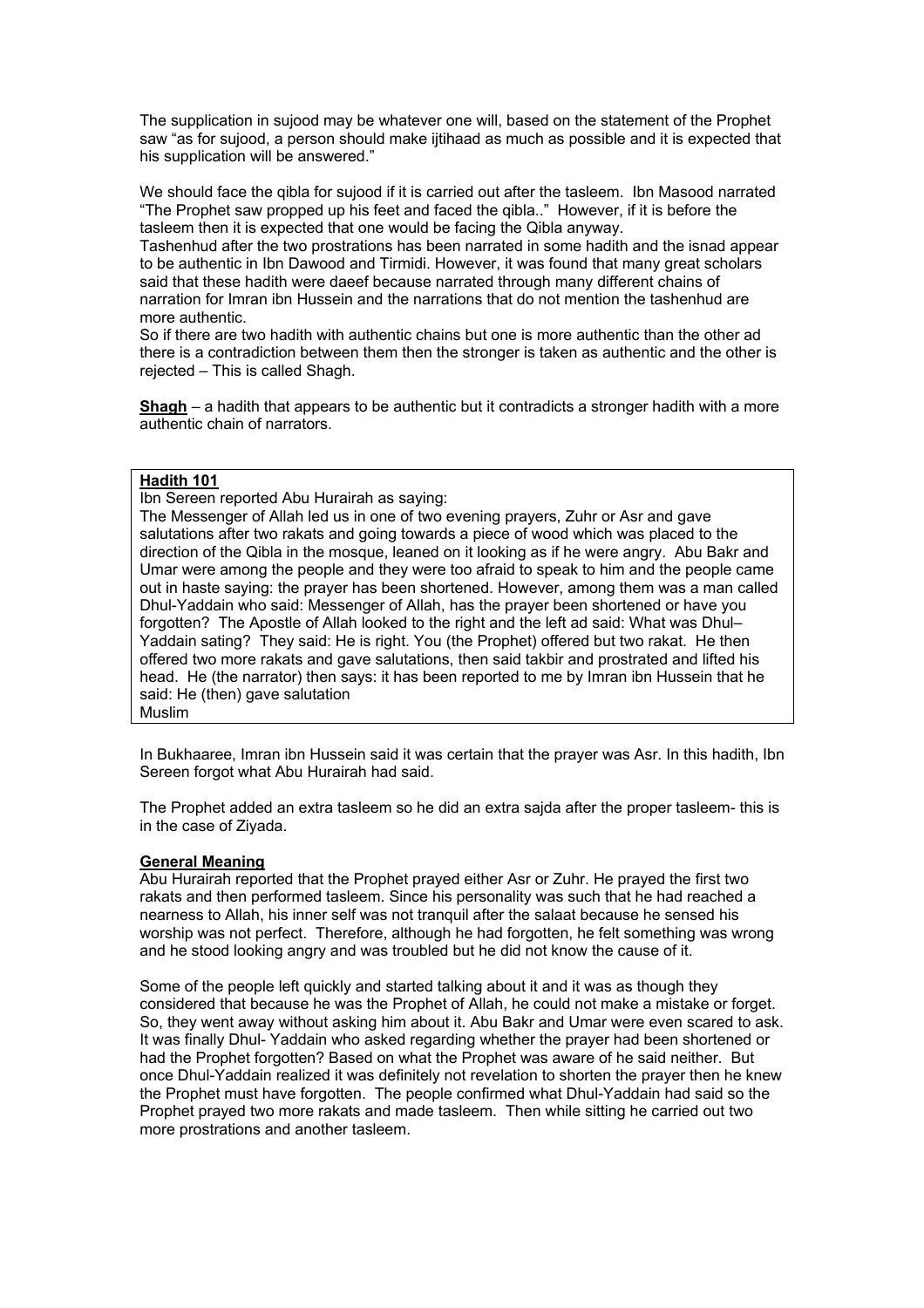# **Important Points Derived from the Hadith**

- 1. The hadith shows the permissibility that even the Prophets, in their actions, can err BUT Allah corrects them; He does not allow them to remain in that error. As for delivering the message then there is no room for error. There is consensus on this point.
- 2. There are many wisdoms related to this :
	- i. Clarification of the Shariah
	- ii. To lighten the burden of the ummah who will probably be forgetful
	- iii. Prophets are human and they may err in their actions.
- 3. Going out of prayer before its completion, thinking that it is finished, does NOT cut off the prayer completely but when a person realizes then the person may go back and complete what they have left off. They do not start again.
- 4. Speaking in salaat, unknowingly, does NOT invalidate salaat. This hadith is the proof for it. During the course of the prayer, Dhul- Yaddain and the prophet and the people all spoke and it did not invalidate their salaat.
- 5. It is correct and acceptable to compete the prayer and to build on what has already been done even if the period is lengthy. There is no proof for the opinion that it should be a short time period only.
- 6. Some movement apart from salaat does NOT invalidate salaat is done due to ignorance or forgetfulness.
- 7. It is obligatory to make two extra prostrations for forgetfulness whether for ziyada or nuqsahn. This is to correct eh salaat and to humiliate the Shaitan.
- 8. if a person makes more than one mistake then it is only necessary to perform one set of prostrations fro forgetfulness. In this hadith the Prophet added an extra tasleem and completes the prayer as two rakats and not four.
- 9. sajda sahw is performed AFTER tasleem in this hadith; if a person made tasleem while having made some defect in the prayer. In other cases it maybe before the tasleem. This is the madhab of Imam Ahmad.
- 10. Doing Sujda Sahw at two different times depends on the situation and this opinion combines the various evidences that the Prophet saw made sujda before and after the tasleem as opposed to those who say it should always be before and those who say it should always be after the tasleem.

### **ORIGINAL RULING**

(except in those cases where it is specifically indicated) The sajda sahw should be AFTER the tasleem based on the hadith of Tawbaan in Ibn Majah that is hasan ghirihee. The prophet said: For every forgetfulness it is required to make two sajdas after tasleem.

- 11. As–Sahw of the imam is passed onto the followers. Due to the shortcoming of the Imams prayer, there is also a shortcoming in the Peoples' prayer but there is no blame on the people; however, they are required to rectify this fault.
- 12. There is no tashenhud after before the tasleem in the sajda sahw. Ibn Taymiyah said there is nothing in the sayings of the Prophet requiring the people to make tashenhud in Sajda Sahw. If there was, then the Companions would have mentioned it. The basis of those who agree with the tashenhud is the hadith of Imran, which is considered hasan ghairib. It has only one narrator and is not supported by other authentic hadith therefore we should not base our position on this hadith.

# **Hadith 102**

Abdullah ibn Buhaimah reported: The Messenger of Allah led us in two rakat of prayer in one of the (obligatory) prayers and then got up and did not sit and the people stood up along with him. When he finished the prayer and we expected him to pronounce salutation, he said 'Allah hu Akbar" while sitting and made two prostrations before salutation and then pronounced the final tasleem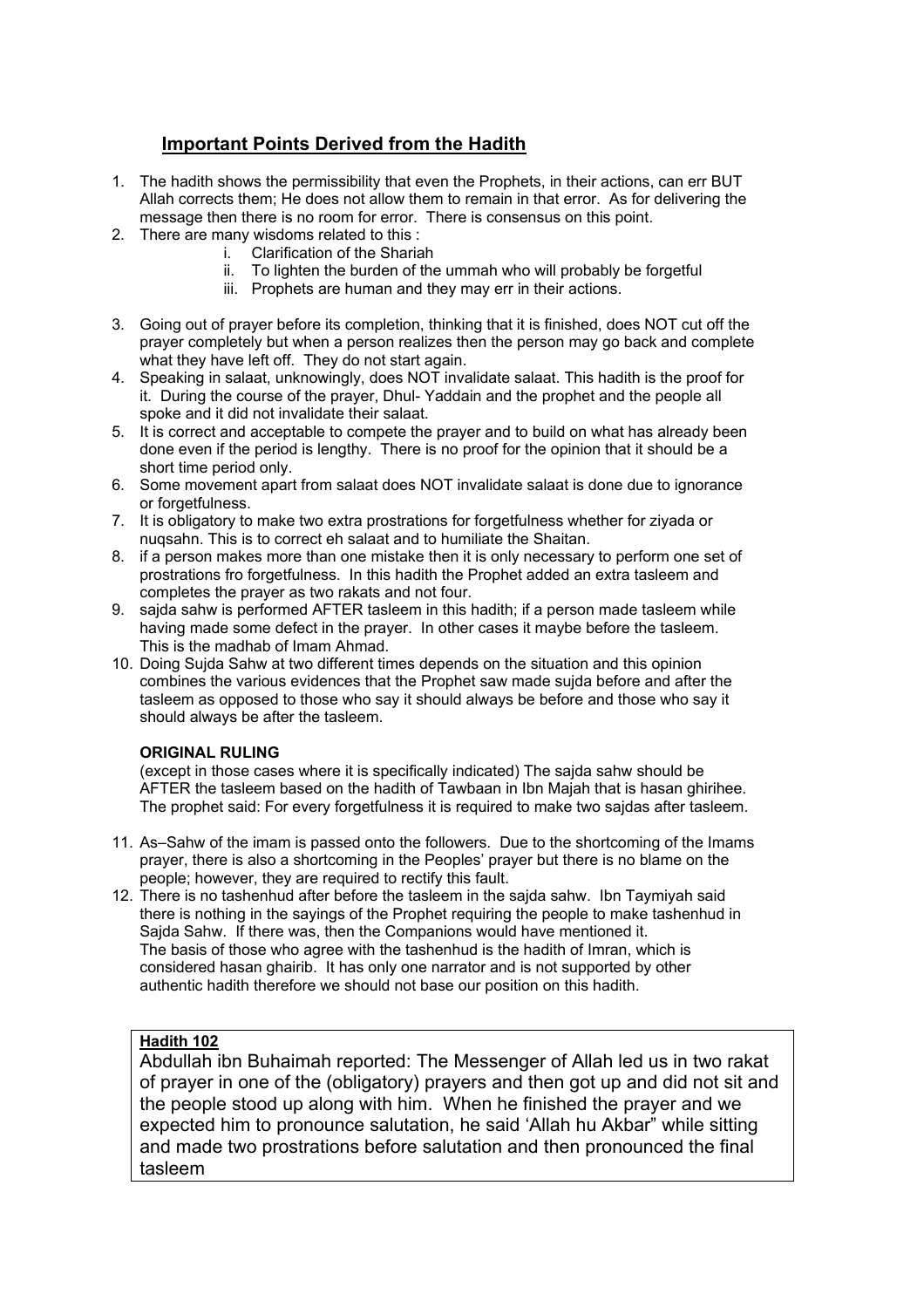Muslim

### **In another narration:**

..the Messenger of Allah stood up in the noon prayer.. (the rest of the hadith is the same) Muslim

This is an example of sujda sahw performed due to nuksahn. The Prophet left out the recitation of the tashenhud.

# **General Meaning**

The Prophet led the Zuhr prayer and stood up in the second rakat without doing tashenhud.

### **Important Points derived from the Hadith**

- 1. The obligation of making sajda sahw for anyone who has forgotten or made a mistake in the prayer e.g. leaving out tashenhud al awal
- 2. Tashenhud al awaal is NOT a rukn of the prayer because if it was then the Prophet would have had to go back and make it up and sajda suhw would not have sufficed. The wajibaat are those actions that are fard but one can make them up. The rukn are those that must be made up and without them the salaat is not valid. Some scholars said that the tashendhud al awaal was sunnah and some said it was fard.
- 3. If anyone makes more than one mistake then one set of sajda sahw is enough. The proof here is that the Prophet did not sit down for tashenhud and he did not recite it.
- 4. Since the Prophet agreed with the followers who still followed him in his mistake despite being aware the imam was making a mistake so this shows the importance of following the Imam. In another narration of this hadith it is said that the people started saying Subhanallah Subhalallah but the Prophet had stood up so he could not go back and sit.
- 5. The forgetfulness of the Imam is passed n to the followers. The followers knew that he had made a mistake so when they stood up they did so intentionally. So not invalid and the suhw was passed onto them.
- 6. If something is left out of the prayer then the prostrations of forgetfulness should be performed *before* the tasleem
- 7. The tasleem follows the prostrations immediately without any space or time between them for du'a or anything.

The Sheikh only mentioned these hadith so to get more information on Sajda Sahw we will study a few extra Hadith:

# **Extra Hadith (1)**

Narrated Abu Hurairah: He said the Messenger of Allah said: Verily when one of you stands up to perform his prayer, then Shaitaan will come to him and cause confusion in his mind until he doesn't know how much he has prayed. So if anyone finds himself in that situation, he must pray two prostrations while sitting. Bukhaaree and Muslim

This general hadith shows us that the cause for our forgetfulness is Shaitaan and the way to combat this is to make sajda sahw.

### **Extra Hadith (2)**

### **Concerning Shakk (Doubt) in the prayer**

From Ataa ibn Yasar from Abu Sa'eed al-Khudree who reported: the Messenger of Allah said: When one of you is in doubt about the prayer and he does not know how much he has prayed, three or four rakaah, he should cast aside his doubt and base his prayer on what he is sure about, then perform two prostrations **before** giving salutations. If he has prayed five rakhas, they will make his prayer an even number for him and if he has prayed exactly four rakaahs, they will be a humiliation for the devil.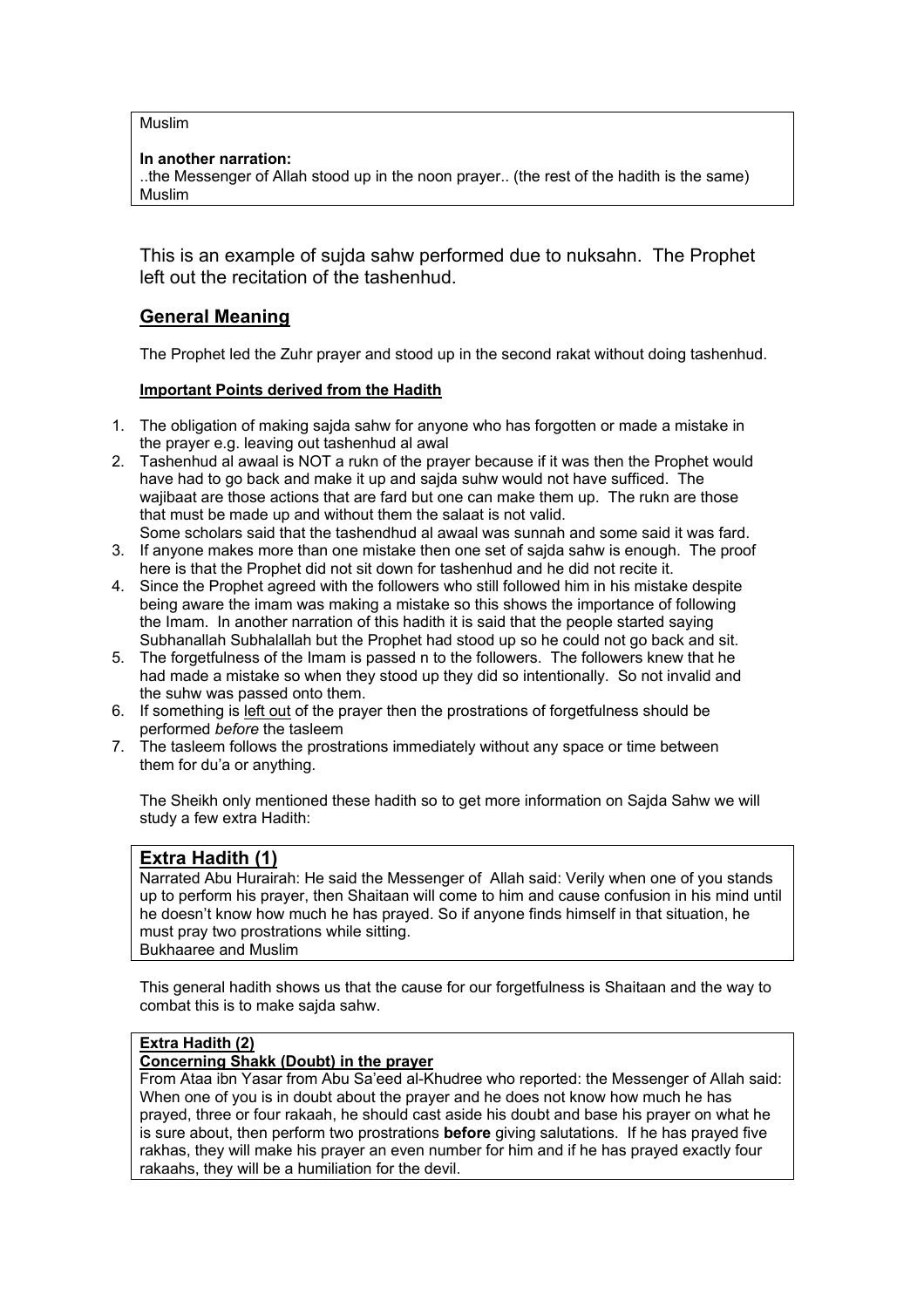#### Muslim

Able to determine what is more likely so perform sujda sahw **before** the tasleem

#### **Extra Hadith (3)**

Abdullah ibn Masood narrated: …when he (the Prophet) turned to face us he said: If there had been anything changed in the prayer then surely I would have informed you but I am a human being like you and liable to forget like you. So if I forget, remind me and if anyone of you is doubtful about his prayer*, he should follow what he thinks to be correct* and complete his prayer accordingly and finish it and then do two prostrations of sahw. Al Bukhaaree

Unable to determine what is most likely to be correct so follow what you think and perform sajda sahw **after** the tasleem

What the scholars said regarding this matter:

Imam Budawi says regarding sajda sahw:

As for the place, before or after the tasleem, that the prostrations were performed, the hadith concerning this reported different things.

As for what Kudri (Extra Hadith (2)) and Buhainah (Hadith 102) reported was that the sajdah sahw was carried out before the tasleem.

Abu Hurairah and Abdullah Masoods hadith (Extra Hadith (4)) where something was added, then the prostrations are performed after the tasleem.

Based on this, the scholars of fiqh also differed Most of the scholars such as Rabiya held the sujda sahw should be performed before the tasleem. Imam Shafee also held this opinion. The second opinion is of those who said it should be performed before the tasleem such as Sufyan ath-Tahuri of the Hanafi Madhab and the students of Abu Hanifa held that the sajda should be after tasleem, according to Abdullah Masood 's hadith.

Imam Shafee said before and Haifa said after.

The third opinion is important. Imam Malik said if the sajda sahw is performed due to ziyada then after the tasleem (Dhul Yadein hadith and extra hadeeth 4) and if due to nuksahn then should be before tasleem (Abdullah ibn Buhaina 102) Malik trying to put every hadith together and trying to apply it in its place. Malik has given us the application and reconciliation of all the hadith. Also the saying of the sheikh of Imam Bukhaaree. As for the situations where no mention then general rule is that Imam Ahmad said sajda should be before the tasleem Ishaac ibn Hakaway said we do as the hadith say but if there is no situation described like your then if adding then do like cases about adding and if something detracted then do like the Prophet did in the cases where something was left out.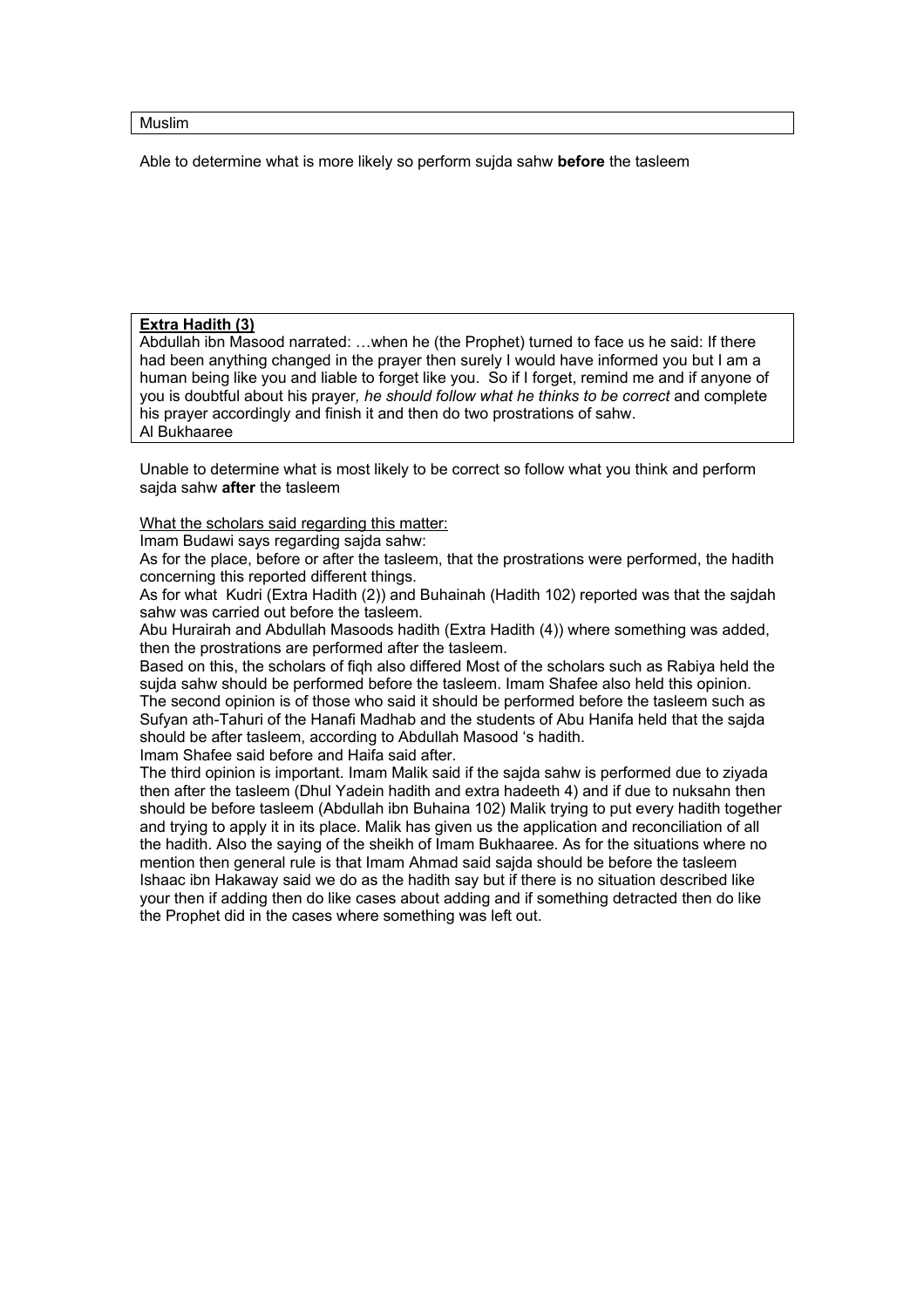#### *Concerning doubt*

*Two cases*:

- 1. Able to determine the most likely of two possibilities then finish prayer according to that determination and do sajda sahw after the tasleem
- 2. If not able to determine what is correct then take the lower number and complete the prayer according to that and do sajda sahw before the tasleem

#### **Extra Hadith (4):**

Once Allah's Messenger offered five rakaah in zuhr prayer and somebody asked him whether there was some increase in the prayer. Allah's Apostle said "What is that? He said: You have offered five rakaat So Allah's Apostle performed two prostrations of Sahw after tasleem

Uthaymeen summarises this matter where he outlines the cases for when to do the sajda sahw.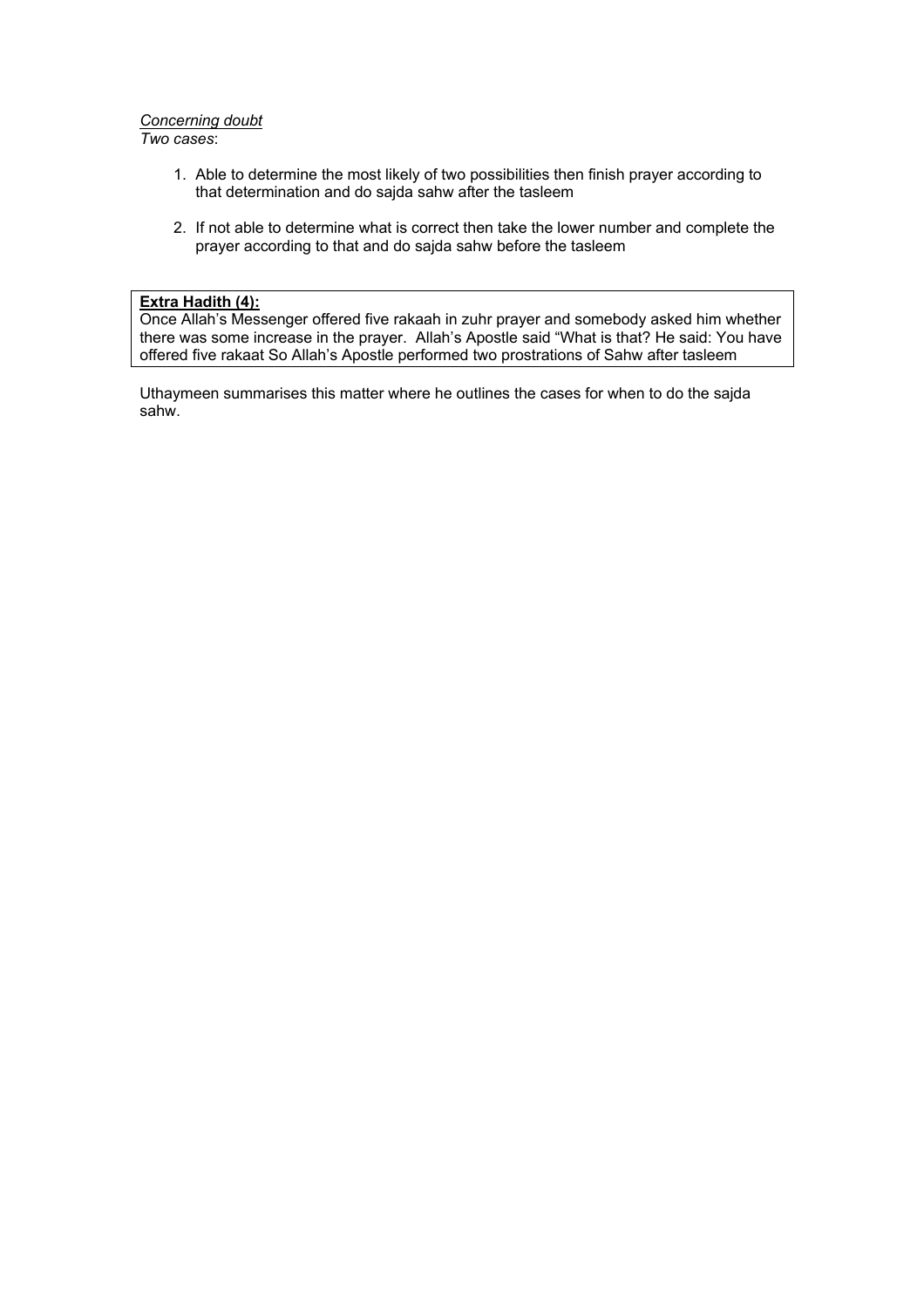#### **Salaat- ul – Witr**

### **Hadith 121**

Narrated Abdullah ibn Umar: while the Prophet was on the mimbar, a man asked him how to offer the night salaat (prayers). He replied, "Pray two rakaat at a time and then two and then two and so on and if you are afraid of the dawn approaching pray one rakat and that will be the witr for all the rakaat that you have offerred: **Ibn Umar** said, "Make an end of your (tahujiad) night prayer with an odd rakah, for the Prophet ordered it to be so" Al Bukhaaree

#### **In another narration:**

Narrated Ibn Umar: A man came to the Prophet *while he was delivering a religious talk* and asked him how to offer the night salaat. The Prophet replied, "Pray two rakat at a time.." Al Bukhaaree

### **General Meaning**

A man asked the Prophet while he was giving a khutba on the mimbar, about the number of the rakaat for salaat ul lail and how to separate or to join the rakaat. Due to eagerness of Prophet to guide the people and give them knowledge he answered the man in front of all of the people so all would benefit. He said to do them two by two and make tasleem after every two rakaat and then if dawn was approaching then to make one rakaat to make the rakaat odd number. Due to the fact witr is the ending or closing or seal of night prayer then it is better that it should be prayed at the end of the night.

### *IKTILAAF*

#### *voluntary prayers can one pray them only as two rakaat or can you pray more or less?*

Apparently understood from this hadith that should be prayed two by two without increase or decrease. Since we know salaat is an act of ibadah are based on revelation and not for anyone to change time, amount and manner to be changed if already specified in shariah. Should not go beyond what legislate. However reported in other hadith that witr can be performed as one without any preceding rakaats. In four books of sunnan and declared to be authentic.

Prophet said whoever loves to make witr by five rakaat then do so and whoever desires to do by three rakaat then do so and whoever even wants to make it one then do so. Nasaee as opposed to other considered this hadith is mawkoof – really statement of Abu Ayoob al Ansari and not to be attributed to Prophet while others who narrated hadith considered it to be marfoohan- attributed to Prophet as statement from him

In any case this hadith is proof of permissibility of doing one rakat. Matter is differ is whether can read nothing before it or not.

It has also been narrated by group of sahaba that making witr as one rakaat without any preceding even number of prayer and this seems to be limiting or specifying hadith 121. So suggests that can skip the even number of rakat and just pray as one rakat.

#### **Important Points derived from the Hadith**

- 1. Based on this hadith we can determine that night prayer (tahajjad) is prayed as two rakat by two rakat without adding to that number or decreasing it. Whereas the witr prayer the end of the tahjjud is prayed as a odd number. Preferably at the end of the night for whoever has confidence that one will wake for it.
- 2. We understand that the time for the witr prayer ends at the breaking of dawn.
- 3. We understand that it is preferable that witr performed after the prayers of even number.
- 4. Preceding the witr prayer by even number is sunnah
- 5. Also answering the questioner in front of the people gives general benefit to all who are present.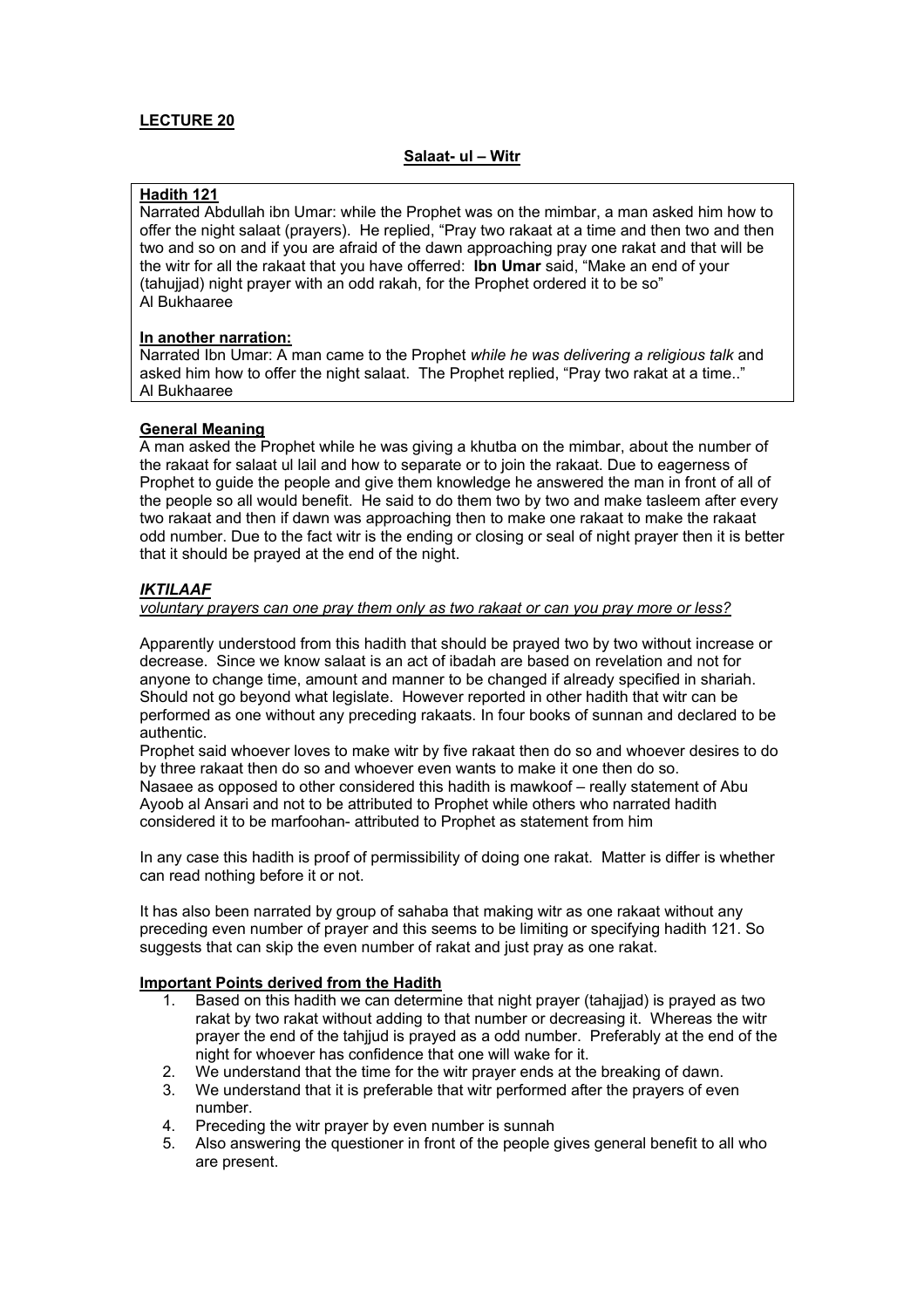6. it is mustahab to perform the witr prayer although some scholars said it is wajib but correct opinion is that it is sunnah mu'accada always performed and best of acts of voluntary worship. Prophet never abandoned this prayer whether resident or traveler

### **Hadith 122**

Aisha reported that the Messenger of Allah used to observe the Witr prayer every night, in the early part of the night, at midnight ad in the latter part, finishing his Witr at dawn.

#### **General Meaning**

Time for witr begins at end of salaat ul Ishaa and ends at the break of dawn and so for this reason it is reported that Prophet used to perform it at beginning, middle and end of the night. Since the witr prayer is performed at the end of the night ad witr was performed to seal the prayers. If performed at beginning of night, he would end it just before dawn.

#### **Important points derived from the Hadith**

- 1. Permissibility of witr at beginning, middle and end of the night.
- 2. The preferable time is the end of the night for the one who feels safe that will not oversleep although permissible to make it at beginning or end of the night
- 3. Difference of opinion amongst scholars concerning the end of the time of witr. They are in agreement that beginning is after Ishaa prayer

# *IKHTILAAF*

*When does it end?*

#### **1. Up until the beginning of Fajr being prayed**

(one of narrations from Imam Ahmad)

### **2. At the break of dawn when Adhaan being called**

Imam Ahmad (one of two narrations) at break of dawn; when Adhaan is called then this is end of witr prayer. Ibn Qadamah said this is really the correct opinion and it is opinion of Hanbali scholars of later generation. Abu Hanifa's companions- Muhammad and Abu Yusuf also held this opinions and Imam Sufyan ibath-Tahwri. Ibn Taymiyah said that whoever slept past salt ul Witr then he may pray it between the adhaan of Fajr and beginning of salaat. This was done by Abdulllah ibn Umar and Ayesha.

### **Hadith 123**

Ayesha reported: The Messenger of Allah used to observe thirteen rakat of the night prayer. Five out of them consisted of Witr and he did not sit but at the end (for salutation) Muslim

#### **General Meaning**

Ayesha has narrated to us the prayer of the Prophet in the night. He used to pray thirteen rakat and he prayed the first eight as two by two and five as witr that he did not sit for until the end rakaat.

It has also been reported as seven and nine rakaat too.

*Side point:* the narrations of hadith from Ayesha differ on how the prayer during the night was performed. Five, seven, nine, eleven, have all been reported from her. In the two books of sahih it is reported that he never read more than eleven rakaat in Ramadhan or outside of Ramadhan. This apparent contradiction in the number of rakaat he prayed can be reconciled. The best way to understand the narration, that says he never prayed more then eleven rakaat, is that this was his most regular and general method of praying the night prayer and witr, but on occasion he may have increased the prayer to thirteen or decreased it to five or nine etc depending on his condition, or, perhaps, with the intention to teach the people and show them the permissibility of praying less than eleven.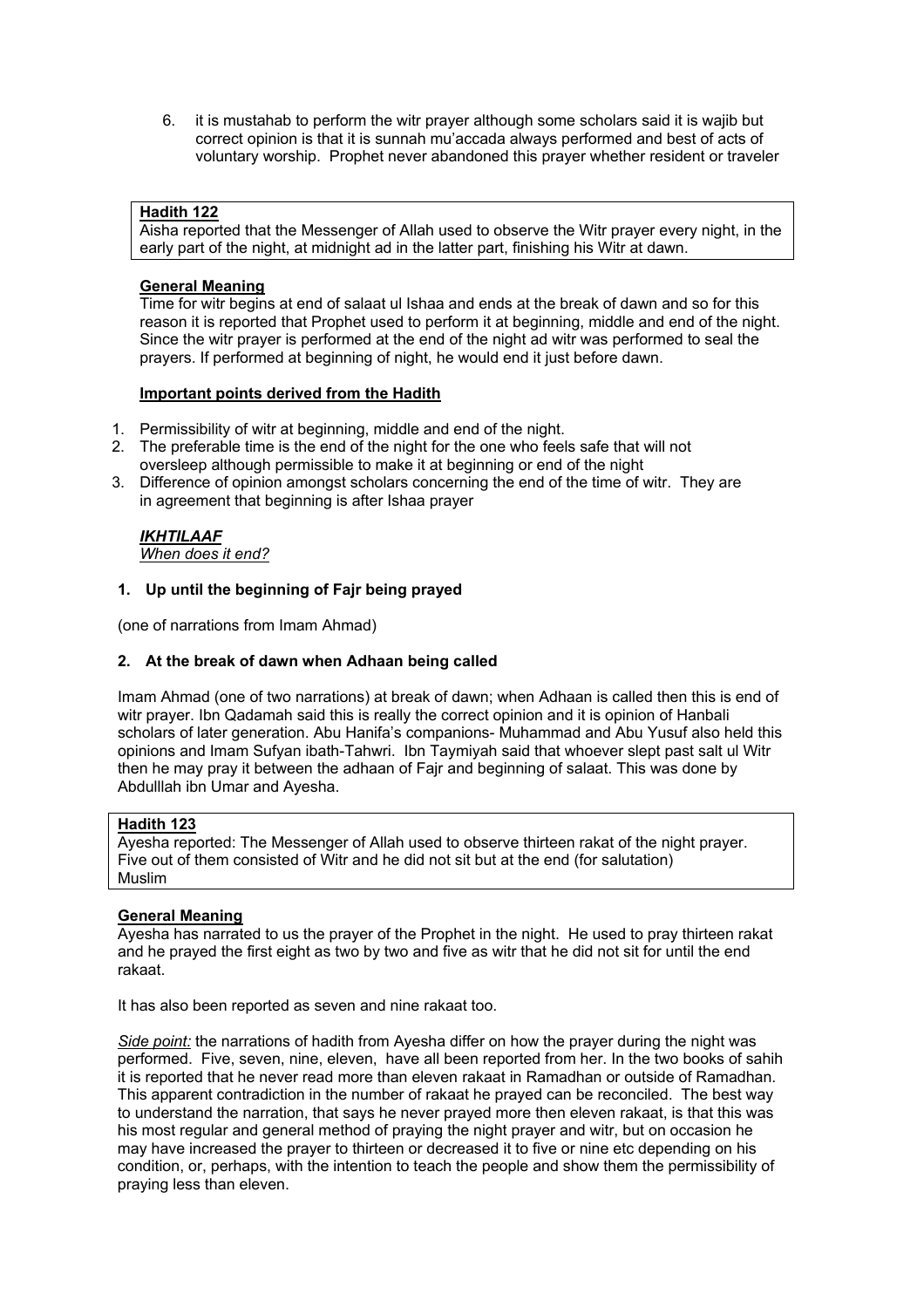### **Important Points Derived from the Hadith**

- 1. The Prophet sometimes made his prayer in the night as thirteen rakat, not counting two sunnah rakat before Fajr.
- 2. He sometimes used to make the witr prayer as five rakaat without sitting in those five except at the end in the fifth rakaat
- 3. What is intended by this hadith that the night prayer is performed in pairs of two is the night prayer t the exclusion of the witr prayer.
- 4. Sometimes the Prophet prayed the prayer as seven and five and he did not sit until the last rakat and sometimes nine sitting in the eighth rakat for tashanhud and then in the last rakaat making tasleem. Authentically reported in all these ways. The prayer can be performed in many ways as long as odd.
- 5. Ibn Taymiyah said the best of prayers after obligatory prayers is the night prayer and most important of this is the witr prayer and the two rakaat of Fajr. Proof is that even when Prophet was traveling he would abandon all the voluntary prayers except for the witr prayer and the two sunnah prayers of fajr. The different manners of the methods of performing witr prayer. Correct opinion is that if the Imam performs the witr prayer in any one of the ways that has been reported in the sunnah then followers should also make the witr with him.
- 6. Some of the scholars said the witr prayer have six ways of being performed (more than this but here he only mentions six)
	- i) one rakaat
	- ii) three rakaat (two with a tasleem and then one)
	- iii) five rakaat (not sitting until last rakaat)
	- iv) seven rakaat (sitting in sixth for tashahud and then seventh rakat for tasleem)
	- v) nine rakaat (sitting in eight and then ninth to tasleem)
	- vi) eleven rakaat (making tasleem after every two and then one single rakaat for witr)

even these numbers are sometimes performed differently then mentioned here.

### **Extra Hadith from "Al Muharafal Hadith" by Ibn Makdasi**

Masrook (tabee'ee) reported: I asked Ayesha about the prayer of the Prophet in the night that his prayer was sometimes seven, nine, eleven rakaats besides the two of Fajr Bukhaaree

Talk ibn Alee reported: Qays ibn Talq said: Talq ibn Ali visited us on a certain day during Ramadan. He remained with us till evening and broke fast with us. He then stood up and led us in the witr prayer. He then went to his mosque and led them in prayer. When the witr remained, he put forward another man and said: Lead your companions in the witr prayer, for I heard the Apostle of Allah as saying: **There are no two witrs during one night.**  (Sunan Abu Dawud)

Ubayy ibn Ka'ab narrated: The Apostle of Allah used to observe witr with (reciting) "Glorify the name of thy Lord, the most High" (Surah 87), "Say O disbelievers" (Surah 109), and "Say, He is Allah, the One, Allah, the eternally besought of all" (112). Sunan Abu Dawud

#### **In another narration:**

AbdulAziz ibn Jurayj said: I asked Aisha, mother of the believers: With which (surah) the Apostle of Allah used to observe witr? (She reported same as in the Hadith of Ubayy ibn Ka'b, No. 1418)

This version adds: In the third rak'ah he would recite: "Say, He is Allah, the One" (Surah 112), and "Say, I seek refuge in the Lord of daybreak" (Surah 113), and "Say, I seek refuge in the Lord of mankind" (Surah 114). Sunan Abu Dawud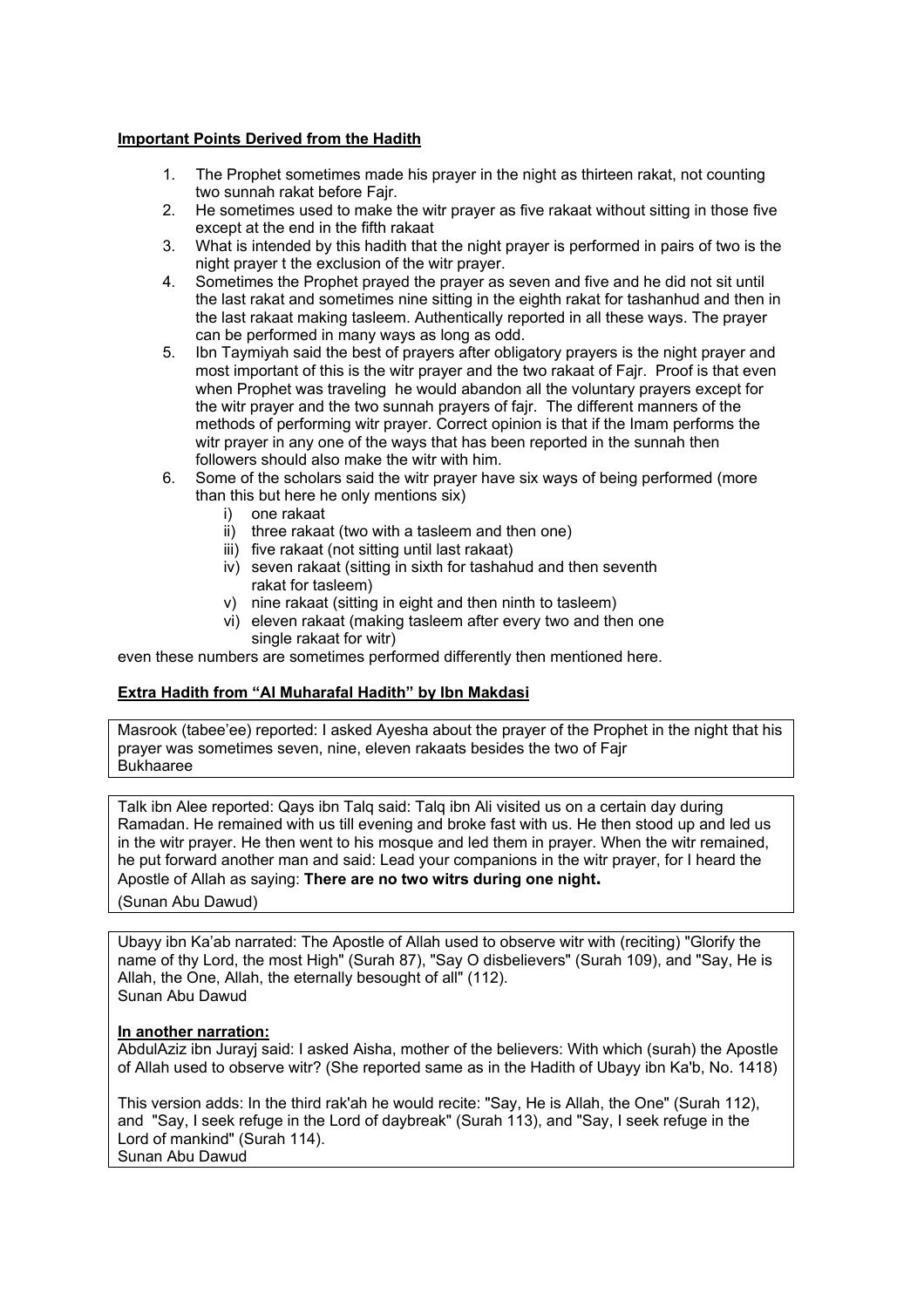Nisaee reports that the Prophet used to recite these three chapters and he did not make tasleem until the end.

Abu Saeed al Khudri reported: Allah's Apostle said: Observe Witr prayer before it is morning. AbuSa'id reported that they (the Prophet's Companions) asked the Apostle of Allah about Witr (prayer). (In reply to their inquiry) he said: Observe Witr prayer before it is morning. **Muslim** 

Jabir ibn Abdullah reported: Allah's Messenger said: If anyone is afraid that he may not get up in the latter part of the night, he should observe Witr in the first part of it; and if anyone is eager to get up in the last part of it, he should observe Witr at the end of the night, for prayer at the end of the night is witnessed (by the angels ) and that is preferable. Muslim

Abu Hurairah reported: My friend (the Prophet) advised me to do three things and I shall not leave them until I die, these are: To fast three days every month, to offer the Duha prayer, and to offer Witr *before* sleeping. Bukhaaree

This is applicable to people who are like Abu Hurairah who know they will not get up for Tahjjud in the last part of the night.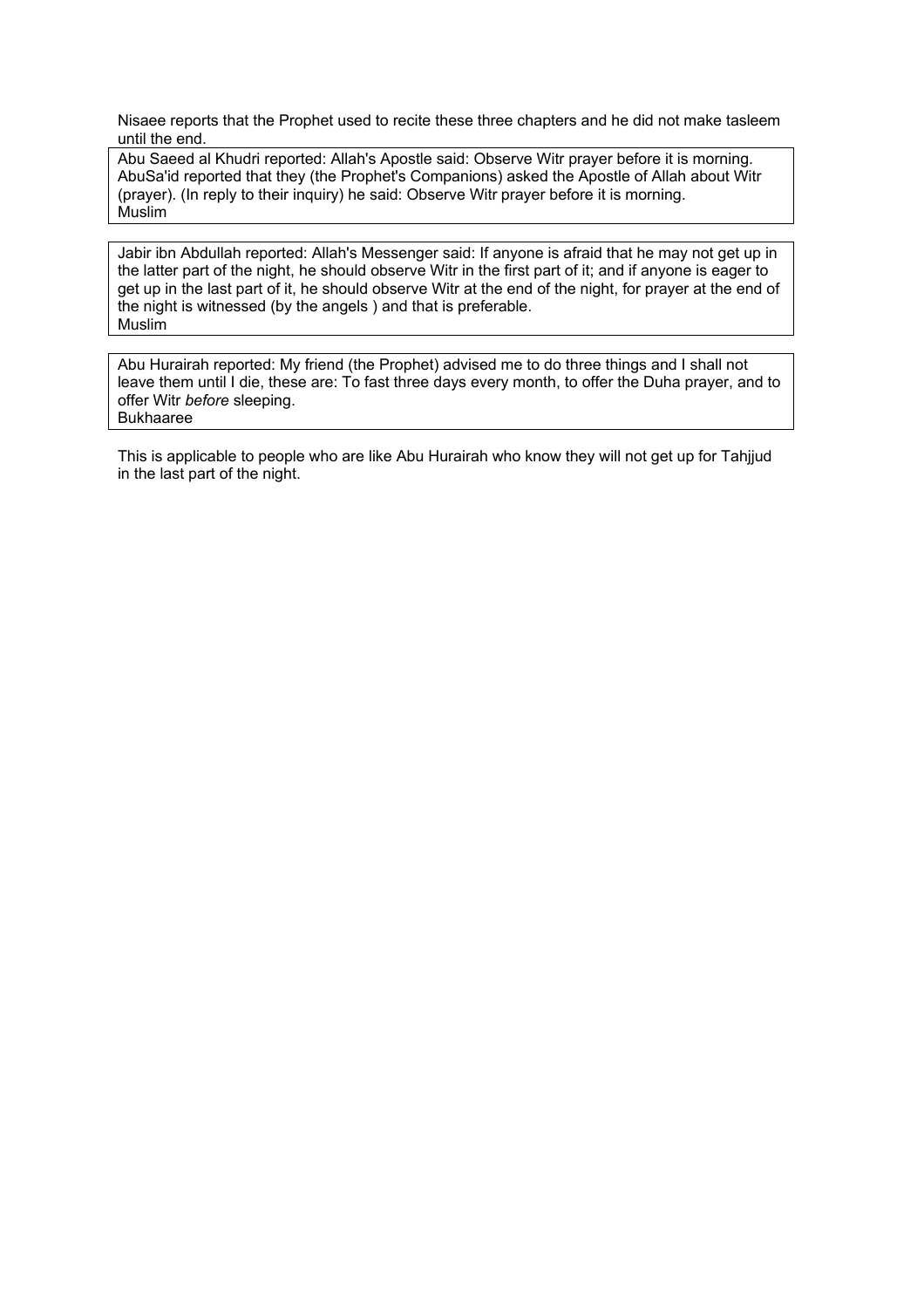### **The Prayer for Travelers (Combining)**

Combining and shortening are two separate things: there are different rulings and guidelines for each.

Traveling is a cause for difficulty and so Allah has given permission and some facilities and ease in the matters of worship for the traveler as a mercy for the believers. Allah has reduced the responsibility so it is easy for us to carry out our duties. One of the mercies is that of combining prayers.

It is permissible to combine the Zuhr and Asr in either of their times and Maghrib and Ishaa in either of their times. All of this shows the lofty nature of the Islamic Sharee'ah and the bounty of Allah so the *Deen* is easy and without hardship.

#### **Hadith 128**

Narrated Abdullah ibn Abbass: Allah's Messenger used to offer the Zuhr and Asr (prayers) together on journeys, and he also used to offer the Maghrib and Ishaa together Bukhaaree

#### General Meaning

It was the habit of the Prophet, whenever he was traveling; on the road, he used to combine the Zuhr and Asr either in the early or late time and he used to combine Maghrib and Ishaa in early or late time. And he used to consider which was easier and more convenient. He also used to consider the people who were with him. The factor due to which he would combine the two prayers was that he was traveling. So the prayer time of either of the prayers became the time for both of the prayers. There is no shortcoming in the prayer whichever time you choose; the earlier time or the later.

#### *IKTILAAF*

*A. The permissibility of joining prayers*

#### **1. Permissible to join the prayers and this is applicable to advancing the two prayers to the earlier time or delaying them to the later time**

 Large number of sahaba and tabi'een. Sheikh Abdullah ibn Bassam does not mention their names. Imam Ibn Daqeeq al-Eid mentions that this opinion is held by Alee ibn Abi Talib, Saad ibn Abi Waqqaas, Saeed ibn Zaid, Usaama ibn Zaid, Abdullah ibn Umar, Imam Shafee'ee, Imam Ahmad Ibn Hanbal,

**PROOFS**: Hadith 128 and hadith of Abdullah ibn Umar (Saalim's father) and the hadith of Muadh ibn Jabal (cited below)

#### **Extra Hadith**

Saalim's father narrated: the Prophet used to offer the Maghrib and Ishaa prayers together whenever he was in a hurry on a journey Bukhaaree

#### **Extra Hadith**

Mu'adh ibn Jabal said: On the expedition to Tabook if the sun had *passed the meridian* before the Messenger of Allah moved off, he combined the noon and afternoon prayers; but if he moved off *before the sun had passed the meridian*, he delayed the noon prayer until he halted for the afternoon prayer. *If the sun set before* he moved off, he combined the sunset and evening prayers, but if he moved off *before the sunset* then he delayed the sunset prayer until he halted for the evening prayer and then combined them Abu Daawood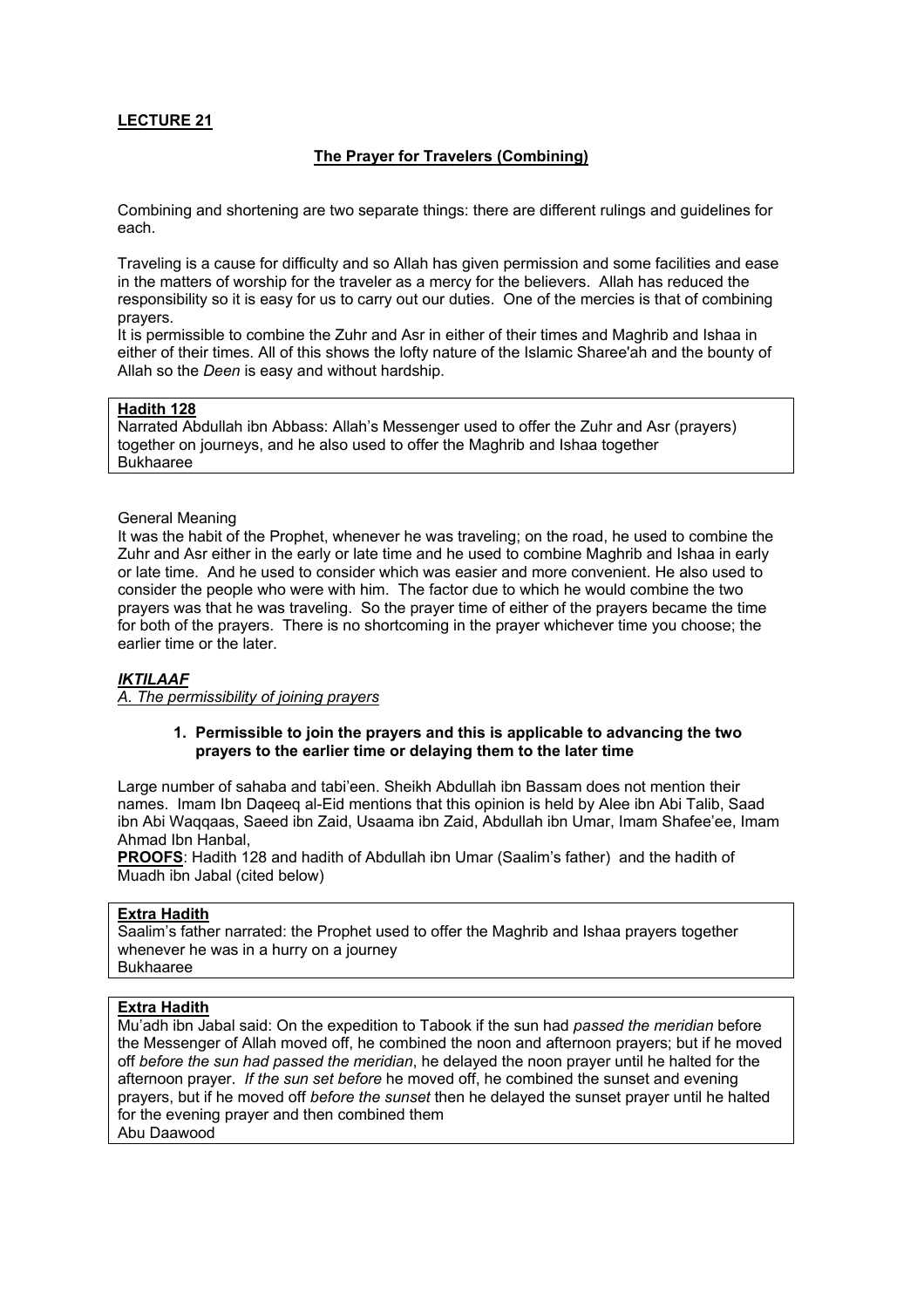Some of the narrations of this hadith have been declared saheeh. Opinion of majority of scholars.

### **2. Not allowed to combine the prayers at all.**

Abu Hanifa, and his students; Muhammad and Abu Yusuf's opinion is that it is **n**ot permissible to combine the prayers. They made ta'weel (re-interpretation) of the hadith. The said that the hadith only shows the *appearance* of combining, i.e. Zuhr would be prayed in the last part of its time and Asr in the beginning of its time.

But in some hadith it says that the prophet prayed the Maghrib prayer after the redness had disappeared from the sky, which refutes this theory because that is the time of Ishaa. This is real combining and not just the appearance of combining.

Al Khattaabee and Ibn Abdul Barr mentioned that combining the prayers is a *Rukhsa* (permission). If anyone does what has been mentioned by this *madhhab* then this is a very narrow amount of time, even for those scholars who know how to determine that time gap. How then can the common people determine this time gap?

# **3. Permissible but only in the delayed time, not in the advanced time**

This is the opinion of Ibn Hazm - and a narration of Imam Maalik.

**PROOFS**: those hadith which do not mention advancing the prayer, only praying them in the delayed time. This is why they understood delaying was permissible but not advancing the later prayer to the earlier time. They responded to the first opinion by saying the hadith of Muadh ibn Jabal was cited by some of the scholars as being questionable (concerning its authenticity).

### *B. What are the reasons for permissibility of combining?*

### **3. Traveling is a cause for combining the prayers either in the advanced or the delayed time**

This is the opinion of the majority, of Imam Shafe'ee and imam Ahmad and one of the reports from Imam Malik.

**REFUTATION**: of the second opinion, that combining is only permissible during traveling if there is a need for it: i.e. one is in the actual course of traveling.

Muadh ibn Jabal narrated: The Prophet saw delayed the prayer one day during the battle of Tabook and he came out of his tent (and he was settled there during that time) and he prayed the Zuhr and Asr prayer and then reentered his tent and then came out later and prayed the Maghrib and Ishaa prayer together.

This is a proof that the Prophet combined even though not in the course of traveling and he was in a settled place during traveling. Ibn Barr said this hadith is authentic. Imam Shafee'ee mentioned that the entering ad exiting of the Prophet is a proof that the Messenger was not in the course of traveling. So this serves as a refutation against those who said Prophet never combined prayers except in the course of traveling i.e. When there was a need.

### **4. The cause for combining, whether traveling or otherwise is if there is a need for it**

This is the most well known of Imam Malik's opinions. If there is a need then this is the cause for combining. If one is traveling, and there is no need to combine the prayers then one should not combine the prayers. In the hadith it states that the Prophet was in the course of traveling and thus it was not the fact that he was a traveler but rather that there was a need because he was actually on the road.

Also the chosen opinion of Sheikh al Islam Ibn Taymiyah and his student, Ibn Kayyim. One of the Maliki scholars, al Baji, said that Imam Malik disliked to combine the prayers unless there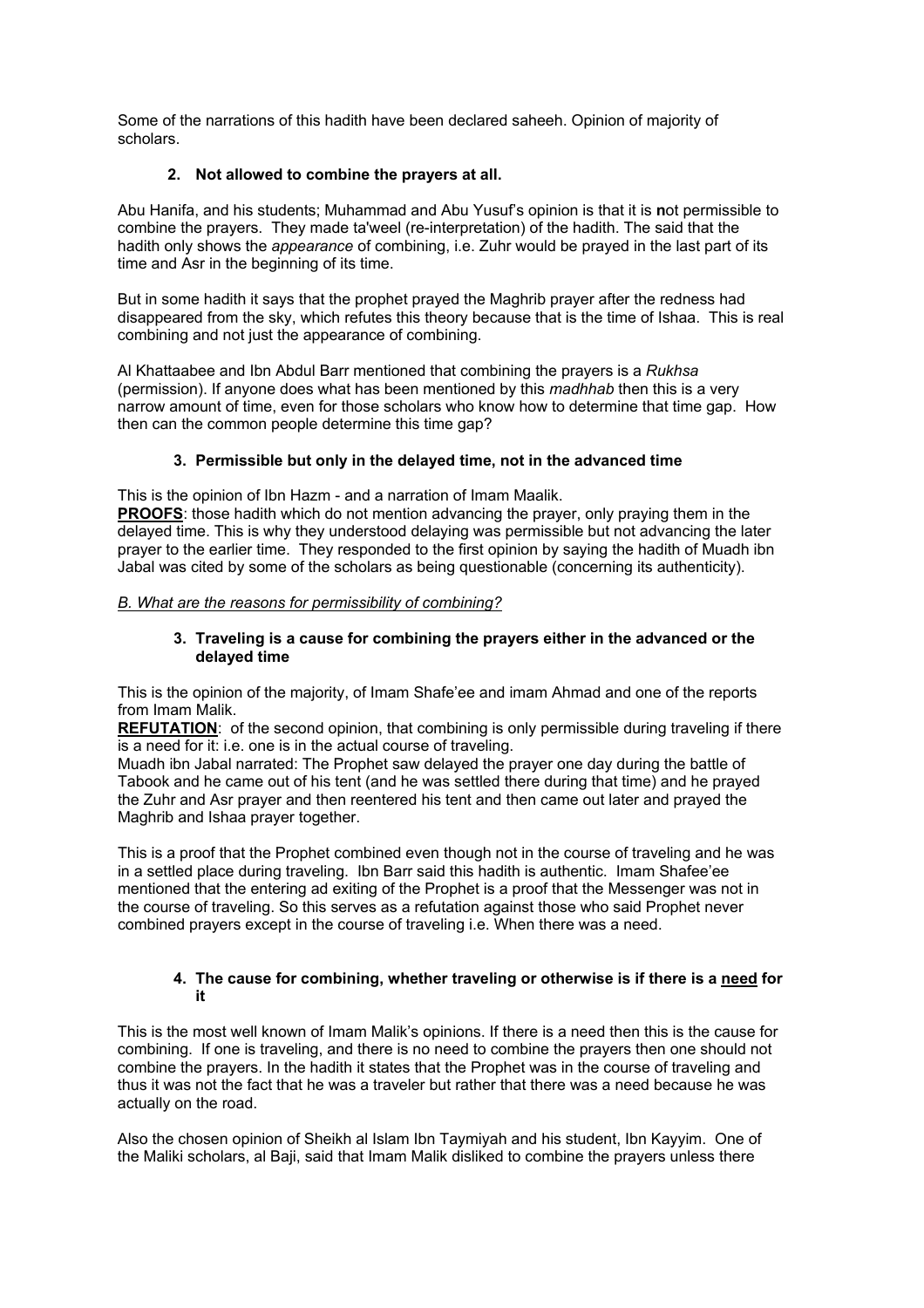was a need because perhaps he felt that people who had no need to combine would do so just because they were travelers. He felt it was preferable to pray the prayers in their time. EVIDENCE: Hadith of Abdullah ibn Umar and Abdullah ibn Abaass

Abdullah ibn Umar was asked why he combined his prayers while traveling and he replied that whenever the Prophet was in the course of traveling, he would combine his prayers

From this they concluded that if there is a need to combine then a traveler should do so and if there is no need then they should refrain from doing so.

Side note: The hadith of Muadh ibn Jabal indicated that even when he stopped he still on occasion combined the prayers then this is additional information to that contained in other hadith. We should accept the extra information contained in any hadith if it comes from a reliable reporter. Therefore, we have to accept it.

The Sheikh comments on this, saying that the difficulty that one faces while traveling is not only while one is on the road because one cannot enjoy the conveniences that one would normally enjoy if one was at home. Therefore, this combining is an ease for the one who is a traveler until they return to the place that they traveled from.

### **5. Not permissible to combine the prayers for a traveler but only for the pilgrim on Hajj on Arafat and Muzdalifah**

The reason for combining is not traveling. This is the opinion of Abu Hanifah. There is only one reason for being able to combine the prayers and that not due to being a traveler but due to being on Arafat and in Muzdalifah. The cause for the allowance is that a person is performing the rites of Hajj. This is also the opinion of Hasan al Basri.

**PROOFS:** Even those who live in Mecca are not travelers on hajj but they are allowed to combine in this instance. This is proof that it is not traveling that is the reason for combining. But there are other hadith which prove that traveling is a reason for combining as well as being on Haij. It is a cause but not the only cause.

This opinion is rejected really, not because there is no evidence for combing at Muzdalifah and Arafat but because this is not the only cause for combining. Amongst these reasons is traveling.

### **Other reasons for combining the prayers:**

The book only mentions one hadith under this chapter and this indicates that the reason for combining is traveling but in reality, there are other reasons for shortening the prayer. E.g.

- • *rain*
- *sickness*: In Muslim the hadith mentions the combining of Zuhr and Asr and Maghrib and Ishaa and it is not due to rain or fear or travel, but for sickness.
- *For need*: Ibn Sireen's opinion is that one may combine if there is a need as long as one does not make a habit of it. Imam Ahmad, Imam Malik ad Imam Ishaac ibn Rathuway and Hasan al Basri and some of Shafee'ee scholars such as Al Kjitaabi (Explainer of Sunan of Abu Dawud) and Imam Nawawi
- *Mustahada*: woman with prolonged bleeding- not due to menses. She may pray in this condition and to combine the prayers.

### **Minimum Distance which one may combine the prayers**

The distance that one may travel before being able to combine the prayers is the distance that a person travels over two days (16 farsak which is 48 miles or 96 km) Then the person is considered a traveler and is permitted to combine the prayers

This is the opinion of Imam Shafe'ee and Imam Ahmad

• No specified limit by time and distance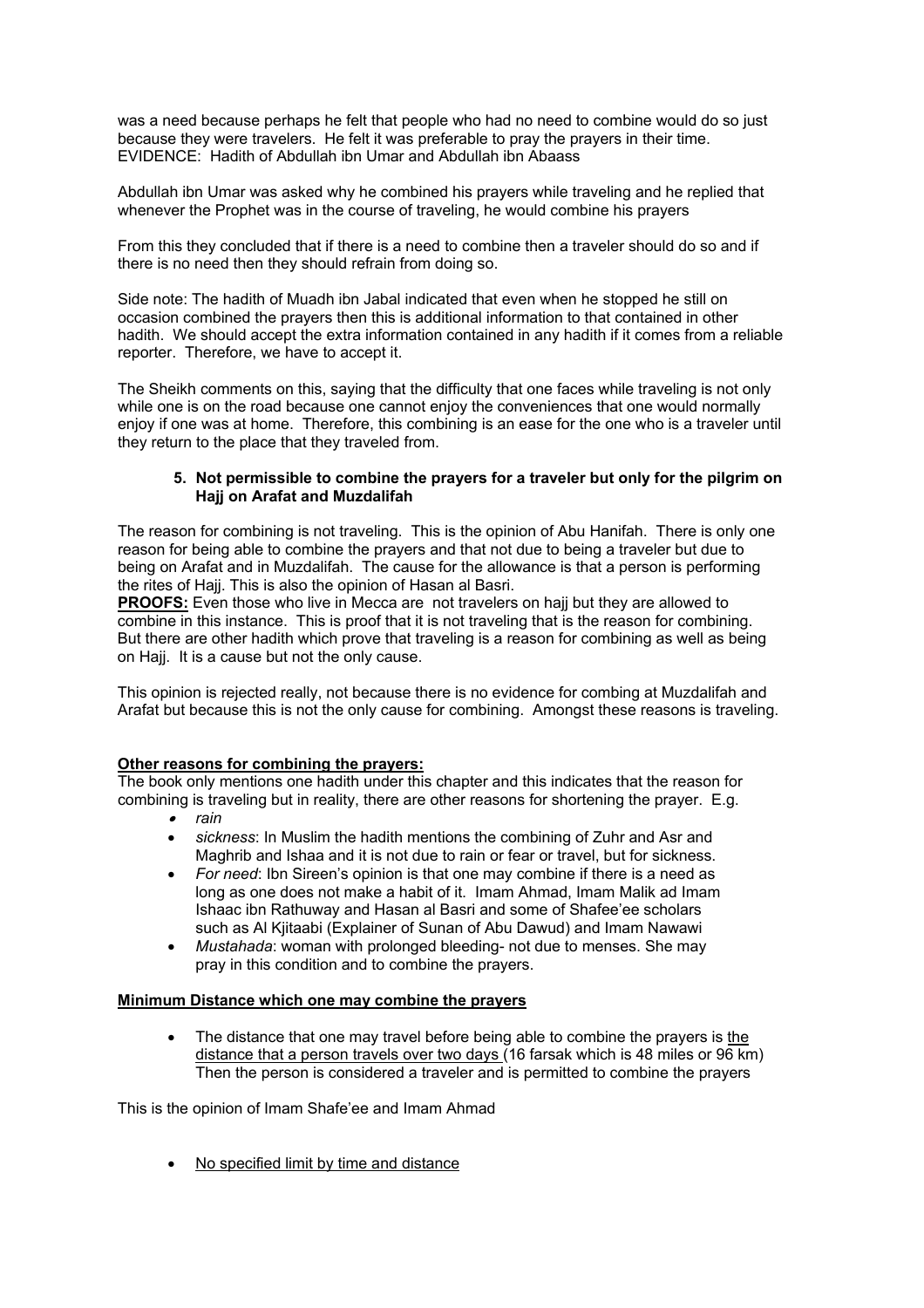This is the opinion of Ibn Taymiyah that anything which can be called traveling and when one considers oneself a traveler then that person is allowed to combine the prayers. The permissibility is not determined by distance. There is no text from Quran or Sunnah that makes a distinction between those who travel a short or a long distance.

The most correct opinion is the second one. Whenever anyone goes to another town or district and they feel that they are a traveler and it is considered in that particular time and society that they are traveling then they may combine their prayers.

### **What is better- combining or not combining?**

Majority of scholars held that not combining the prayers if there is no need for it is preferable to combining them except in Arafat and Muzdalifah. In Arafat they combine in order that they may supplicate and stand in rukoo and in Muzdalifah they combine in order to have a longer time to sleep and the following day is very difficult – the tenth dhul hijjah.

The preferable thing is to pray the prayers in their fixed time – this is the original rule and although it is permissible to pray the prayers by combining even if there is no need for it, it is still better to pray them in their fixed time due to the original rule. The combining is a convenience. If a person can pray the prayer in juma'ah, with the Imam and the Muslims in the fixed time, then it is better to do so rather than combine the prayers and pray them alone, unless there is a need to do so.

#### **Important Points Derived from the Hadith**

- 1. Permissibility of combining two prayers- Zuhr/Asr and Maghrib/Ishaa
- 2. The general meaning of the hadith shows the permissibility of combining in the earlier or later times of the prayers (see also the extra hadith)
- 3. The apparent meaning of the hadith is that combining is limited to one in the course of traveling.

Ikhtilaaf regarding this point. Ibn Daqeeq al Eid said: If there was no other hadith then we might say that combining is only permissible for those in the course of traveling BUT it is more correct to say that any traveler at any time can combine the prayers. Not limited.

4. The hadith indicates combining is related specifically and is exclusive to Zuhr/Asr and Maghrib/Ishaa, NOT Fajr.

#### SIDE POINTS

- Some scholars held the opinion that it is not permissible to shorten the prayers until the person has actually left their city of residence. (more detail in next lecture)
- Regarding the amount of time the person will stay over at place of travel; depending on this, at what point is it permissible to shorten or combine or both and for how long?

There are various opinions regarding this. We should know that there are two different issues combining and shortening and they have different reasons and rules in order to be carried out.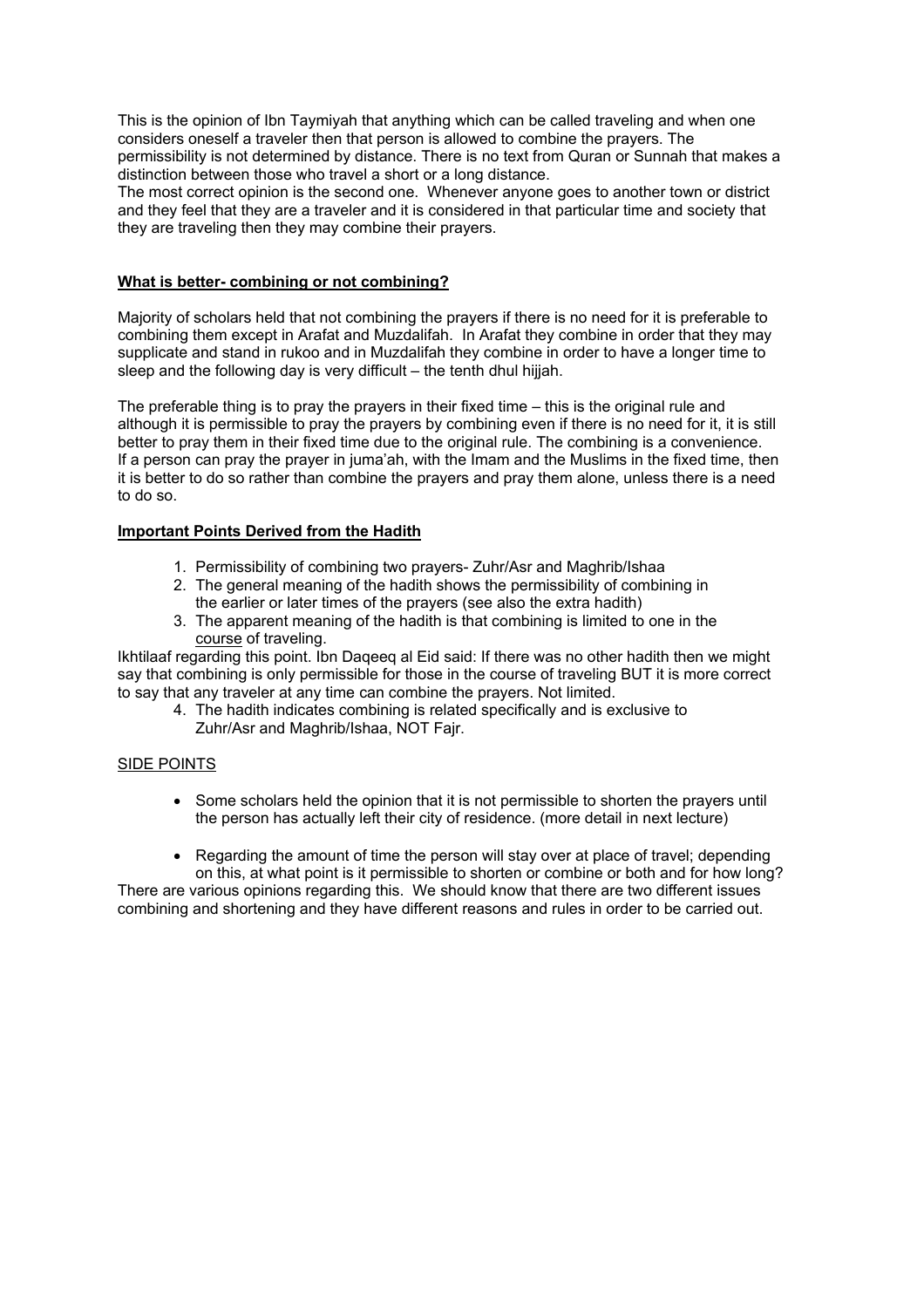### **The Prayer for Travelers (Shortening)**

Qasr is in reference to the four rakat prayers; Zuhr, Asr and Ishaa and Imam ibn Mundir says there is consensus on the fact that there is no shortening of prayers for Maghrib and Fajr. Shortening is only for four rakat prayers. The reason for shortening is traveling and it has been legislated as an ease and a mercy.

Makdisee only gives one hadith in this chapter:

#### **Hadith 129**

Narrated Ibn Umar: I accompanied the Messenger of Allah and he *never offered more than two rakat* during the journey. Abu Bakr, Umar and Uthmaan used to do the same Bukhaaree

Uthmaan used to do as the Prophet used to do in the beginning of his Khilafa but then he started to pray four rakaat. The important thing here is that at the beginning he used to do as Umar and Abu Bakr and the Prophet used to do.

#### **IKTILAAF**

*A. Is it obligatory to shorten the prayers for a traveler?* 

#### **1. Permissible**

Imam Ahmad, Malik and Shafe'ee (majority) held this opinion. One can make the prayer, while traveling, as four rakat or two, but shortening the prayer is preferable.

**REFUTATION**: The majority replied to the proof given by the minority that the Prophet always did this by saying that the action of the Prophet did not indicate obligation but only that it is mustahab. **RULE**: If the Prophet orders us to do something then that is different but simply by doing the thing, it does not indicate that the action is obligatory upon us, but that it is mustahab. So it is preferable to shorten the prayers but it is not forbidden to make the prayers as four rakaat.

#### **Extra Hadith**

Narrated Ayesha: when the salaat was first enjoined they were two rakat each. **Later the prayer in a journey was kept as it was** but the prayers for non-travelers were made full (complete). Az-Zuri said I asked Urwa what made Ayesha offer the full prayers (in journey). He replied: She did the same as Uthmaan did. Bukhaaree

This is a strong proof and it is an issue related to the Shariah and so she would not use her own ijtihaad. It had to have been reported to her.

**Surah Nisa: 101***: When ye travel through the earth, there is no blame on you if ye shorten your prayers, for fear the Unbelievers May attack you: For the Unbelievers are unto you open enemies.* 

This indicates that shortening of the prayers was a permission and not an order. But if you do it then there is no blame on you.

Completing the prayers is the original form that the prayer is supposed to be so therefore one can complete it or shorten it.

#### **2. Wajib**

Abu Hanifah held this opinion and Imam Ibn Hazim. They held that shortening the prayer during traveling was lazim; one must do it. It is obligatory only to pray two rakat.

PROOFS: Prophet always shortened the prayer and never prayed full.

REFUTATION: The minority answered the proof of the majority saying that the hadith of Ayesha is a statement of Ayesha and is not attributable to the Prophet.

Also the minority refuted the ayah from Surah Nisa saying that the ayah was revealed in reference for the fear prayer on the battle field.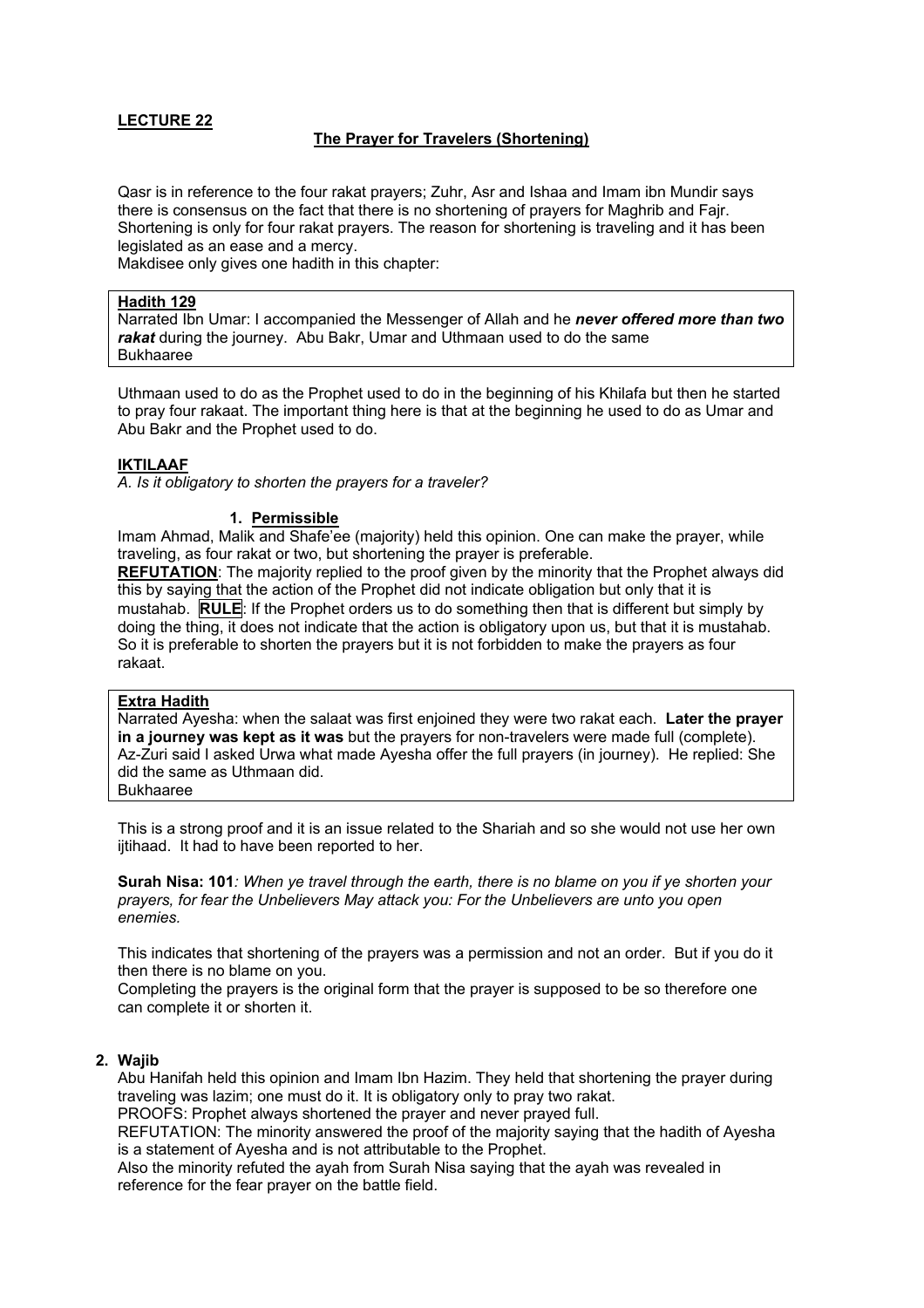What is most well known amongst the scholars is that the Prophet never prayed more than two rakats while traveling, as related in the hadith. Most correct opinion.

Sheikh Bassaam says that it is more preferable that the traveler should take the permission that Allah has given to him because it is a way of following the Prophet and one also escapes from the difference of opinion.

*Ibn Taymiyah said*: completing of the prayers is considered to be makrooh. Imam Ahmad hesitated to confirm the acceptability of the traveler who makes their prayer complete. It is narrated by muttawatir hadith that the Prophet saw used to always pray the travelers prayer as two rakat and so did Umar and Abu Bakr after him. So it is a proof that the action of the Prophet was not abrogated.

#### **Important Points derived from the Hadith**

- 1. The first ruling is that it is legislated to shorten the prayers of four rakat to two rakat
- 2. Al Qasr is the sunnah of the Prophet and the Khulifah Rashideen. "I order you to follow my sunnah and the sunnah of the Khulifah Rashideen."
- 3. Shortening is a general ruling for those who travel on any journey in which there is benefit ( Hajj, Jihad, dawah) for doing some act of worship and obedience to Allah. Even if it is just lawful in Islam. Majority of the scholars held that shortening the prayers is for every permissible journey but some said that any one who journeyed to do an act of disobedience is not allowed to shorten the prayers. However the correct opinion is that it is for all journeys
- 4. Indicates the kindness and consideration of Allah on his servants. He made ease on us. It is also an indication of the lofty nature of the Islamic Shariah in that it is easy on the believers on a journey to perform the obligatory prayers.
- 5. The journey in this hadith is mudlak (absolute) it is not limited to the type of journey you are traveling or a certain time frame, distance etc (Iktilaaf on this point). If it is considered a journey then it is allowed for you to shorten the prayers regardless of time or distance etc. There is no proof for those who limit the permission for shortening until you have traveled a certain distance or for a certain amount of time. Ibn Taymiyyah said: travel has not been restricted or defined by the Legislator. Nor has it been defined in the Arabic language that limits safr to a certain time or distance. In that case safr should be that which the people in their habits or customs consider as a journey.

### *Imam al Daqeeq al Eid:*

### **Extra Hadith**

Narrated Abdullah ibn Umar: I offered the prayer with the Prophet, Abu Bakr and Umar at Minaa and **it (never) used to be (more than) two rakats (shortened prayer).** Uthmaan in the early part of his Caliphate did the same, but later on he started offering the full prayers (four rakat) Bukhaaree

This indicates that the Prophet saw always used to shorten the prayers on traveling. And this is an indication that it is preferable. The simple act, even if not indicating obligation, it indicates preferability.

The statement of Ibn Umar could have two possible meanings. Either that when he was a traveler, he never prayed more than two rakat, or that the Prophet never performed the sunnahs. But other hadith seem to make this hadith indicate that what Ibn Umar meant was that the Prophet saw never prayed any sunnah prayers. And this is well known that the Prophet never prayed the sunnah prayers except the Fajr sunnah prayer and the witr prayer. Daqeeq al Eid says that both these meanings are included her and both are correct. The Prophet never completed the fard prayers and he never prayed the sunnah prayers.

#### **What is the length of the journey that makes it permissible to shorten the prayer?**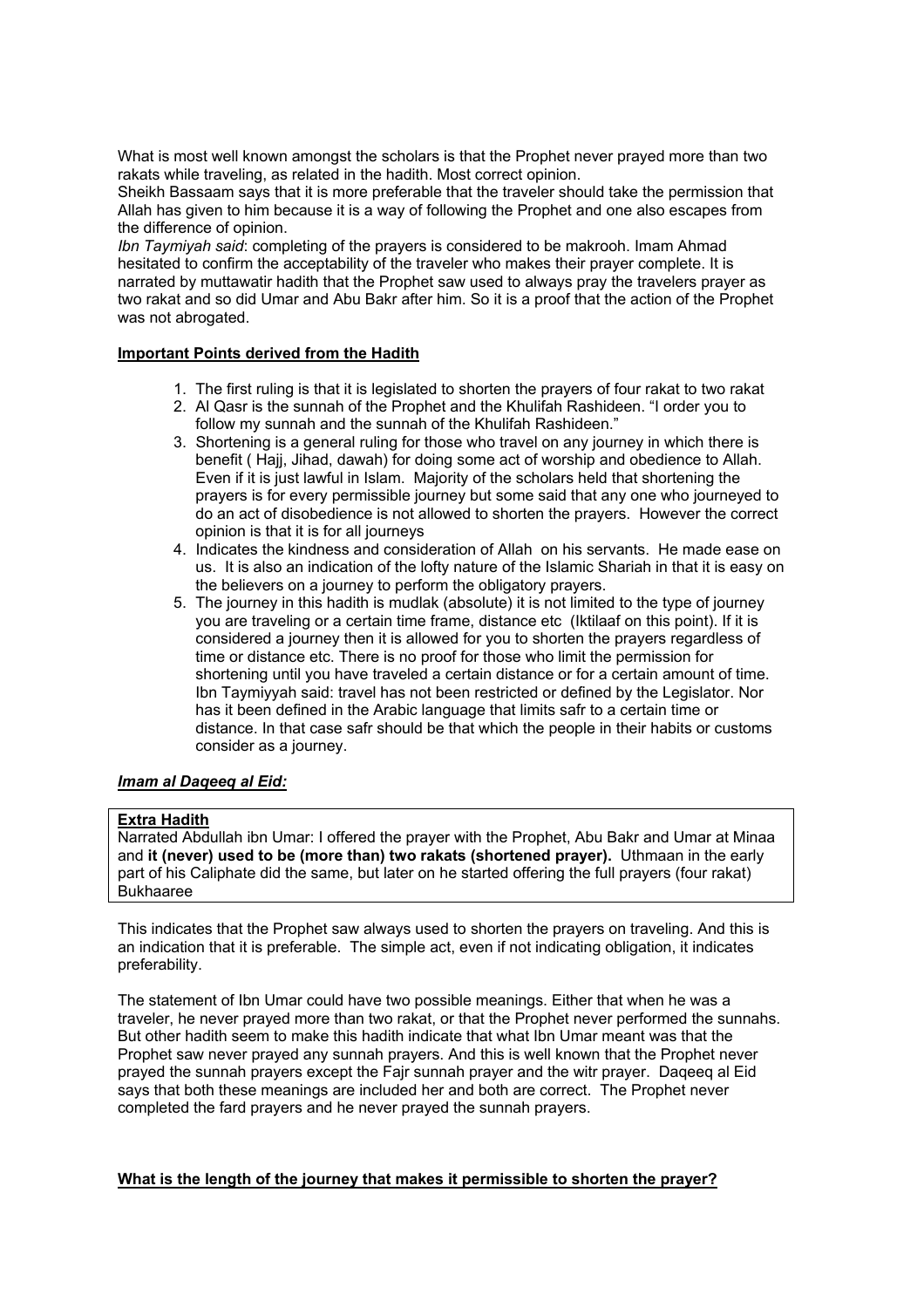Abu Hurairah narrated: The Prophet said: "It is not permissible for a woman who believes in Allah and the Last day to travel for one day and one night except with a Mahram" Bukhaaree

Even a short journey of a day and a night makes it permissible for one to shorten the prayers. This does not specify that if it is less than a day or a night that it is not a journey but this is a refutation of those who said that it is not a journey unless it is for two days or three days etc. There is no proof to limit it to such. Ibn Taymiyyah said that if the Quran does not limit the distance then this is a proof that anyone goes out of their city or state as a traveler then one can shorten the prayer and there is no blame on them.

#### **When a traveler leaves his original place, he may shorten his prayers**

Narrated Anas ibn Malik: I offered four rakat of Zuhr prayer with the Prophet at Medina and two rakat at Dhul Khalaifah (i.e. Shortened the Asr prayer) Bukhaaree

This is a proof that the Prophet, although he was on a journey, when he was still in Medina he prayed complete prayers and he did not shorten his prayer until he left the city. So one can only shorten prayer when one has actually left the city of residence.

#### **A person should shorten their prayers once leaving their place of residence**

Ali ibn Talib went out on a journey and he began to shorten the prayers when he could still see the houses of the city of Kufa. When he was returning, the people said "This is Kufa", but Ali said "No, we will not stop taking advantage of the permission of shortening the prayers until we enter into the city" Bukhaaree

This is an indication that Ali understood that the permission for shortening the prayers was until you actually enter your city.

#### **Whenever someone begins a journey after the sun has declined from its zenith**

Anas bin Malik narrated: Whenever the Prophet started the journey before noon, he used to delay the Zuhr prayer, until the time for the Asr prayer and then he would dismount and pray them together. *Whenever the sun had declined from its zenith before he started the journey then he would offer the Zuhr prayer and then ride* (for the journey) Bukhaaree

This is an indication that if the prayer time had begun before the Prophet set out for a journey, then he would pray it complete and if it began after the had started the journey, then he would shorten the prayer.

These hadith are all to do with the fact that when can a person start to take advantage of the permission to shorten the prayers.

#### **For what period should a traveler offer the prayers shortened?**

Narrated Ibn Abbas: The Prophet once stayed for nineteen days and prayed shortened prayers. So, when we traveled (and stayed) for nineteen days, we used to shorten the prayer but if we traveled (and stayed) for a longer period we used to offer the full prayer. Bukhaaree

So, Ibn Abbas was certain that up to nineteen days one is definitely allowed to shorten the prayers.

#### There are many opinions concerning this:

*Majority opinion*, Malik and Shafe'ee say that if a person stays in the place for four days or more than four then should be full prayers.

*Ahmad* said if person stays in a place long enough to pray 21 prayers (four days and one more prayer) then should shorten the prayers. This is based on hadith of Prophet saw when he went to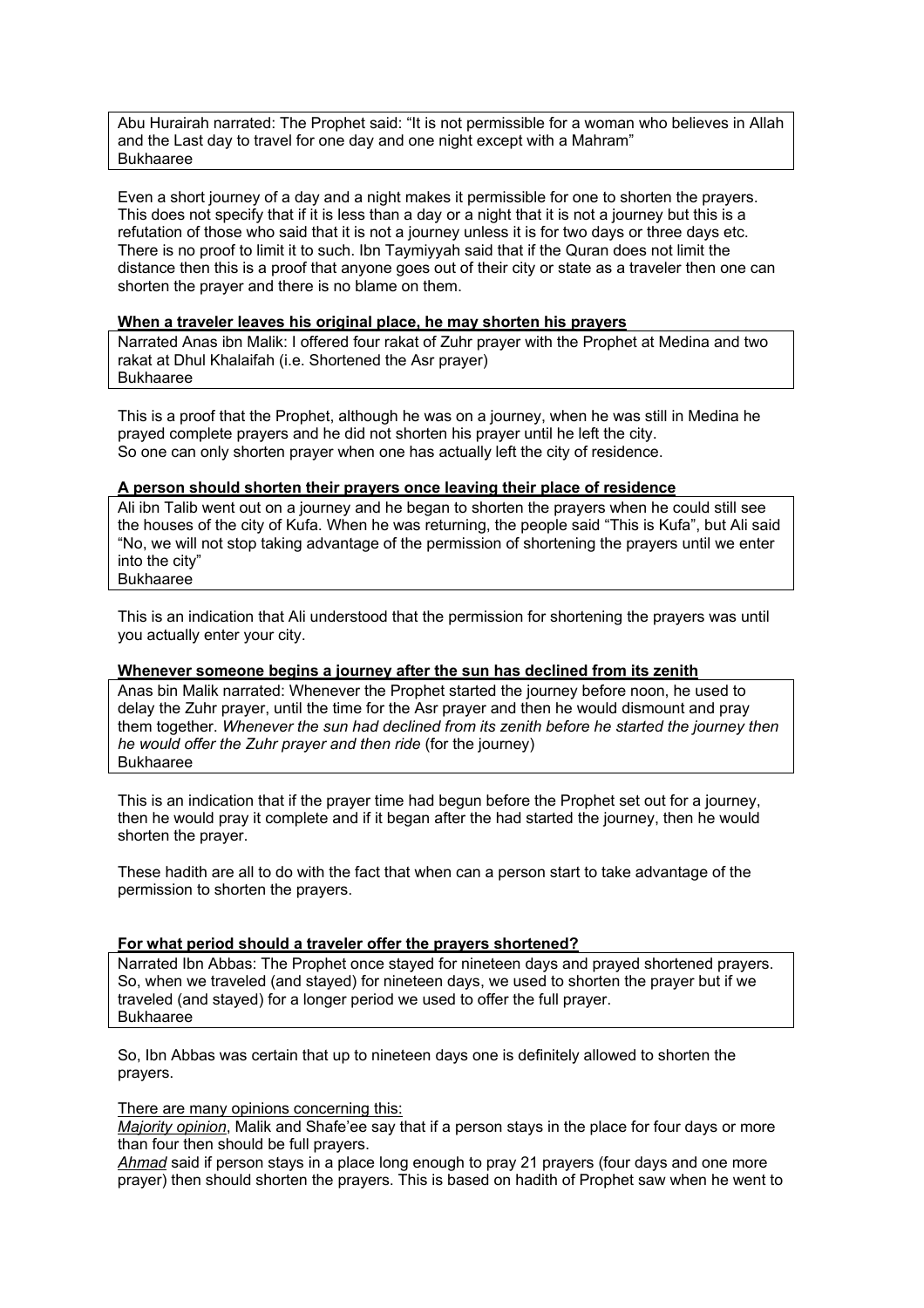make pilgrimage and he stayed in Mecca for four days and shortened the prayers and then went to Mina.

Four, ten, fifteen, nineteen, twenty days and there are hadith seeming to suggest each opinion. None of the hadith however, seem to indicate that their number is the maximum that one can shorten the prayer for. They only indicate that on those particular occasions, the Prophet stayed for a particular amount of time and shortened the prayer for however long he stayed in that place. There is no clear proof that had he stayed for more time that he would have prayed them full.

*Ibn Taymiyyah* says it is preferable that a person who is in the condition where he is allowed to shorten their prayers then if they were in doubt then after the period of time that they were certain about, then it is safer for them to start to lengthen the prayers again. But however knows with clarity and certainty that the sunnah did not restrict a person who stayed for a particular amount of time, then that person should shorten the prayers, no matter the length of time they stay in one place as a traveler. And this is the strongest opinion. The Quran gives the permission for travelers to shorten the prayers as an absolute permission, without restrictions. Also the sunnah did not limit the time stayed in one place as a traveler. Some of the companions stayed in places for six months and they shortened the prayers.

#### **Summary**

So, it is preferable to shorten the prayer unless praying behind an Imam who is a resident, if one is a traveler and to combine the prayer only where there is a need; otherwise it is preferable to pray the prayers in their fixed time.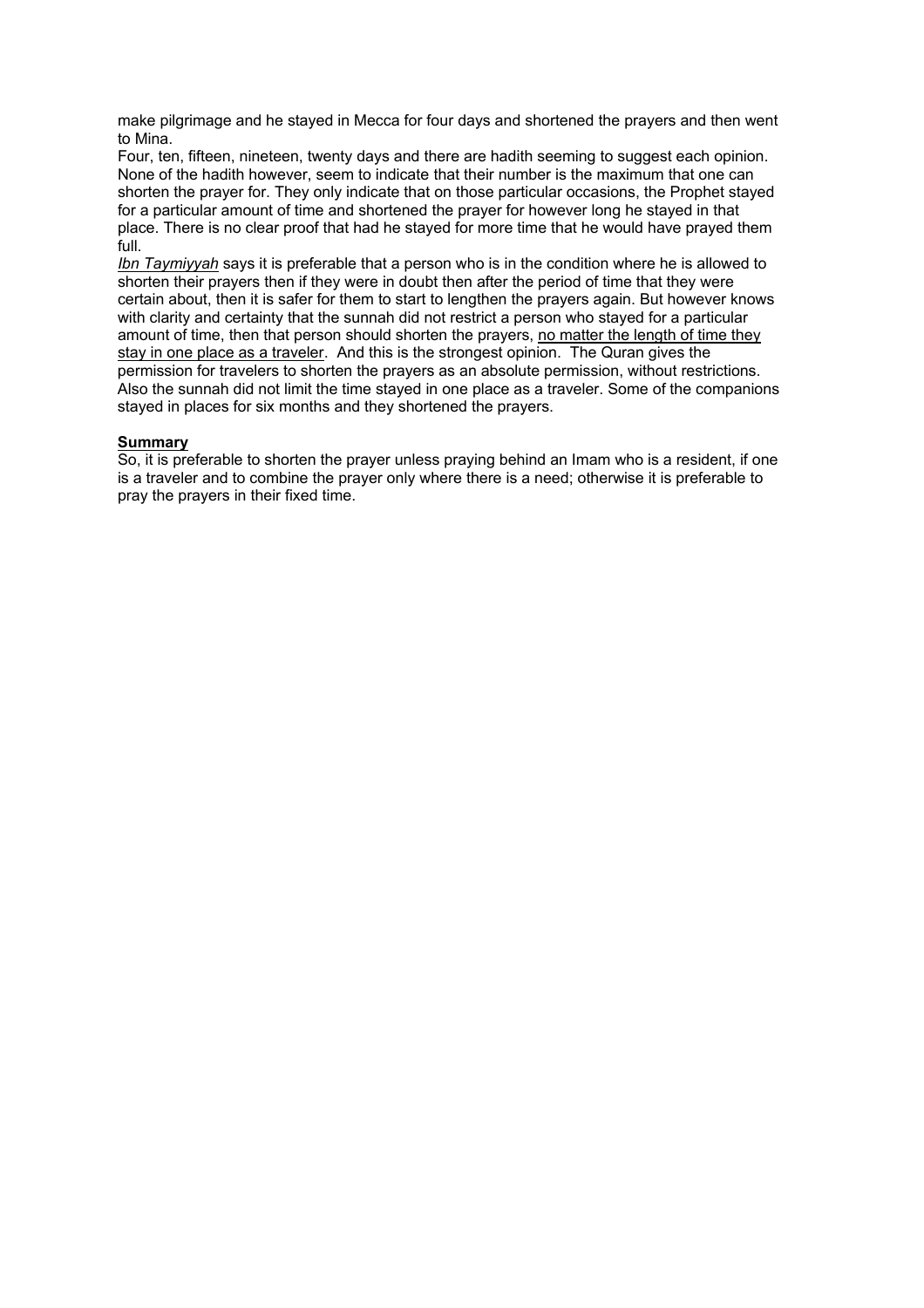# **Al- Jumu'ah**

This is the Friday congregational prayer in which the Khutbah is given. Abdullah ibn Bassam said that it is the best of the days of the week. Allah has made it a special day for us. The Jumuah prayer is a preference for the Muslim Ummah over all other nations. No other nation before the Muslim ummah was allowed the honor of having Friday as their special day of worship. There are special characteristics related to the day of Jummah.

- Salaat ul Jummah is the most confirmed of the obligatory prayers.
- It is mustahab to pray Surah Sajdah and Surah Ihsaan in the Fajr prayer
- It is mustahab to read Surah Kahf in the day of Jumuah
- It is mustahab to ask for salaat on the prophet saw as much as possible in the day of Jummah
- Should take a bath and apply scent and wear one's best clothes.
- It is good to go to the mosque early and engage in Dhikr and du'a until the Imam stands.
- There should be silence during the Khutbah.
- There is an hour in the day of Jumuah where supplication is not rejected insha'Allah and this hour is said to be in the last hour before Maghrib or from the time the Katib sits on the mimbar and the Jummah adhan is called are the two closest opinions. The first opinion seems to be the most correct opinion- majority opinion.
- The prayer of Jumuah has special characteristics and all the people gather for it.
- Person should be resident. Jummah prayer is not required for the traveler. Some scholars said that if a person stops in a place as a traveler then they too should join the Jummah prayer. This is also the opinion of Sheikh Uthaymeen.
- Jummah prayer is preceded by two khutbahs and it is an audible prayer.
- It is prohibited to buy and sell after the adhan for the standing of the imam in the mimbar.
- Stern warning for those who fail to attend the Jummah prayer.
- Consensus that it is fard ain for every male, of age and sound mind, to attend Jumuah prayer. (exceptions: women, children, slave, sick, traveler)

# **Is a bath necessary for women, boys and others who do not attend Jumu'ah?**

#### **Hadith 131**

Narrated Abdullah Ibn Umar: I heard the Messenger of Allah saying, "Anyone of you coming for the Jumu'ah prayer should take a bath". Bukhaaree

### **General Meaning**

The gathering of the people of the day of Jummah is a big event where all the people come together. Such a special occasion where the beauty of the Muslims is shown, then the people should come in the best condition. Therefore, the Prophet ordered the people to take a ghusal before they came. So then their smell would not cause harm to the people or the angels who record the people coming to the Jummah prayer.

### **IKHTILAAF**

*Is the bath for Jummah, wajib or mustahab?*

#### 3. **Wajib**

This is the opinion of the Dhariyyah (literalists) Madhab and they said that this hadith shows the command. **PROOFS:**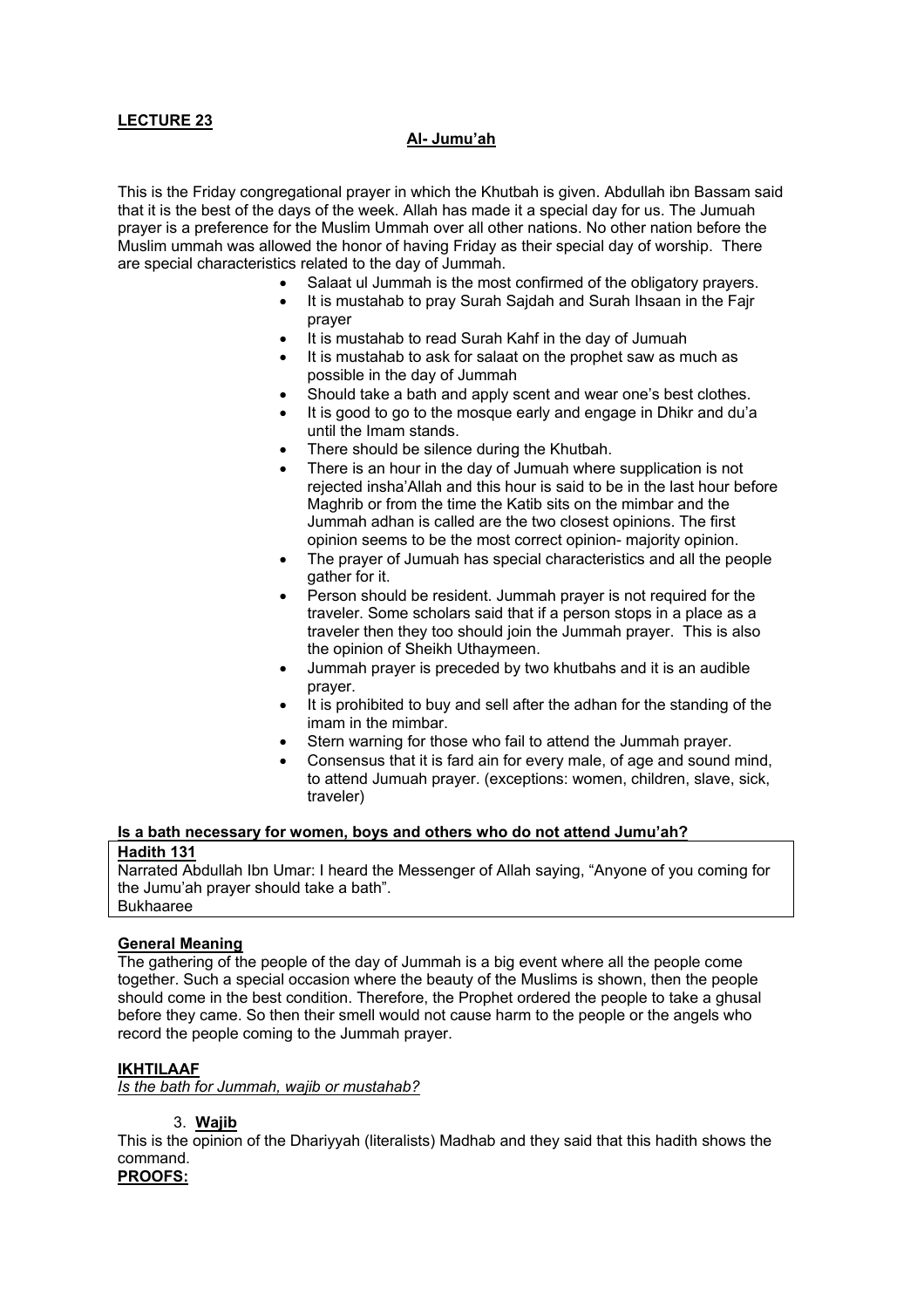#### **Extra Hadith**

Narrated Abu Sa'eed al-Khudree: Allah's Messenger said: The taking of a bath on Friday is **compulsory** for every Muslim who has attained the age of puberty. Bukhaaree

### 2. **Mustahab**

This is the opinion of the majority and is based on a hadith

Samurah narrated: The Prophet saw said: If any one of you performs ablution (on Friday) that is all right; and if any of you takes a bath, that is better. Abu Dawud (hasan)

Sheikh al Eid said that it's isnad is not as strong as the hadith related by Abdullah ibn Umar even though it is saheeh.

### **ARGUMENT**:

- The hadith simply confirmed that taking ghusal was simply a regular practice the Prophet used to do and not an obligation, but if you examine the hadith there is command in them.
- The second argument against the first opinion was that at that time it was necessary to have a ghusal because the people wore course, woolen clothes and the smell would have been bad so this command was abrogated by Samurah's hadith. Once the masjid was expanded and the clothing became better, then it was abrogated and became simply mustahab.

This is the opinion of most of the scholars.

**Sheikh Bassam** says the explanations for the opinion that ghusal is only mustahab are not sufficient to cancel out the proofs showing that ghusal is obligatory.

**Ibn Kayyim** said that the obligation of ghusal is stronger than the obligation of witr and making wudu after touching private parts and sending salaam in the tashenhud. (It is more certain that it is obligatory than all of these.

**Ibn Taymiyyah** held the opinion that it was obligatory to take a bath, if smelly or sweating. So he is saying that if there is a need for it then it becomes obligatory.

It was agreed that the prayer itself is correct and acceptable. It is **permissible** to pray **without** ghusal but if one followed the opinion that making ghusal was obligatory then they would be held accountable for not doing so but still their prayer was correct and acceptable. Therfore, it is preferable to go to Jummah with ghusal as it is agreed on that it is legislated in the Shariah. The evidences that it is obligatory are very strong so better if we do.

Imam Sanani said those who re-interpreted the hadith, who say it is not wajib, were looking at the reason for ghusal but we should see it as an act of worship so even if there is no need for it, then the ghusal is a act of ibadah and we should do it..

#### **Important Points Derived from the Hadith**

- 1. The apparent meaning of the hadith is that it is obligatory to take ghusal for salaat al Jummah. We should take the hadith on its apparent meaning and not re-interpret it without a proof. This is the stronger position.
- 2. It is an indication that ghusal is for attending the salaat, not just for the Day of jummah; so should perform ghusal before going to Jummah. Contrary to opinion of literalists that should do ghusal any time in the day of Jummah.
- 3. It is an indication that it is preferable that ghusal should be as close to the time of Jummah as possible.
- 4. It is understood that there is a wisdom in this; should be clean when going to the places of worship.

**Surah 7:31**: *O Children of Adam! wear your beautiful apparel at every time and place of prayer(worship)* 

5. It is legislated to perform ghusal for the one who attends the prayer, not legislated for the ones who are not attending the Jummah (women etc).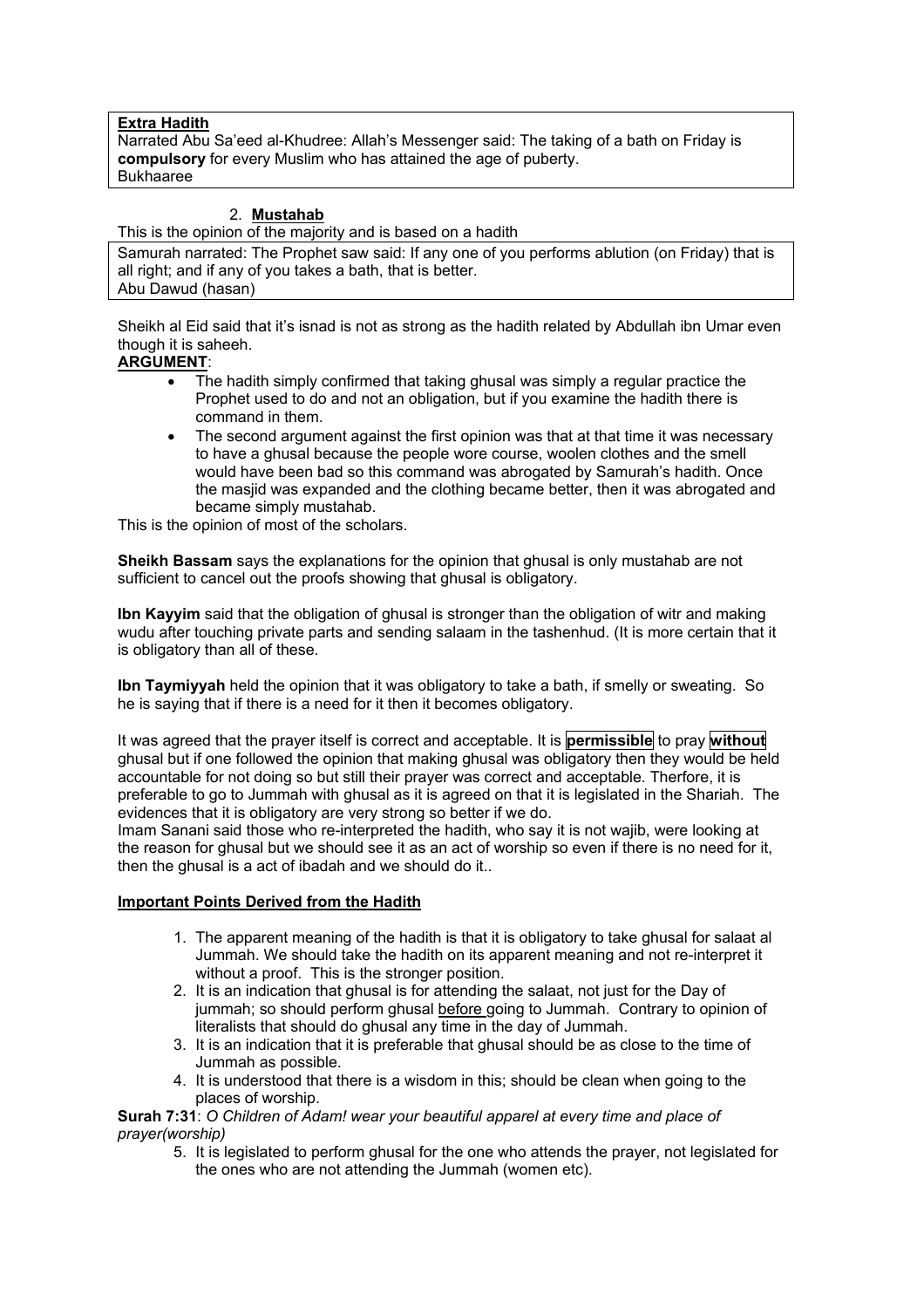# **Whoever comes while the Imaam is delivering al-Khutbah, should pray two light rakat**.

## **Hadith 132**

Narrated Jaabir ibn Abdullah: a person entered the masjid while the Prophet was delivering the Khutbah (religious talk) on a Friday. The Prophet said to him, "Have you offered your prayer?" The man replied in the negative. The Prophet said: "Get up and offer two rakat of prayer Tahiyyatul-Masjid (greeting to the Masjid) Bukhaaree

# **General Meaning**

The man entered the masjid in Medina and sat to listen to the khutbah without praying the two rakat for the masjid. Nothing prevented the Prophet from instructing or teaching the people. He asked the man if he had prayed the prayer without the Prophet noticing. Then he accused him of it and told him to stand and make the two rakat. The Prophet taught the man at the time he needed to know and so that the instruction would be of general benefit to all the people present. Agreed upon that:

**RULE: It is not permissible to delay a clarification of an issue in the deen, beyond the time that the person is in need of it.** 

# **IKHTILAAF**

*Should one who enters the masjid pray or listen to the khutbah?*

### **3. Should pray**

Imam Shafe'ee and Imam Ahmad and others said it is preferable that he should pray the two rakat. This hadith is their proof, even though it maybe be understood as being specific to that man, but there are other hadith also which are more general.

The Prophet saw said: If any one of you comes, on the day of Jummah while the imam is giving the khutba, then he **MUST** (command form) perform two rakat

### **4. Should not Pray**

This is the opinion of Imam Malik and Imam Abu Hanifa if khutba going on then one should sit. They took the evidence from the Quran

**Quran 7:204**: *When the Qur'an is read, listen to it with attention, and hold your peace: that ye may receive Mercy.*

They took this to mean the khutba as well.

They also used this following hadith as proof:

Narrated Abu Hurairah: Allah's Messenger said, "When the imam is delivering the Khutbah and you ask your companion to keep quiet and listen, then no doubt you have done a *Lagw* (an act which is useless, prohibited and rewardless)

Bukhaaree

The first group said that their hadith proofs are specific to performing the two rakat while the khutba is going on and therefore, they take precedent over the second groups proofs which are general.

### **RULE: The specific has precedent over that which is general**

Imam Nawawi, in his explanation of Sahih Muslim, said: If anyone comes to the masjid while the imam is giving his khutbah, then he must pray two complete rakat for the musjid and this is a clear text which cannot be reinterpreted or explained away. I do not believe that any scholar who this hadith has reached, and they believe it is saheeh, will oppose it.

### **Important Points Derived from the Hadith**

- 1. It is legislated to give two kutbahs (part of the manifestations of Jummah which we are required to witness) that are to be separated by a sitting.
- 2. It is mustahab to pray two rakat when one enters the masjid. This is an order from the Prophet, even if one comes late to the Jummah prayer.
- 3. If one sits before praying the two rakat then one still has to pray those two rakat. It is still commendable to do so. The proper thing is to do it before sitting down.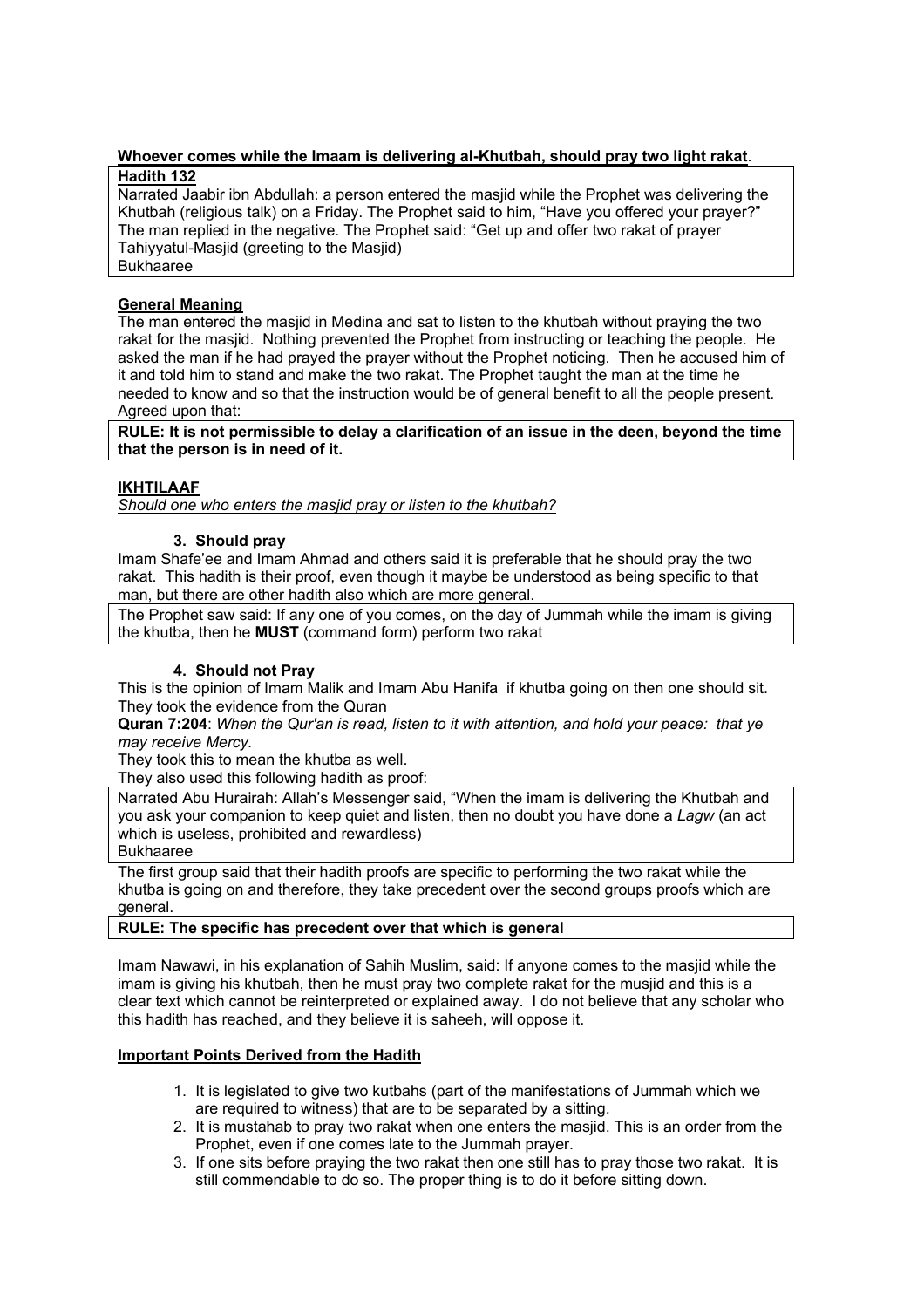- 4. The hadith shows the permissibility of speaking during the khutbah for the katib and for others to answer.
- 5. The Prophet never remained silent about a mistake if he saw it
- 6. A person should not perform more than two rakat on Jummah because the original ruling in the Khutbah is to keep silent and listen

NOTE: We should just try and get to the masjid early and thus avoid the ikhtilaaf on this issue.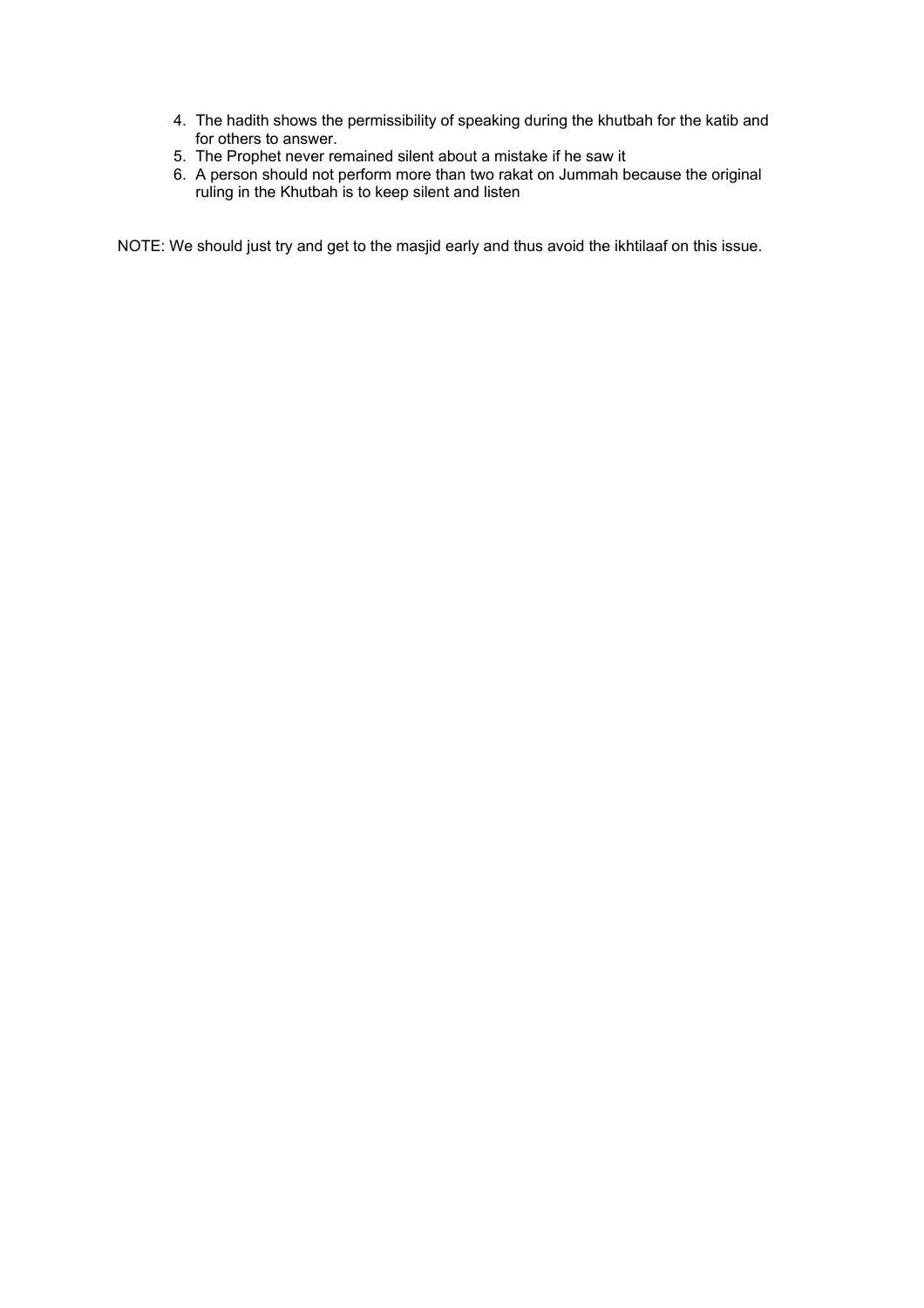### **Al- Jumu'ah continued.**

### **To deliver the Khutbah (religious talk) while standing**

#### **Hadith 133**

Narrated Abdullah Ibn Umar: The Prophet used to deliver the Khutbah while standing and then he would sit, then stand again as you do now-a-days. Bukhaaree

**NOTE**: Sheikh Daqeeq al Eid said in his explanation of umda tul Ahkaam, that this expression by Abdul Ghanee is not found in the Bukhaaree or Muslim. This book is meant to be either of them or both but in the sunan of nisaee it has been reported with similar wording but same meaning. It is in Bukhaaree and Muslim but with different wording but similar meaning.

#### **General Meaning**

Standing in the mimbar is more effective in relaying the beauty and strength of Islam. It gives more force to the message given by the katib. Whenever the Prophet finished the first part he would sit and then stand for the second part of the khutbah.

#### **Important Points Derived from the Hadith**

- 1. It is obligatory to make two khutbahs **before** the Salaat-ul-Jummah. The khutbah is a precondition for the salaat. Al Halabi said it has ever been recorded that the Prophet saw ever prayed jumuah prayer without giving a khutba. If it was permissible then he would have at least on one occasion prayed the salaat without the khutbah in order to demonstrate the permissibility of doing so. This is the madhab of the generality of scholars.
- 2. It is mustahab for the katib to stand- majority opinion. Shafe'ee said that standing is obligatory if the katib is able- this is closest to the correct opinion.
- 3. It is mustahab to separate the two khutbah by a sitting this is the majority opinion but some scholars said that it was obligatory- most correct as there are no reports that the Prophet ever stood between the khutbahs.

### **Points of benefit from Imam ibn Qayyim**

- When the Prophet saw used to give the khutbah then his face used to become red and his voice would be raised as though he was angry. His appearance would show the importance of the message he was giving.
- He used to shorten the khutbah so he could lengthen the salaat.
- He would make much Dhikr in the khutbah and comprehensive meaning.
- He would teach his companions the fundamentals of the deen
- He used to point with his forefinger at the time of making dhikr and du'a
- He would command the people to get closer to the katib and remain silent and not to step over people.
- When Bilal would finish the adhaan then the Prophet would immediately begin the khutbah. So this means that the katib should already be in the masjid to begin the khutbah straight away.

**One should keep quiet and listen while the Imam is delivering the Friday Khutbah.**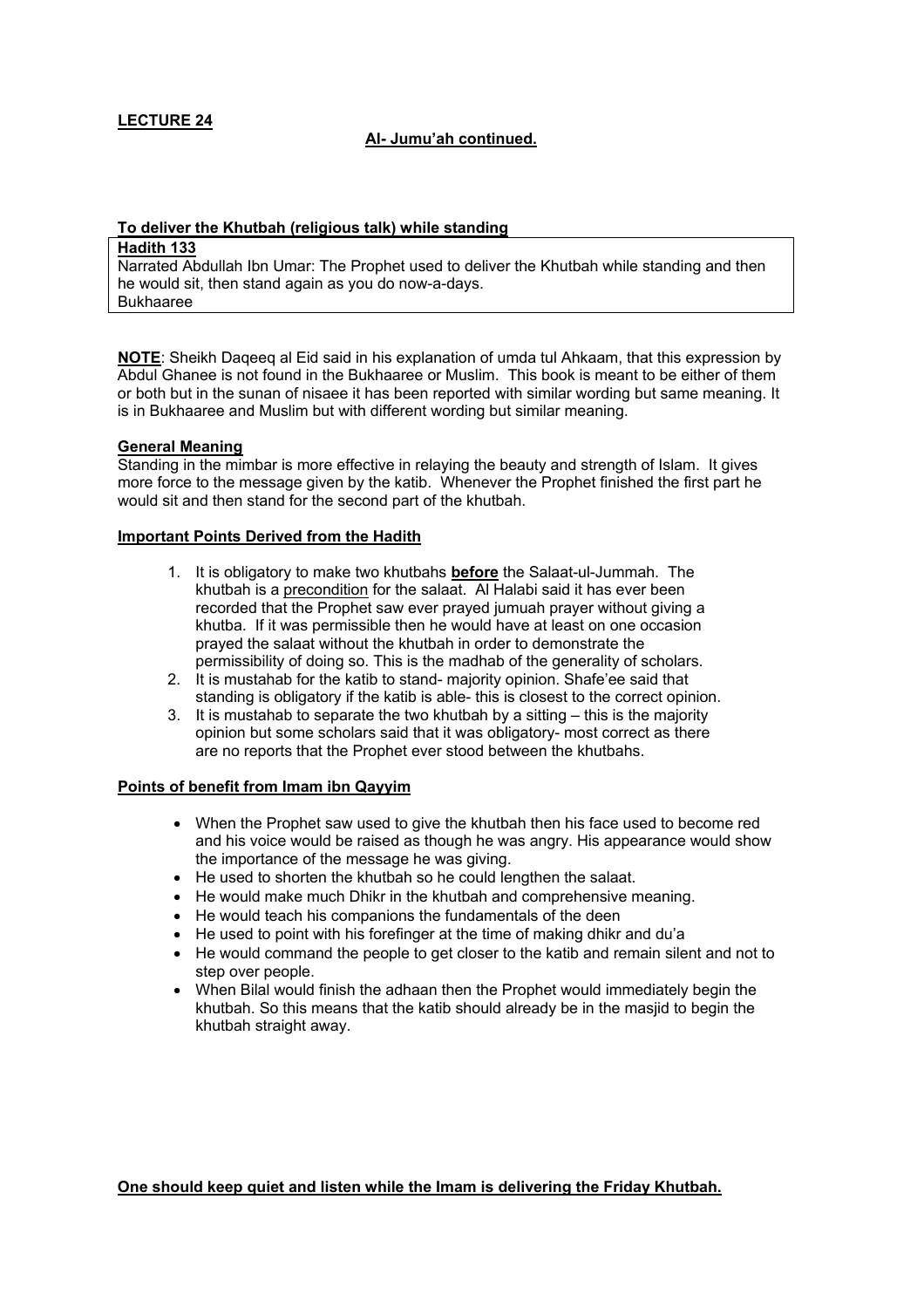### **Hadith 134**

Narrated Abu Hurairah: Allah's Messenger said, "When the imam is delivering the Khutbah and you ask your companion to keep quiet and listen, then no doubt you have done a *Lagw* (an act which is useless, prohibited and rewardless) Bukhaaree

### **General Meaning**

The two khutbahs are of the major sign and manifestations of Islam on day of Jummah and it is from proper conduct of the followers that they remain silent and listen to katib, in order to reflect on the guidance and advice in the khutbah, and say Amin when the katib makes dua. For this reason the Prophet warned the people from speaking. Even if a person says one word then the person has transgressed the obligation of listening and paying attention to the katib

#### **Important Points Derived from the Hadith**

- 1. It is obligatory to remain silent and to listen to katib on Jumuah. Ibn Abdul Burr (Maliki scholar) said that there is consensus on this matter.
- 2. Prohibition of speaking. Any spoken word is a negation of the condition of a person on this day. They should be silent.
- 3. The people should be silent unless spoken to by the katib. Exception for necessity:

Anas ibn Malik narrated: Once in the lifetime of the Prophet (saw) the people were afflicted with drought (famine). While the Prophet was delivering the Khutba on a ,Friday a Bedouin stood up and said, "O, Allah's Apostle! Our possessions are being destroyed and the children are hungry; Please invoke Allah (for rain)". So the Prophet raised his hands. At that time there was not a trace of cloud in the sky. By Him in Whose Hands my soul is as soon as he lowered his hands, clouds gathered like mountains, and before he got down from the pulpit, I saw the rain falling on the beard of the Prophet. It rained that day, the next day, the third day, the fourth day till the next Friday. The same Bedouin or another man stood up and said, "O Allah's Apostle! The houses have collapsed, our possessions and livestock have been drowned; Please invoke Allah (to protect us)". So the Prophet I raised both his hands and said, "O Allah! Round about us and not on us". So, in whatever direction he pointed with his hands, the clouds dispersed and cleared away, and Medina's (sky) became clear as a hole in between the clouds. The valley of Qanat remained flooded, for one month, none came from outside but talked about the abundant rain. Bukhaaree

4. Some scholars said there is another exception also for the person who is too far away to hear the katib.

The scholars said this was an exception but these people should not remain silent but engage themselves in reading of Quran or Dhikr. If the person is deaf then he should not distract others.

#### **The Superiority of Jumuah (Prayer and Khutbah)**

#### **Hadith 135**

Narrated Abu Hurairah: Allah's Apostle (saw) said, "Any person who takes a bath on Friday like the bath of Janaba (major state of impurity) and then goes for the prayer (in the first hour i.e. early), it is as if he had sacrificed a **camel** (in Allah's cause); and whoever goes in the second hour it is as if he had sacrificed a **cow**; and whoever goes in the third hour, then it is as if he had sacrificed a horned **ram**; and if one goes in the fourth hour, then it is as if he had sacrificed a **chicken**; and whoever goes in the fifth hour then it is as if he had offered an **egg**. When the Imam comes out (i.e. starts delivering the Khutba), the angels present themselves to listen to the Khutba."

Bukhaaree

# **General Meaning**

The Prophet made clear of the virtues of making ghusal and going early to jummah. He also made clear the different levels of the reward.

#### **Important Points Derived from the Hadith**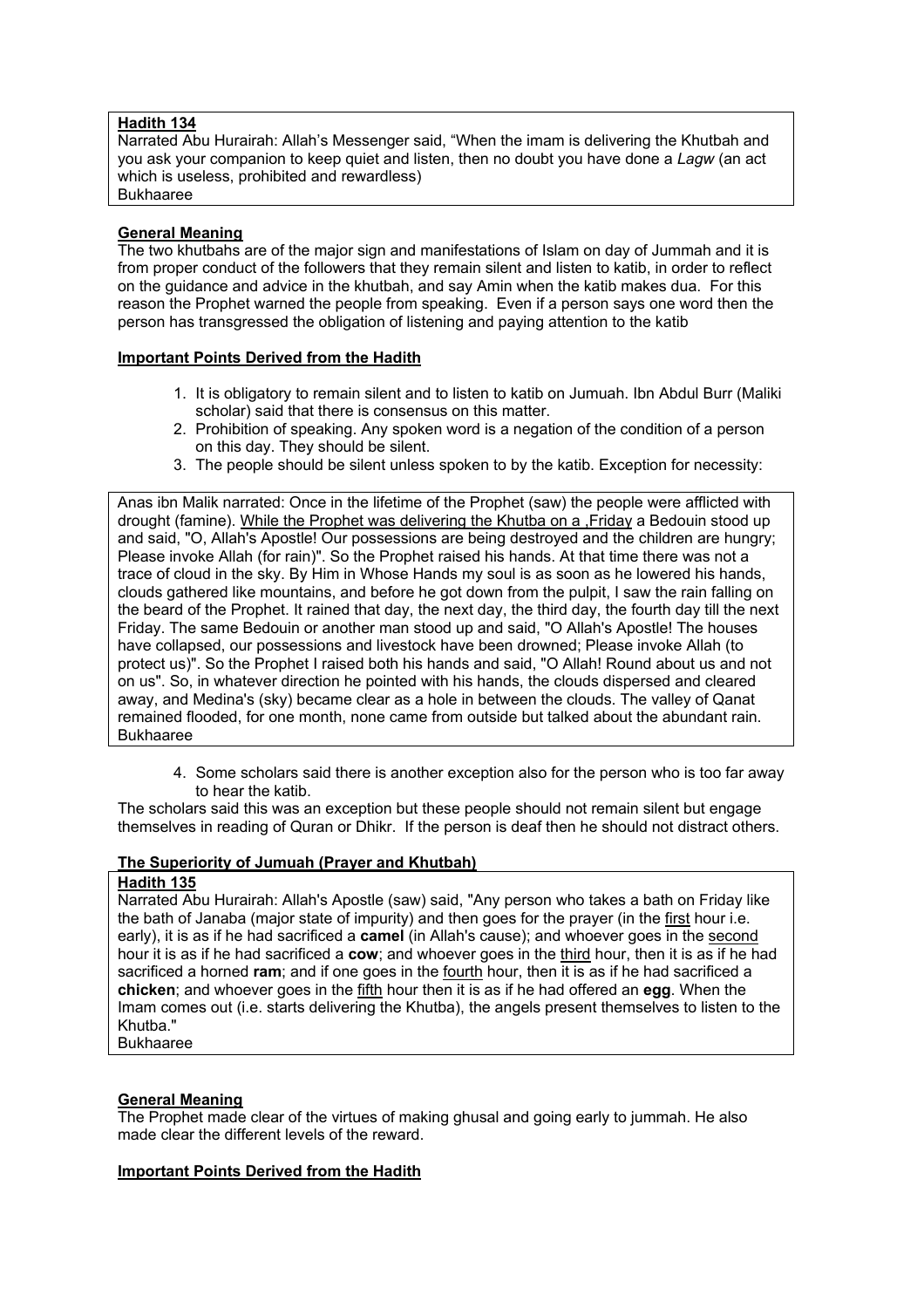- 1. This hadith indicates the excellence of taking ghusal and it is preferable to do so just before the salaat
- 2. It is an indication of the virtue of going early to jumuah in the first hour of the day.
- 3. The rewards are based upon: taking ghusal and going to early to the salaat
- 4. The order of rewards are based on who came first to the mosque.
- 5. It is an indication that the camel is better than the cow and so on
- 6. Indication that charity accepted no matter how small (the egg shows the comparison of rewards only
- 7. Angels register those who come to the masjid in the order that they come.
- 8. The angels leave their place when the katib begins the khutba. After that, anyone who comes has no reward for attending early.
- 9. The division of five is from the rising of the sun until the time the katib enters the mimbar so these five parts are not necessarily five hours but should be divided into five equal parts. Imam as Sinani (Yemen scholar) said that this time period is not a specific period of time that is agreed upon. But it is most correct to divide the time into five equal parts. Also, those who come in these five time periods they are not all equal. In each of the five time periods there are further divisions. So the one who came in the beginning of the first period has So the one who came in the beginning of the first period has a different reward to those who came in the end of the first time period. The superiority of the people is based upon their deeds on Jummah ad also at other times. Based on saying of Allah:

 *Verily the one who is most honored of you in front of Allah is the one who has the most taqwa.* **Surah 49:13** 

10. So, it is not based on lineage, property or status in this world but on their deeds and obedience to Allah. The hadi (sacrificial animal in Hajj) must be cattle – not chicken or egg. These two things are only to give an idea of the size of acceptable sadaqah.

#### **Related to the time of Jumuah prayer**

### **Hadith 136**

Narrated Iyaas ibn Salamah ibn al-Akwa: My father, who was amongst those who had given the Bai'ah (pledge) to the Prophet beneath the tree, said to me: *We used to offer the Jumuah prayer with the Prophet and then depart at a time when the walls had no shade ourselves therein.* Bukhaaree

#### **General Meaning**

From the habit of the Prophet was to pray the salaat early so much so that they left while there was no shade to walk in even from the walls.

#### **Another narration:**

We used to perform Jumuah when the sun was in decline and on our return, we would be looking for shade

This narration means that they performed the prayer very early – near to noon

#### **IKHTILAAF**

*When does the time for jummah begin?*

#### **1. Same time as for Zuhr**

This is the opinion held by Abu Hanffiah, Malik And Imam Shafee'ee

**PROOF**: Anas ibn Malik narrated that the Messenger of Allah prayed Jumma when the sun was in decline

This suggests that this was his normal practice.

#### **2. Same as the beginning of the Salaat of Eid – after sunrise**

This is the opinion of Ahmad and the minority. **PROOF**: Hadith 136 indicated that the Prophet prayed before the sun began to decline.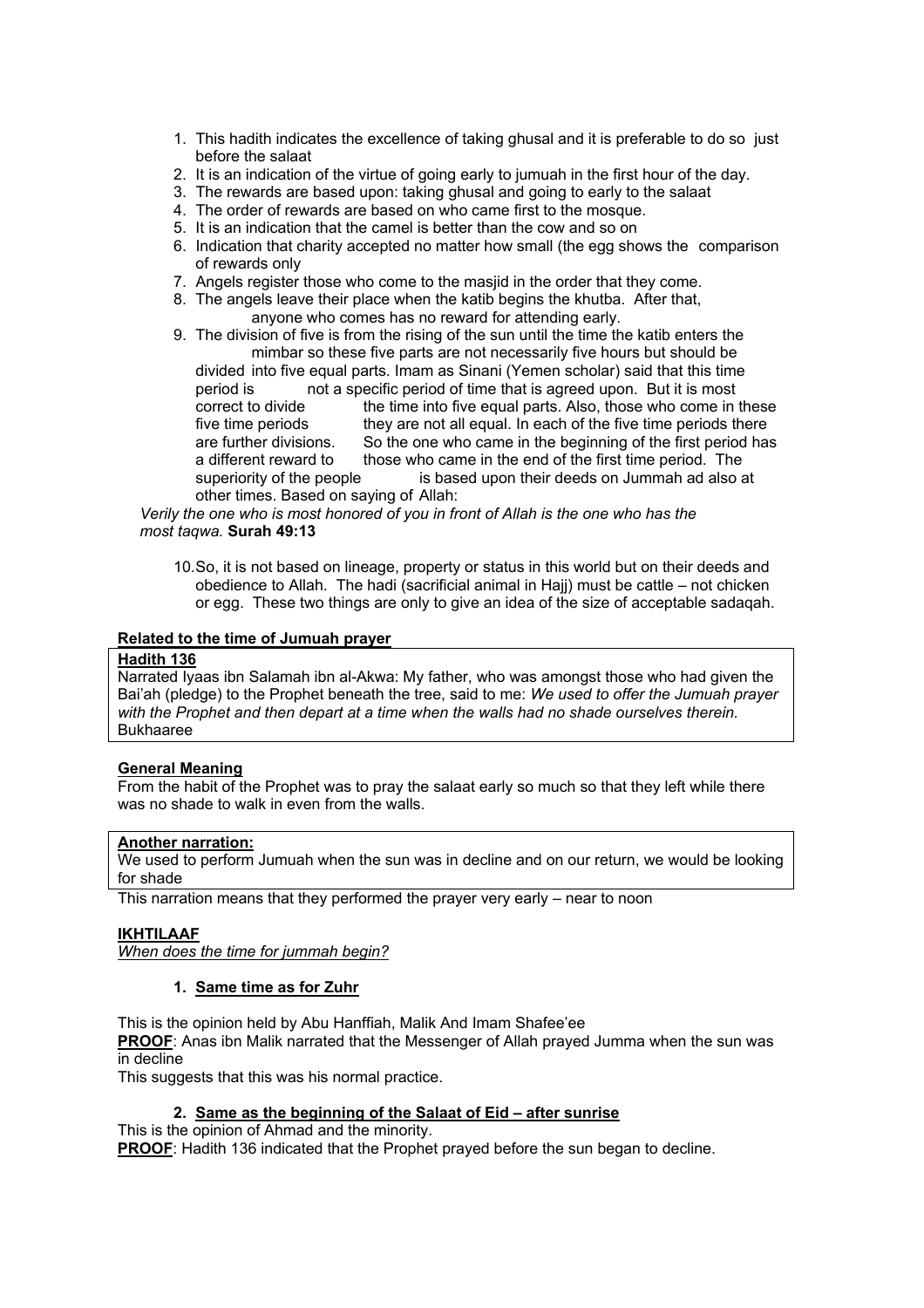Jabir ibn Abdullah reported: We used to observe (Jumu'ah) prayer with the Messenger of Allah and then we returned and gave rest to our camels used for carrying water.

Hasan (one of the narrators) said: I asked Ja'far what time that was. He said: It is the time when the sun passes the meridian. Muslim

The first group - the jamhoor - could not explain this hadith away. They had authentic hadith to say that the Jummah prayer started when the sun was declining but this does not actually *negate* that the actual start time could be prior to that. The hadith are not contradictory. Perhaps his regular practice was to pray after the sun had passed the meridian but on occasion he performed it prior to the decline of the sun.

Sheikh Bassam says that the first opinion is the preferable opinion and it is better to perform the prayer after the sun has begun to decline; at the time of Zuhr. This was the most common practice of the Prophet saw and also because it is the time which is agreed upon by both groups. The one who performs it after the sun has begun to decline has escaped the ikhtilaaf. However, if there is a need to perform it before Zuhr such as extreme heat or imam wanted them to go out on jihad that day etc, then based on the authentic hadith it is permissible to perform the prayer before the time of Zuhr.

#### **Important Points Derived from the Hadith**

- 1. It is legislated to go out to Jummah prayer early no matter if winter or summer. The prayer should not be delayed, unlike Zuhr prayer.
- 2. The apparent meaning of the hadith is that it is permissible to perform the Jummah prayer before the sun begins to decline.

# **What should be recited (from the Qur'an) in the Fajr Prayer on day of Jumuah**

#### **Hadith 137**

Narrated Abu Hurairah: the Prophet used to recite (the following) in the salaat-ul-Fajr (Fajr prayer) of Friday: *"Alif laam Mim Tanzil"* (Surat ul Sajah: Surah 32) and *"hal-ata-'alal-insan"*  (Surat AdDahr; Surah 76) Bukhaaree

#### **General Meaning**

It was from the habit of the Prophet saw to read these chapters in Fajr prayer on the day of Jumuah due to what it contained concerning the creation of Adam as and the resurrection and the mention of the condition of the people. The Prophet said that the creation of Adam took place on the Jumuah and the Day of Judgment would also be on Jumuah. So these chapters were to remind the people of these two matters. It is expected that everything will be mentioned in the time that it is appropriate in order that the people will be reminded and it will have the greatest impact on them.

#### **Important Points Derived from the Hadith**

- 1. It is mustahab to read these two chapters in the dawn prayer on Jumu'ah
- 2. The apparent meaning of this hadith is that he did this regularly. The hadith said "ka na" which means it was a regular practice.

Imam Daqeeq al Eid said that in sticking to this matter there is another matter of concern. If the imam always reads these two surahs in Salaat ul Fajr then the ignorant people might believe that it is obligatory to do so. If this would leave the people to this then maybe the Imam is preferable that sometimes the chapters should not be read.

Imam Sanani refuted this opinion and said that what is expected is that one should always demonstrate the sunnah in order to teach the ignorant. Therefore, we should carry out this sunnah regularly. Those who are ignorant can be educated but we should not lose the sunnah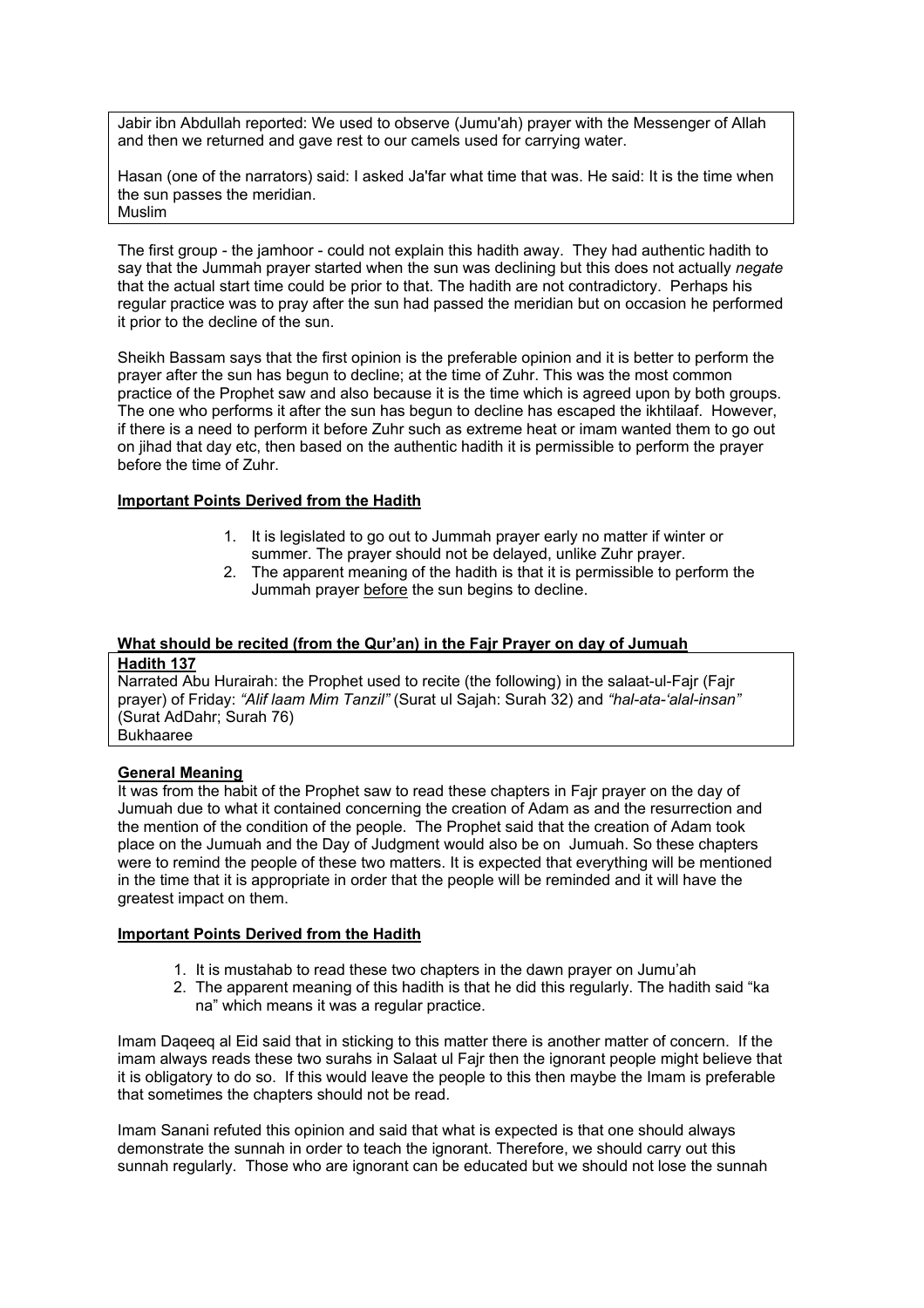because this is the reason why some of the sunnah has been lost; because some of the scholars feared the reactions of the ignorant.

Imam Sanani holds the more correct opinion. It is our responsibility to uphold and carry out the sunnah of the Prophet saw.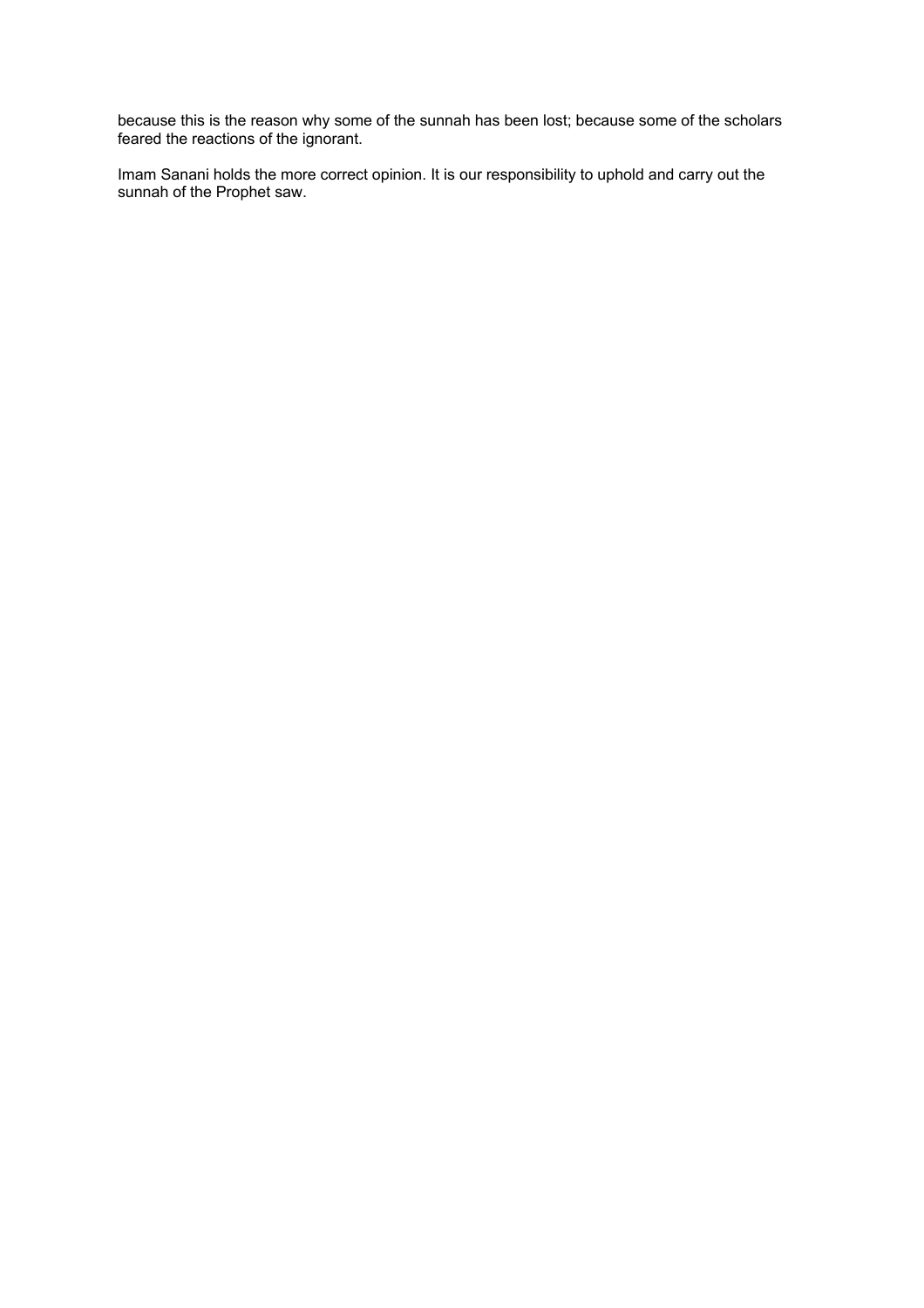#### **Al-Eidain**

Eid has been so named because the celebration is recurring (every year) which is the literal meaning of the word 'Eid". The idea of a seasonal celebration has been established by past nations also, not just the Muslims.

On the day of Eid all types of joy and happiness are seen. Non Muslims have made up their Eids which is why they are devoid of a spiritual aspect and are mainly materialistic. We have been blessed by Eid al Adha and Eid al Fitr which is a chance to gain reward and nearness to Allah. We are also allowed to indulge in halal things and there is an expression of thankfulness to Allah, for those acts of worship He has allowed us to carry out, such as fasting or Hajj or carrying out the sacrifice.

Allah has legislated on Eid that there is a salaat, where the people come together and meet acquaintances and strengthen relationships with each other. These Islamic gatherings have many benefits.

**Ibn Qayyim** has mentioned:

- 1. The two Eids were performed at a musalla by the Prophet, except once when it was raining. This is an open space outside the center of the city.
- 2. he would wear the best of his clothing
- 3. He would eat (odd number of dates) before salaat on Eid al Fitr and of the sacrifice after the salaat on Eid al Adha.
- 4. he used to make ghusal before going to the prayer ground and he would go walking.
- 5. Performing the prayer was the first thing he did on reaching the musalla with no iqamah or adhaan or the saying of "as-salaatul-jamiyah"
- 6. On completion of the prayer, he would stand while the people were still sitting in their places to give a talk on doing good and avoiding evil and to give any advice or instructions which were necessary. He would begin this talk by praising Allah.
- 7. The Prophet gave the people permission for those who attended the Eid salaat to either sit for the khutba or leave for home.
- 8. The Prophet would go home by a different route to the one he came by.

Sheikh Daqeeq al Eid said that there is no difference of opinion regarding the Eids and the signs and legislations in the Shariah and it is expected that the Muslims participate in them. The two Eid Salaats have been reported by mutawatir hadith so noone can claim that they do not know about them and therefore shirk their responsibility towards attending them. The first salaat of Eid that the Prophet saw attended was Eid al Fitr in 2H.

#### **The Khutbah should be delivered after the Eid prayer**

### **Hadith 138**

Narrated Ibn Umar: Allah's Messenger, Abu Bakr and Umar used to offer the Salaat al Eidain **before** delivering the Khutbah. Bukhaaree

### **General Meaning**

It was from custom of Prophet and the rightly guided Caliphs that both Eids were performed first and the khutbah given second

#### **Hadith 139**

Al-Barra ibn Aazib narrated: The Prophet delivered the Khutba after offering the prayer on the Day of Nahr and said, "Whoever offers the prayer like us and slaughters like us then his Nusuk (sacrifice) will be accepted by Allah. And whoever slaughters his sacrifice before the 'Id prayer then he has not done the sacrifice."

Abi Burda bin Niyar, the uncle of Al-Bara' said, "O Allah's Apostle! I have slaughtered my sheep before the 'Id prayer and I thought today as a day of eating and drinking and I liked that my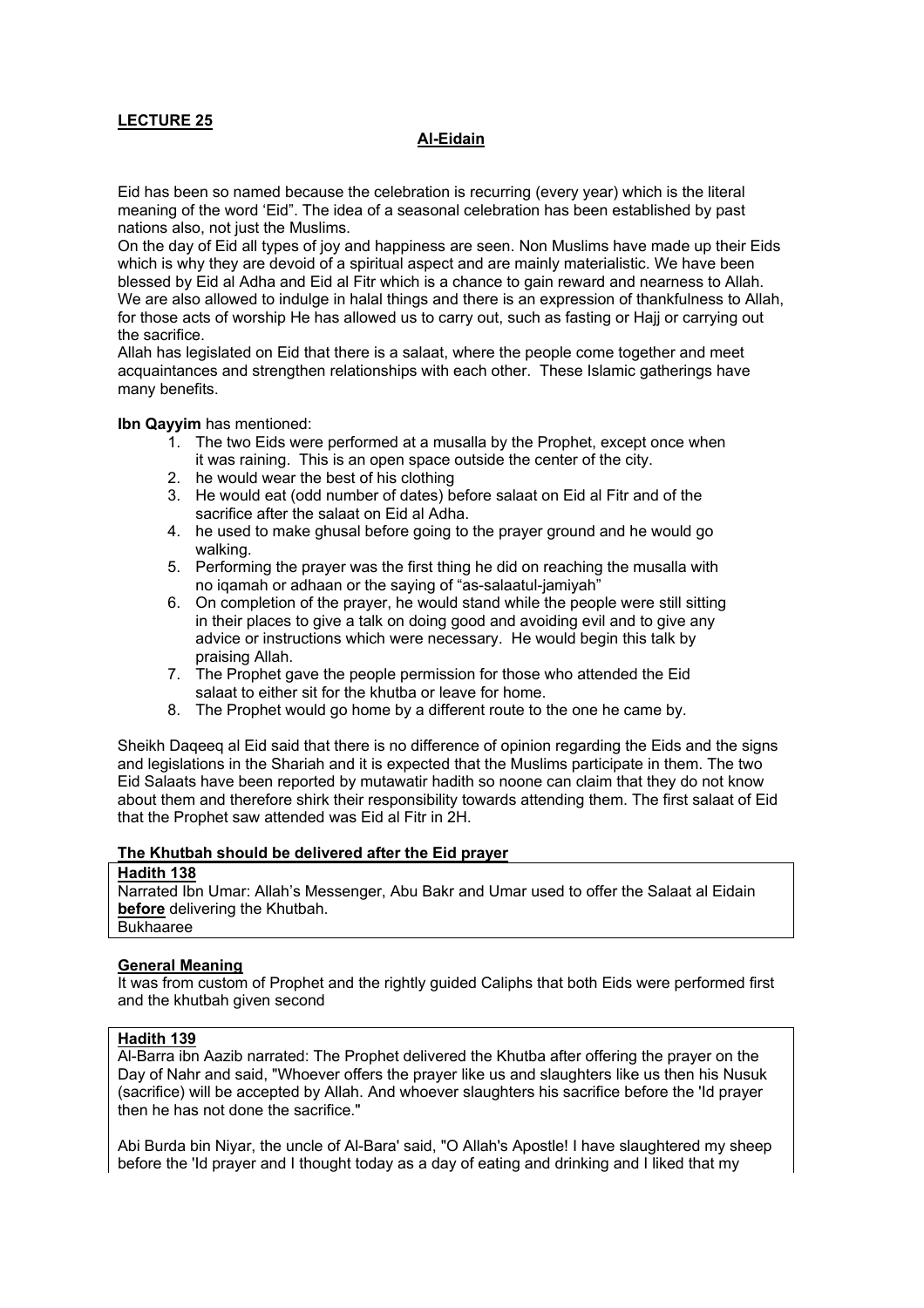sheep should be the first to be slaughtered in my house. So slaughtered my sheep and took my food before coming for the prayer."

The Prophet said, "The sheep which you have slaughtered is just mutton (not a Nusuk)." He (Abu Burda) said, "O Allah's Apostle! I have a young she-goat which is dearer to me than two sheep. Will that be sufficient as a Nusuk on my behalf? "The Prophet said, "Yes, it will be sufficient for you but it will not be sufficient (as a Nusuk) for anyone else after you."

### **General Meaning**

The Prophet gave the khutbah after performing the salaat and then started to explain the rules for the sacrifice and he explained what time they should do it and whoever performed the prayer and then made the sacrifice then it is in accordance with the sunnah and the sacrifice would be legal. The one who made it before the Eid then he has made it before its due time and it is not considered a sacrifice. Abu Burda heard this and told the Prophet he had already slaughtered his sacrifice. The Prophet then replied it has not been accepted as a sacrifice. Abu Burda asked regarding his young she-goat that he had and the Prophet accepted it as an exception for him alone and no-one else after him. The animal normally has to be at least one year old.

# **Important Points Derived from the Hadith**

- 1. The salaat should be before the Eid prayer and this is the sunnah.
- 2. Whoever has attended the salaat and the Khutba and they sacrifice after the salaat, then that person has achieved the sunnah and has indeed followed the Prophet
- 3. The attendance of the salaat of Eid is a sign of the acceptance of their sacrifice.
- 4. The beginning of the time of sacrifice is at the end of the salaat. Sheikh al Eid said that there is no doubt that this means after the performance of the salaat, not the time of salaat. The sacrifice will not be accepted if it is done before the salaat even if the person was ignorant of the rules.
- 5. We understand that Eid is the day of joy and happiness and eating and drinking in public. If we do this with the intention of it being a physical manifestation and celebration of the day of Eid then they will be rewarded for it as an act of ibadah.
- 6. Goats and Sheep are not accepted as sacrifice until they are at least one year old.
- 7. The Prophet made a special acceptance for Abu Burda. It was an exclusive ruling just for him.

### **BENEFICIAL PRINCIPLE:**

and ignorance is not an excuse.

Sheikh al Eid said that there is an indication in this hadith that for the things that we are **commanded** to do, if they are done in a way that is in contradiction to the indications in the command in the Shariah, then the person's ignorance is *not* an excuse. For the things we have been **prohibited** to do, that we might fall into, then we may have ignorance as an excuse.

"Verily Allah has removed the blame from my ummah for their mistakes or forgetfulness or that which they are forced to do." Ibn Majah

This hadith is referring to the things we are prohibited to do.

Imam Sanani said: this principle has also been indicated in the hadith regarding the man who prayed badly. The Prophet ordered him to return and repeat the prayer even though the man pleaded ignorance. If we have been commanded to do something, we must do them properly

Here this man and Abu Burda were ordered to repeat the act of prayer and sacrifice respectively.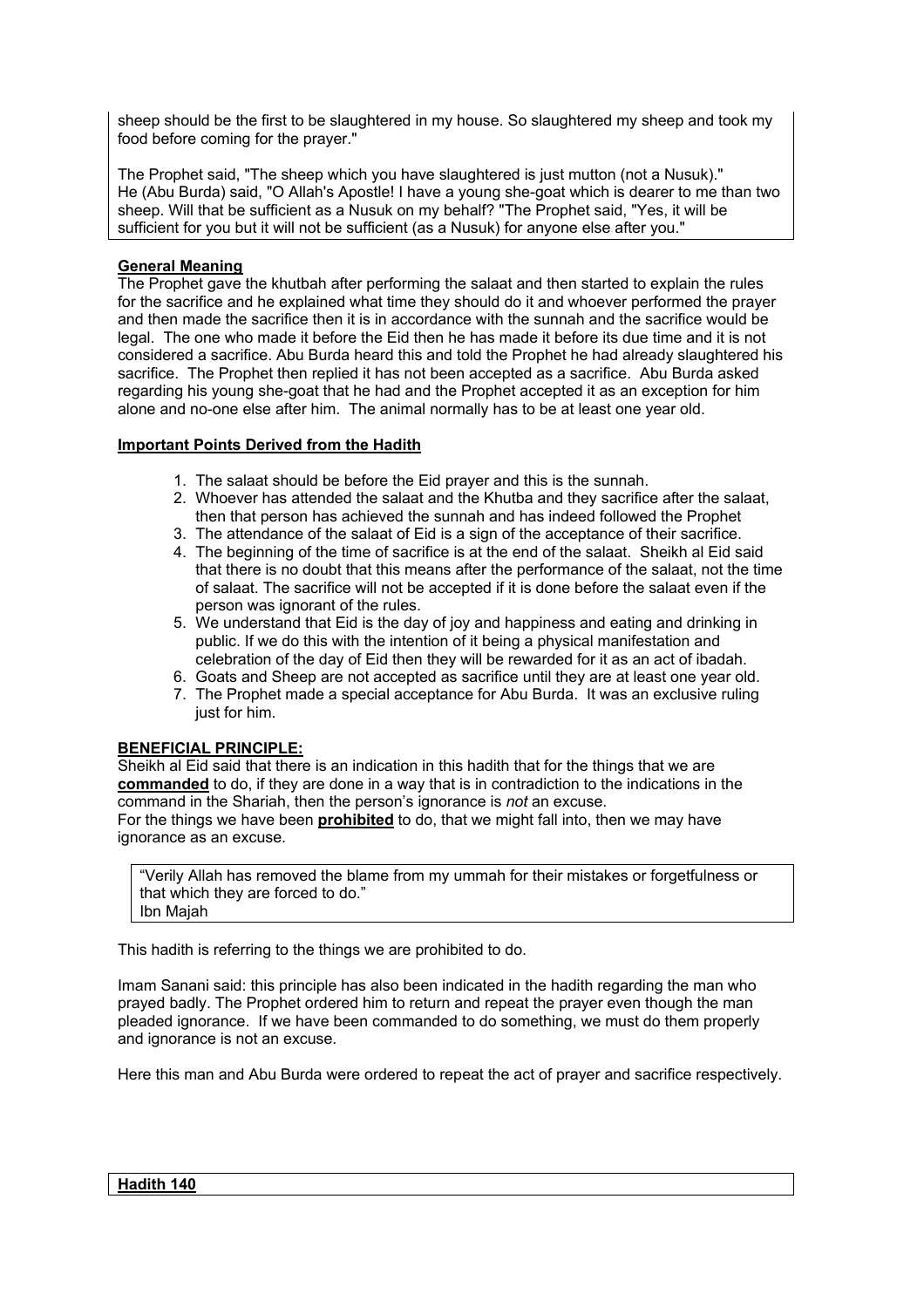Narrated Jundub: On the day of Nahr (Sacrifice,  $10<sup>th</sup>$  Dhul Hijjah) the Prophet offered the prayer and delivered the Khutbah and then slaughtered the sacrifice and said: *Anybody who slaughtered (his sacrifice) before the (Eid) prayer should slaughter another animal in place of it, and the one who has not yet slaughtered should slaughter mentioning Allah's Name on it.*  Bukhaaree

### **General Meaning**

It is legislated to perform these things in this order; salaat, khutbah and then sacrifice. This is a clearer hadith than the previous one in relation to fact that the beginning of the time for sacrifice is the end of the time of **performance** of salaat. The previous hadith might have two meanings regarding the time for the sacrifice; either the time is after the time for salaat or after the time of the performance of the salaat.

### **Important Points Derived form the Hadith**

- 1. It is not as in the madhab of Shafee'ee who considers it to be the time of the salaat or like in Imam Malik's madhab who say it is after the performance of the slaughter of the Imam's sacrifice. It is simply the performance of the salaat and this is the Hanafi and Hanbali madhabs opinion and it is the correct opinion.
- 2. It is legislated to mention the name of Allah when carrying out the sacrifice.

# **IKTILAAF**

*Is the sacrifice wajib or sunnah muakada?*

### **1. Wajib on anyone who is able to do so**.

This is the opinion of Abu Hanifa, Malik, Thawri **PROOF**: **Quran 108:2** *Therefore to thy Lord turn in Prayer and Sacrifice*. The command form is used in this ayat.

### **2. Sunnah muakada**

This is the majority opinion, who said it was a sunnah never left off by the Prophet saw.

The Sheikh says: The best thing is that whoever who has the ability to do so should not avoid performing the sacrifice because the Prophet saw said : whoever has the means and he does not make a sacrifice, then do not come near to the masullah ( possibly daeef.) Anyway, it is sufficient to know the Prophet never left off this sacrifice.

### **The Imam Should Address both Men and Women**

### **Hadith 141**

Jabir ibn Abdullah reported: I observed prayer with the Messenger of Allah on the Eid Day. He commenced with the Prayer before the Khutbah – without Adhaan and without Iqamah. He then stood up leaning on Bilal and he commanded (them to have taqwa (consciousness of Allah) and he exhorted (them) on obedience to Him, and He preached to the people and admonished them.

He then walked on until he came to the women and preached to them and admonished them and asked them to give charity, *for you will be most of the fuel for the Fire*. A woman having a dark spot on her cheek stood up and said: *Why is it so O Messenger of Allah?* He said: *For you complain too much and show ingratitude to your spouse.* And then they began to give charity out of their ornaments, such as their earrings and rings which they threw on the cloth of Bilal. Bukhaaree and Muslim

### **General Meaning**

The Prophet led the people in prayer without iqamah and without adhaan and when he finished the salaat he gave a khutbah exhorting them to taqwa and to obey Allah and to avoid his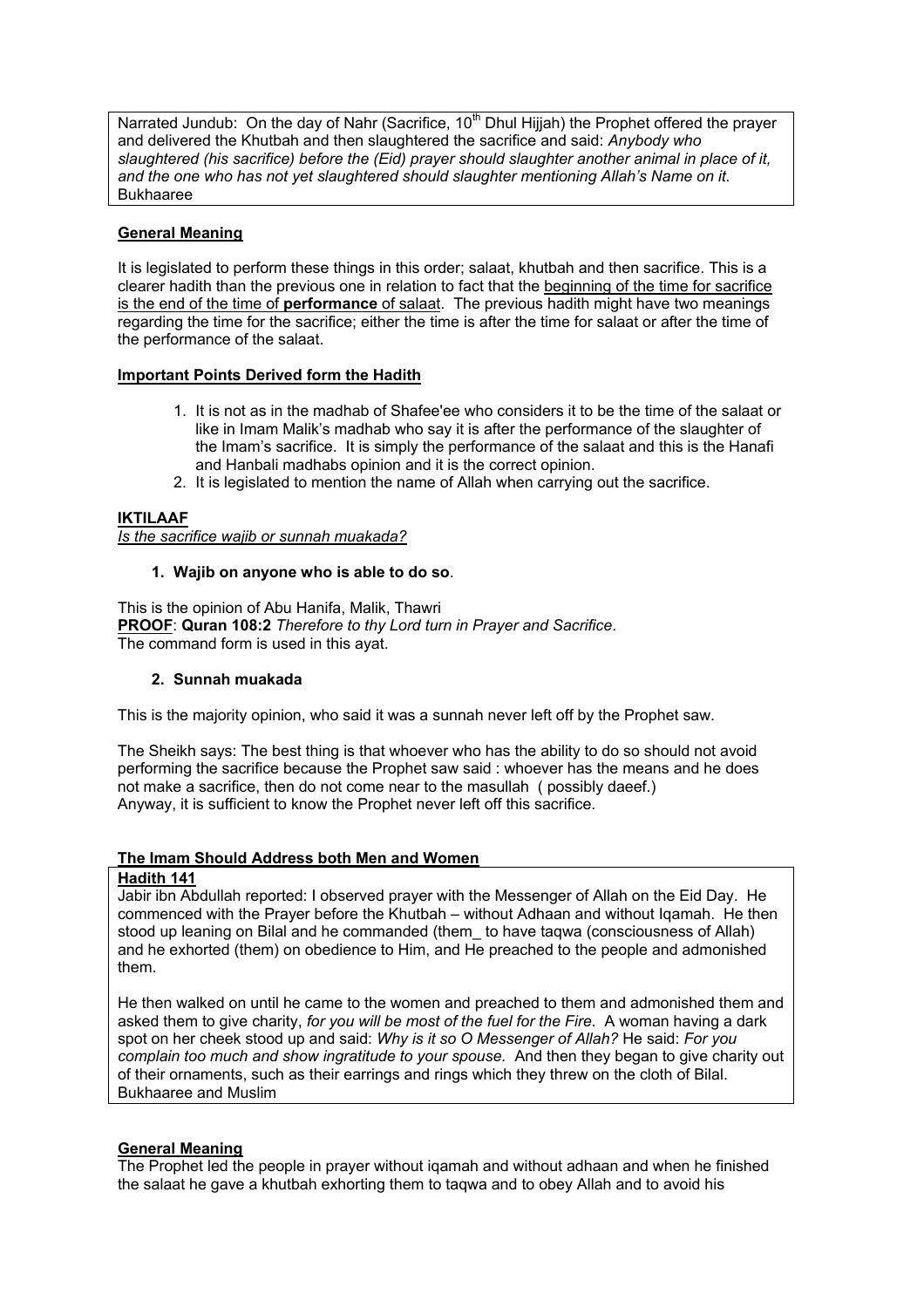prohibitions and he reminded the people of the promise and threat of Paradise and Hellfire to encourage them with hope and fear. Due to the fact that the women could not hear the khutbah as they were in a separate place from the men, the Prophet, due to his concern for all the people, went to their place with Bilal and he gave them a speech to encourage them and warn them. He specifically mentioned something extra for the women regarding that they would be most of the fuel for the Hellfire. He way to be save yourself from this is to give sadaqah. A woman asked him why this was so in order to avoid being one of those women.

### **Important Points derived from the Hadith**

- 1. The prophet saw began with the salaat before the khutbah.
- 2. There was no adhaan or ikamah
- 3. It is mustahab for the katib to stand during the khutbah
- 4. The katib should order the people to have taqwa and to discuss in detail, things which are related to it and to remind them to stick to obedience of Allah and
	- to tell them about the promise and threat of Allah regarding Heaven and Hell.
- 5. The things that the katib commands the people to do is the real objective of the khutbah and some scholars said that this is one of the important pillars of every khutbah. Others said the important thing is to praise Allah and to send salaams on the messenger of Allah saw and to invite the people to taqwa and to mention ayat from the Quran and make supplication for the Muslims.
- 6. The hadith indicates the importance of singling out the women if they are far from the men or they need to be addressed with something specific.
- 7. The women need to come out for Eid and they used to separate so there was no mixing in masjid or in the prayer ground outside.
- 8. The women are in Hellfire because of their ingratitude to men and their complaining.
- 9. Evil speech and ingratitude is a cause or being thrown into Hell.
- 10. Charity is one way of being saved from the punishment of Allah.
- 11. Some of the women spoke to the Prophet, if there was a need to do so.
- 12. It is an indication of the fiqh (understanding)of the women of the Sahaba. The woman who stood up to question the Prophet knew that it was not due to injustice but due to sins, so she asked the Prophet regarding the sins that
	- women in particular do so that they might avoid it.
- 13. It shows how the women hastened to do good, giving charity through hope and fear.
- 14. The rightly guided woman is allowed to give from their own wealth, without the permission of the husband. (majority of scholars)
- 15. The permission of ear-piercing.

#### **The Muslim women are to come out on the Day of Eid**

### **Hadith 142**

Narrated Umm Atiyyah: He (the Messenger of Allah) commanded us that we should take out the unmarried woman and virgins (in seclusion) for Eid prayers, and he commanded the menstruating women to remain away from the place of worship of the Muslims. Muslim and Bukhaaree

#### **In another narration:**

Narrated umm Ativyah: We used to come out on the day of Eid and even bring out the virgin girls and menstruating women from their houses so that they might stand behind the men and say takbeer along with them and invoke Allah along with them and hope for the blessings of that day and the purification from sins Bukhaaree

#### **General meaning:**

The people all came out on the day of Eid including the women who were on their menses and the virgin girls. The women who were on their menses were to keep away from the musalla but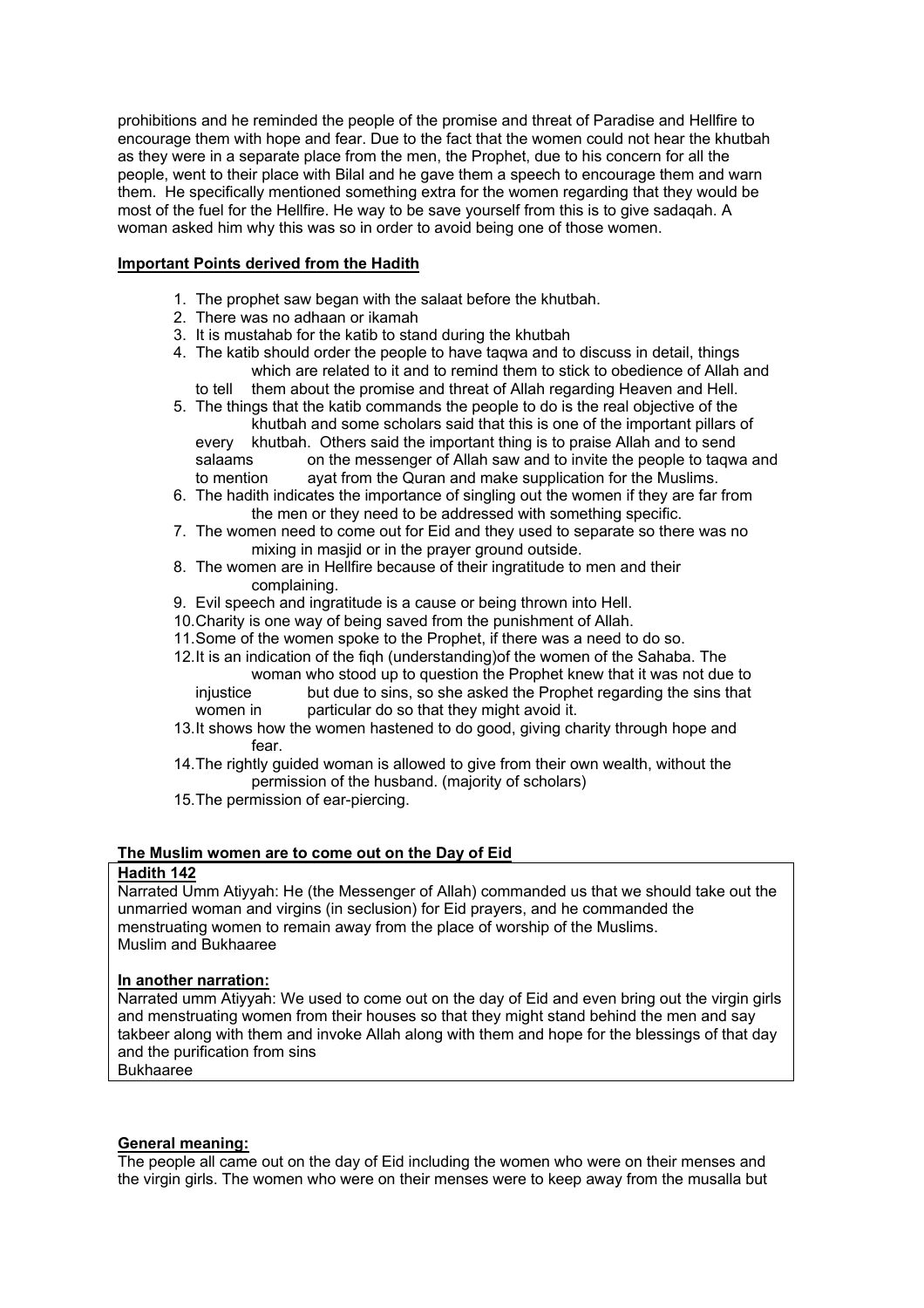were to supplicate to Allah and hope for purification from sins along with everyone else on that day.

### **IKLTILAAF**

*What is the ruling of Salaatul Eid?* 

### **1. Fard Kifiyah**

This is the opinion of Imam Ahmad. If some individuals perform the prayer then it is sufficient. **PROOFS**:

- There is no adhan or ikaamah legislated, thus implying that not every individual Muslim needs to attend
- The hadith of the Bedouin man who asked regarding what was obligatory on him. The Prophet saw answered him saying: the five prayers in the day and the night. He then asked whether there was anything more than that? The Prophet said there was nothing else unless he wanted to make any voluntary prayers. This seems to show that the Eid prayer is not obligatory.

#### **2. Sunnah muakadah**

Imam Shafee'ee and Imam Malik's opinion. It is a sunnah that the Prophet never abandoned. **PROOF**: Same hadith of the Bedouin

#### **3. Fard Ain**

This is the opinion of Abu Hanifah and also the second opinion of Imam Ahmad and the preferred opinion of Sheikh ibn Taymiyyah. Every individual is obligated to attend **PROOFS:**

#### • **Qur'an**

**Surah Kauthar 108:2:** *Therefore to thy Lord turn in Prayer and Sacrifice.* **Surah 87 14-15***: But those will prosper who purify themselves, And glorify the name of their Lord, and (lift their hearts) in prayer.*  some commentators said the salaat mentioned here is the Eid prayer.

- Also it was the command of Prophet that all virgins and women on menses also attend the prayer which indicates the obligation on those fully able to come.
- Prophet ordered the people that for Eid al Fitr, if they could not sight the moon because of cloudy skies, and then came to know the following day that it had been the Eid the previous day; that when they came to know, they should pray at that time instead. So this shows had to make it up even though the time had gone, just like obligatory prayers.
- The command in these instances indicates obligation
- The fact that the Prophet and the four Rightly Guided Caliphs never left this off.

They explained the Bedouin hadith by saying that it was in reference to daily obligatory prayers, not those that may have another cause or reason like Eid prayers. Ibn Taymiyyah is inclined to this opinion and specifically for women

### **Important Points Derived form the Hadith**

- 1. The apparent meaning of the hadith is that salaat-ul-Eid is obligatory even on the women with the condition they do not go out displaying themselves or perfuming themselves. Perhaps it is mustahab rather than obligatory.
- 2. Obligation of women on menses to avoid the musjid as they were commanded to avoid the musalaa.
- 3. The musalla has the same ruling as the masjid due to the women being commanded to avoid it
- 4. Women in menses are not prohibited against doing dhikr, dua, chanting of takbeer etc. This is a general ruling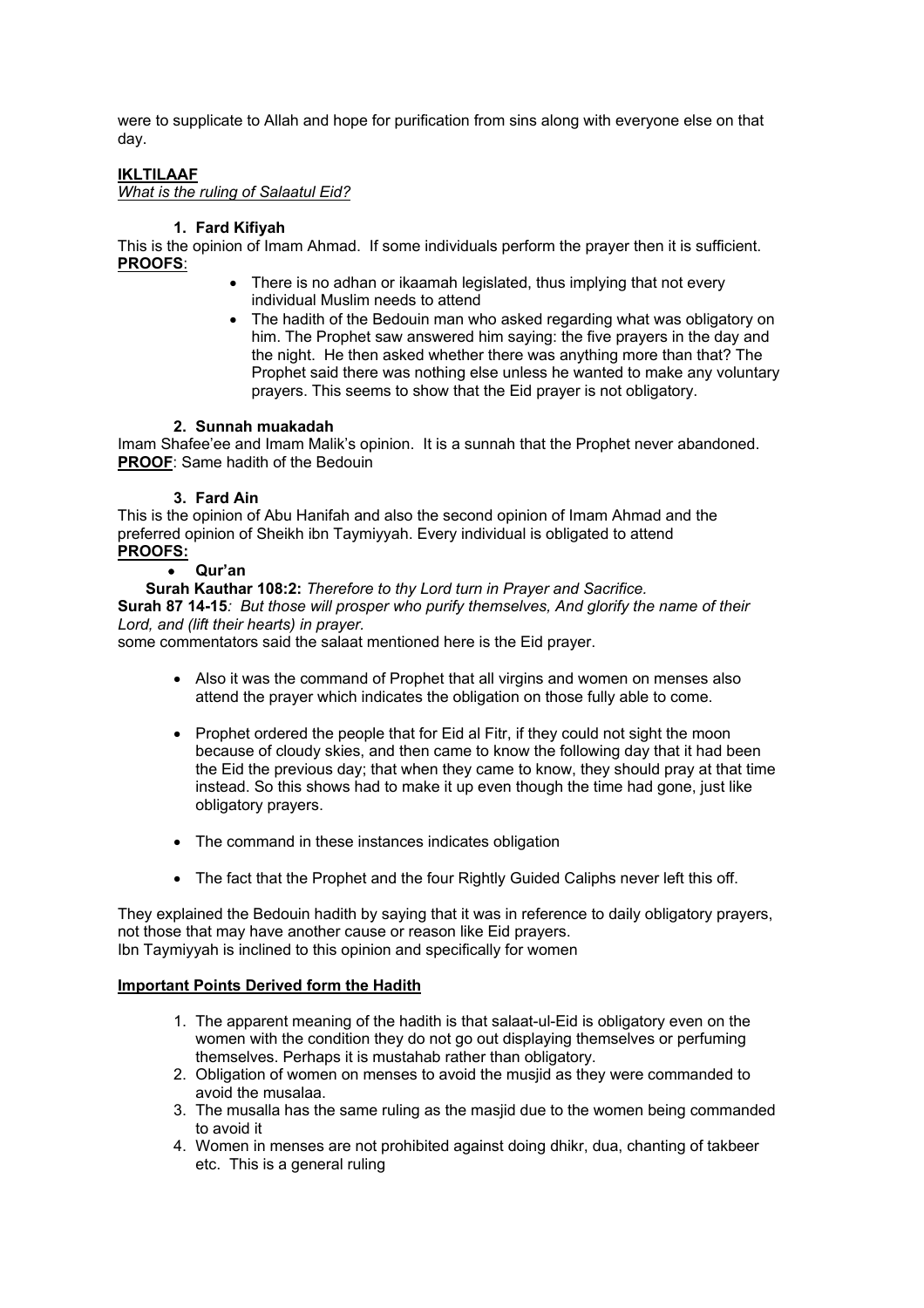5. The virtuous nature of Eid and its superiority is that it is hoped that dua will be answered and supplication answered by Allah on these days. It being the Day of Eid is one of the causes it may be heard and answered.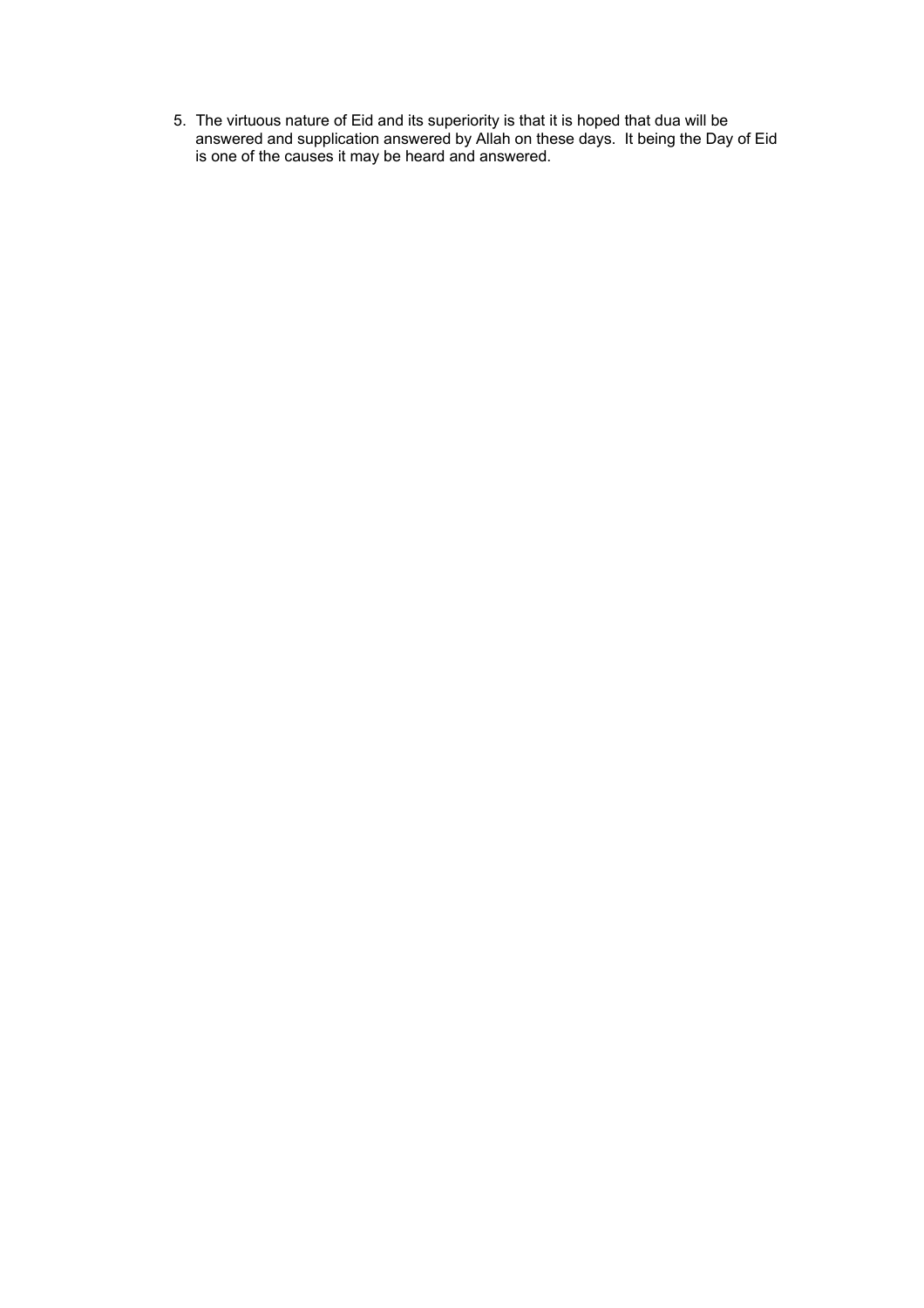### **Al-Kusoof: The Eclipse Prayer**

#### **Introduction**

Khusoof can be spelt with and

means the absence of light or blockage of, or part of, the sun is applied to the eclipse of the light, or part of the light, of the moon.

The two are also used interchangeably but in fusha they have two separate definitions.

These two phenomena have reasons for them, which are known in the movements of the planets. This can be studied and this science is called astrology- the studying of the sun and moon and other celestial star in their orbits. There are also reasons for an eclipse that are only known to Allah.

The haseeyah (known; physical reasons) and the ma'awamyah (unknown reasons which we cannot see) are all caused by Allah. When Allah wants to change anything in His Signs in his creation then he does so in order to wake up the people to the obligations to worship Allah. It is also a warning of falling into actions of disobedience. When this is necessary, Allah will cause the natural phenomena to occur by activating the natural occurrences. E.g. Volcanoes, earthquakes, thunder, eclipses etc.

Behind this Universal System, there is a Controller Who has total power over it. We are reminded of it by the unusual phenomena that He causes as He wills. Just as Allah destroyed previous nations through natural phenomena, it is a warning to us that this may be our end too. Therefore, Allah can take away light or cause drought to bring attention to the people that everything is under His control and to encourage people to obey Him and to fear Him. Today we are living in a time of materialism and transgression of all bounds, where the people do not recognize the great signs of Allah, either because of forgetfulness or due to ignorance. Nowadays, people see them as an event or a sightseeing attraction.

#### *Sheikh Taymiyyah:*

The two eclipses have fixed times that are determined by Allah to take place just like the new moon that appears at the beginning at every lunar month.

They are signs that Allah has placed in the Universe:

#### **Quran 10:5**

*He it is Who appointed the sun a splendor and the moon a light, and measured for her stages, that ye might know the number of the years, and the reckoning. Allah created not (all) that save in truth. He detaileth the revelations for people who have knowledge.* 

#### **Quran 55:5**

*The sun and the moon follow courses (exactly) computed;* 

Therefore, the movements of the planets and the timings of the eclipses are not haphazard. Astrologers can determine when the times are fixed by Allah.

This knowledge of the times of the eclipses is not part of the knowledge of the unseen, although it is only know to a few..

IMPORTANT: The knowledge of the time of the eclipse is not something we can base our deen on. We do not base our salaat and ibadah o the prediction by astrologers but rather on the actual sighting and occurrence of the event.

For example, we can predict the time of the new lunar moon but we base the Eid day after Ramadan on the sighting of the new moon. The act of ibadah is based on the sighting and this is the sunnah.

Therefore, the eclipse prayer should only be performed if the event actually occurs and is witnessed.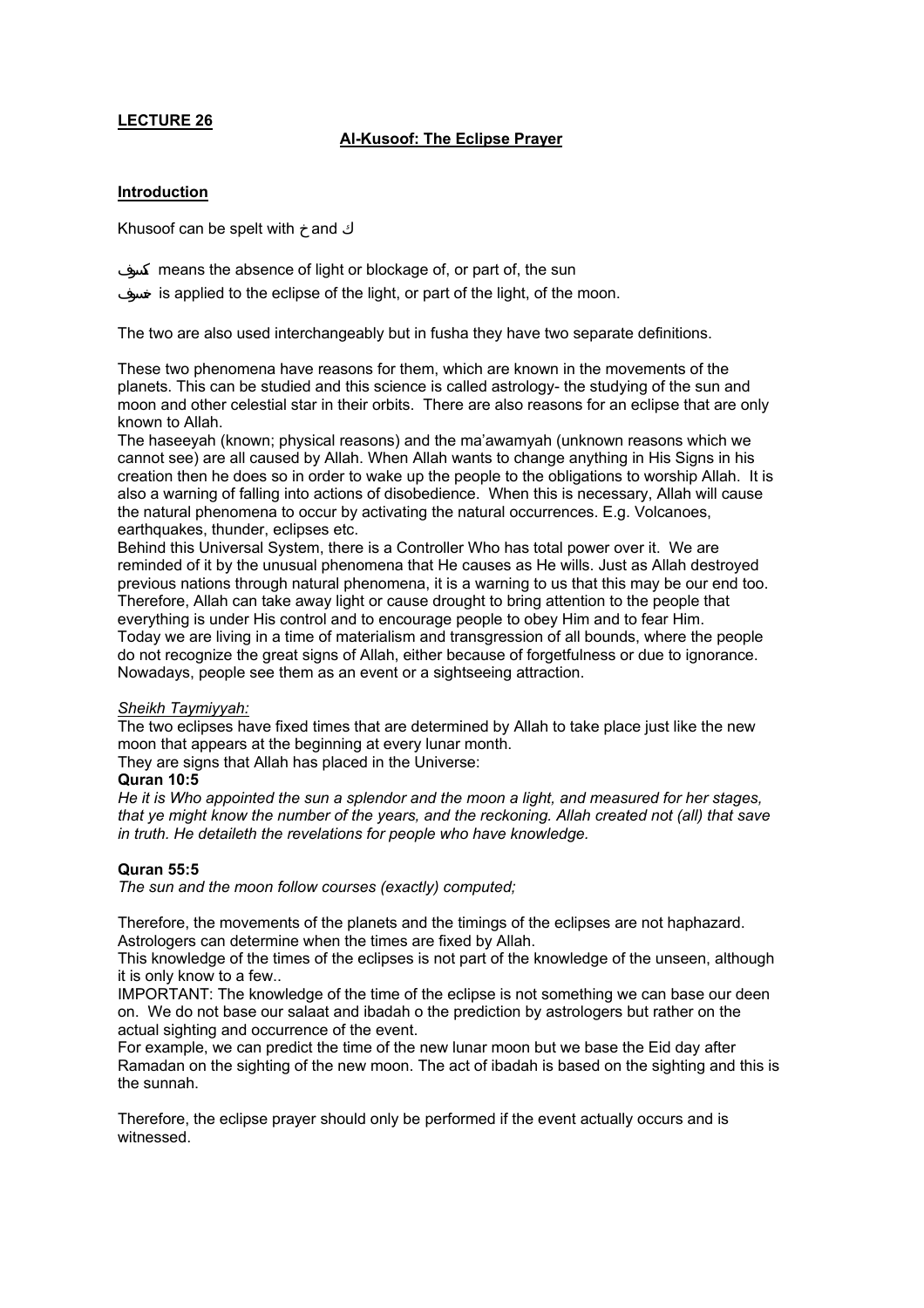We can prepare ourselves to pray based on the prediction but it is only if we sight this occurrence that we actually carry out the prayer. Preparing ourselves to pray is on the basis of preparing ourselves for obedience to the Creator.

The eclipse is a phenomena that is agreed upon and reported by muttawatir hadith in the books of sunan.

### **Prayer at the Time of the Solar Eclipse**

#### **Hadith 143**

Ai'sha reported that there was a solar eclipse during the lifetime of the Messenger of Allah and he sent the announcer (to summon them) for congregational prayer. The people gathered together and he pronounced takbeer (saying Allahu Akbar) and he observed four rakahs (bowings) in the form of two rakahs. (i.e. he observed two qiyams (standing) and two rukus in each rakah) and four sajdahs (prostrations) Muslim

# **General Meaning**

The sun had eclipsed and the Prophet sent a messenger out to call all the people to prayer in congregation. So all came to supplicate to Allah. The people gathered in the masjid and the Prophet did not make ikamah. He made takbeer and prayed two rakahs in which there were four bowings and four prostrations.

#### **Important Points Derived from the Hadith**

- 1. We understand that the solar eclipse took place in the lifetime of the Prophet saw
- 2. It is mustahab to perform a prayer at the time of the eclipse. *Imam Nawawi*: there is consensus that khusoof prayer is sunnah
- 3. it is legislated for people to gather together to perform the prayer in congregation in order to show humility and submission to Allah and to seek tawbah and repentance.
- 4. There is no adhan but the caller simply proclaims salaatul jamah.
- 5. The prayer consists of four bowings and four sajdahs in two rakats

#### **Hadith 144**

Abu Masood al Ansaree reported The Prophet said, "The sun and the moon do no eclipse because of the death of someone from the people (or life of anyone)but they are two signs amongst the signs of Allah by which He frightens His servants. So when you see anything about them observe prayer, supplicate Allah until it is clear from you." Muslim

#### **General Meaning**

The Prophet made it clear that the sun and the moon are from the signs of Allah pointing to His power and wisdom and the changing of the natural functions of the sun and the moon is not due to the life or the death of anyone. This is a jahiliyah belief.

It occurs in order that His servants renew their relationship with Allah by repenting and making supplication.

#### **Important Points Derived from the Hadith**

- 1. It is legislated to make salaat during an eclipse and to make dua, hoping for Allah's acceptance of our repentance.
- 2. The end of the salaat ends with the end of the eclipse. If it is finished before time one should carry on making supplication (there is no proof for repetition of the prayer)
- 3. The apparent meaning of the hadith is that the prayer should be performed even if it is at the prohibited times. Prayer with a specific reason is permitted at these times.
- 4. The wisdom of the eclipse taking place is that Allah wants to put fear into his servants hearts so that they turn to Him It is also giving the people as ample of what will occur on the day of Judgment. This should warn the sinful and the sinless.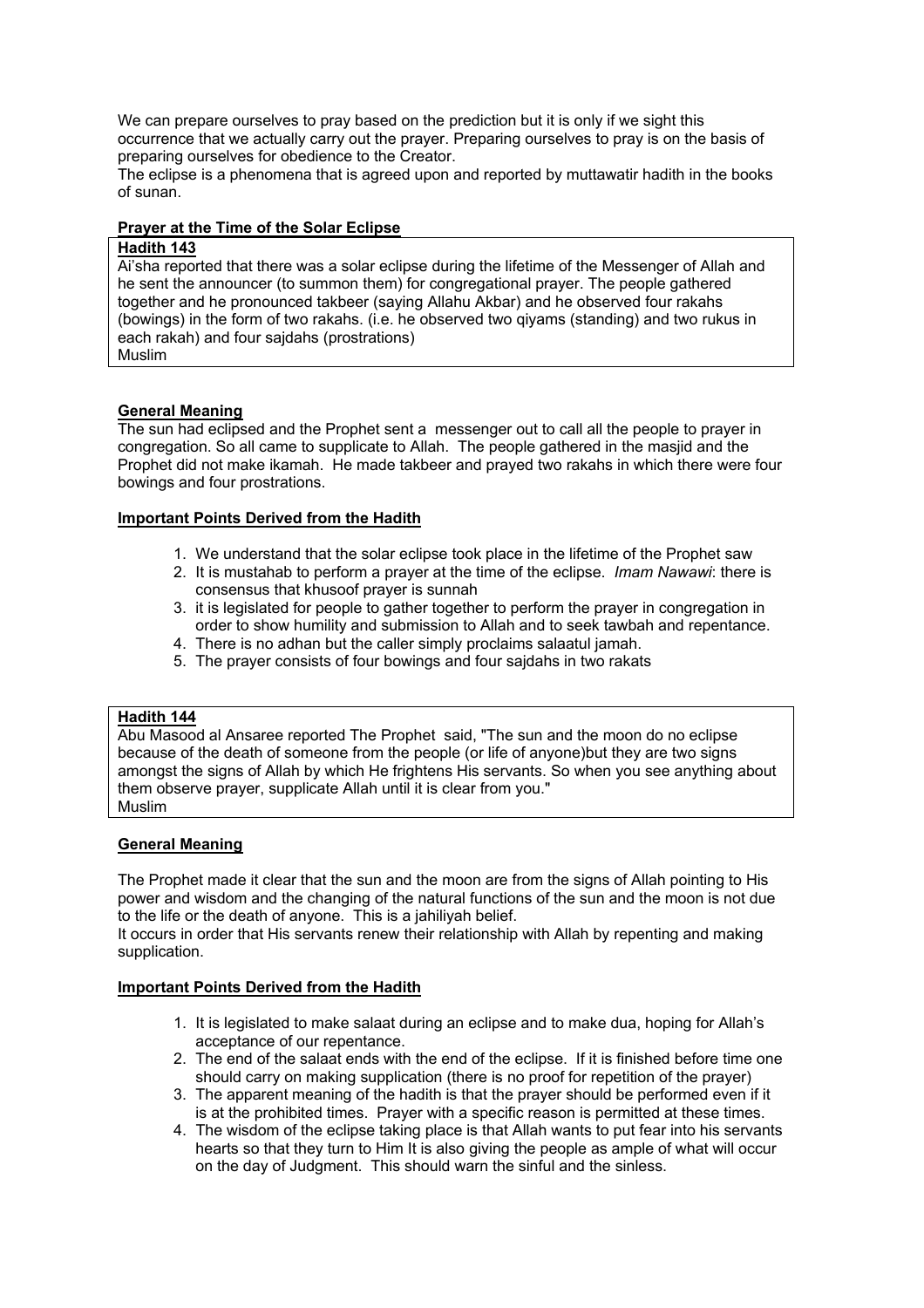### **Kusoof – Prayer at the times of eclipse continued..**

### **Hadith 145**

Narrated Ayesha: There was a solar eclipse in the time of the Messenger of Allah He stood up to pray and remained standing for a very long time. He then bowed and remained bending over for a very long time. He then raised his head and stood for some time, but not as long as on the first occasion. He then bowed and remained bending over for some time but not as long as on the first occasion. He prostrated and prolonged the prostration (twice).He did the same in the second rakah as he did in the first and then finished the prayer. By then, the sun (eclipse) had cleared. The he delivered a khutbah.

He praised Allah, lauded Him and said: *The sun and the moon are two signs of Allah; they are not eclipsed on account of anyone's death or on account of anyone's birth. So when you see them, remember Allah and say Takbeer, offer Salaat and give Sadaqah.* 

*O Ummah of Muhammad, none is more indignant (ghairah) than Allah, so he has forbidden that his slaves, male or female, commit illegal fornication. O people of Muhammad, by Allah, if you knew what I know, you would weep much and laugh little*. Bukhaaree

#### **General Meaning**

The sun was eclipsed and Prophet led people in prayer making qiyyam very long making it equal to the time it would take for someone to read Surah Bakarah (narrated in another narration). Then he made his bowing very long and stood. Then he stood a long time but not as long as the first time. The second bowing was shorter than the first and he stood again. He then prostrated which was very lengthy. He repeated this procedure in the next rakat. By the time the prayer was over, the eclipse was over. He then praised Allah and gave a khutbah. It happened that when this eclipse took place it was the same day as the death of the Prophet's son, Ibrahim. Some ignorant people said that this was why the eclipse had taken place. However, the Prophet's desire to remove the superstition that had no basis in sunnah or reason, he said that an eclipse was not due to the birth or death of anyone. It is a means only of showing the power of Allah and of trying to correct our lives and repent to Allah and supplicate to Him. Then the Prophet explained some of the major sins that cause Allah to be angry and bring about His wrath. So it is due to the sins of the people that these signs are shown. He said that of the people knew about the punishment of Allah as he knew then they would have much fear and laughed little and cried and worried a lot more. This reminds us that we should take life more serious and it is not about play and games.

#### **Side Points**

- 1. The general description that the Sheikh is giving regarding the performance of the prayer has not been mentioned in the hadith. This is because the Sheikh has drawn from other hadith. This is part of the minhaj of the scholars of hadith; to collect all available authentic hadith regarding a particular topic and then compare them all.
- 2. Eclipse salaat has been reported in a number of different ways:
	- In general there are no details given
	- Two bowings in two rakat (in the sunan of Muslim)
	- Two rakats but four bowings
	- Six bowings in two rakat (reported by Jabir in Muslim)
	- Eight bowings (reported by Abudullah ibn Abass in Muslim)
	- Ten bowings reported in Abu Dawud, Al Hakim ibn Kaab. Albani said daeef)

It is mostly reported in the Sahih as two rakat and four bowings.

The Sheikh says that all of these descriptions have been reported as being done in two rakat prayer and the number of prostrations are always been four.

Many scholars said that although the salaat has been described differently, the solar eclipse only took place once in the lifetime of the Prophet. Scholars examined these hadith and gave precedence to the hadith of Ayesha who narrated that the two rakat and four bowings. Some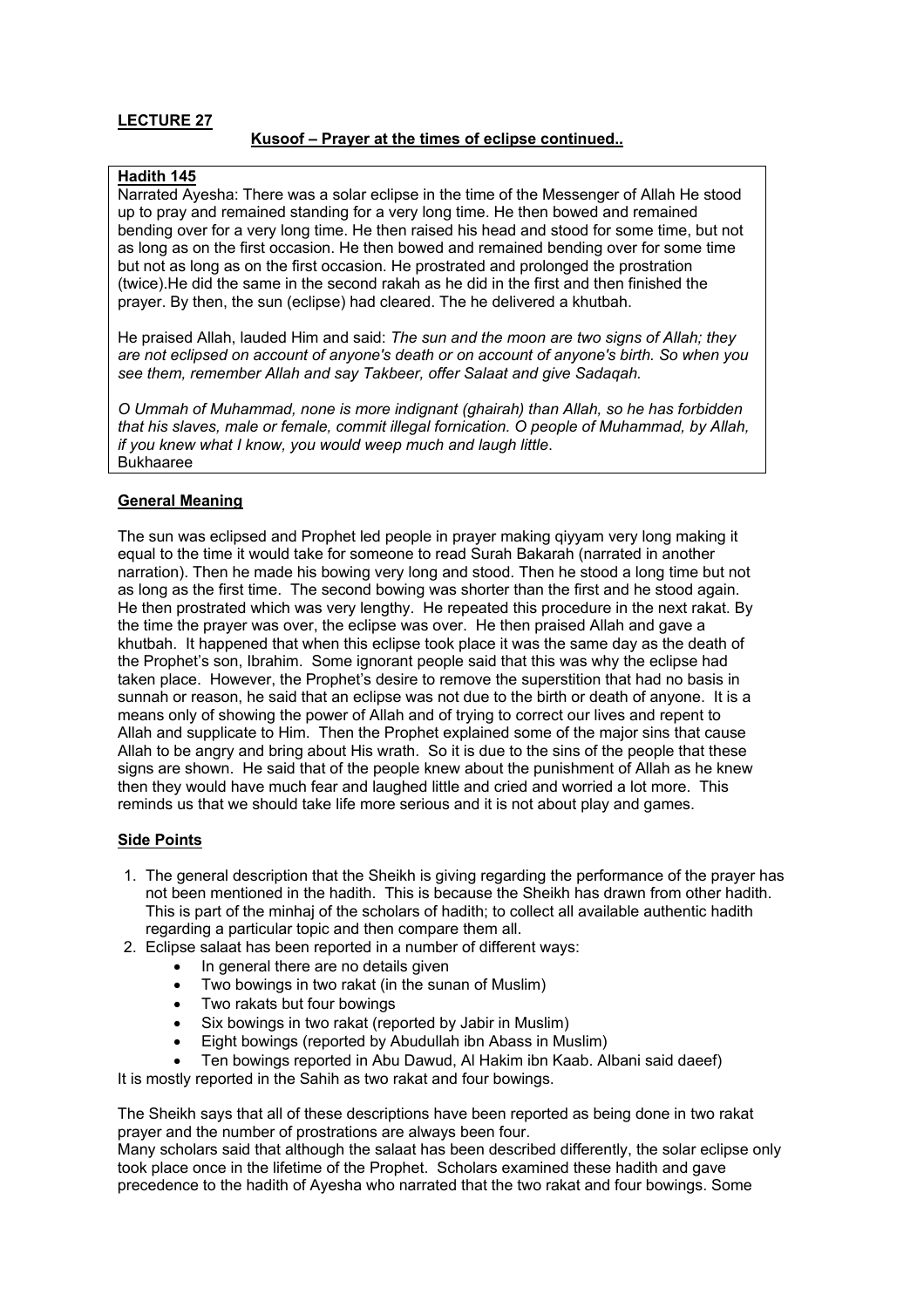scholars said that the other reports are unauthentic (Imam Shawkani, Ahmad, Shafe'ee and Bukhaaree) even though they were contained in the Sahih. So, the correct and most reliable report concerning this salaat is the report of Ayesha.

### **IKHTILAAF**

*i) re. The khutbah of salaatul khusoof*

#### **1. Mustahab**

This is the opinion of Imam Abu Hanafi, Malik and Hanbal

#### **2. Not Mustahab**

This is the opinion of Imam Shafe'ee. His proof is the hadith which describe the khutbah.

### **3. If there is a need for the khutbah then it is mustahab**

This seems to be the most correct opinion because it combines all the hadith. **PROOF:** the prophet gave a khutbah to correct the people's superstition concerning the eclipse being because of the life or death of someone. Because the eclipse fell on the day of the death of his son Ibrahim, some people were falling into jahiliyah theories concerning the reason behind the eclipse. If there is no need for a khutbah then the Imam should simply do dua, istigfar and the salaat.

### **Hadith 146**

Abu Moosa reported: The Sun eclipsed during the lifetime of the Prophet. He stood in great anxiety fearing that it might be the Hour (of Judgment) until he came to the Musjid. He stood up to pray with prolonged Qiyyam (standing), Rukoo (bowing) and Sajdah (prostration) which I never saw him doing in prayer. Then he said: These are the signs which Allah sends, not on account of the death of any one nor the life (birth) of anyone, but Allah sends them to frighten His servants thereby. So, when you see any such thing, hasten to remember Him, supplicate Him and beg pardon from Him.

Bukhaaree and Muslim

### **Important Points Derived from the Hadith 145 and 146**

- 1. The eclipse of the sun did take place in the lifetime of the Prophet saw
- 2. It is legislated to perform the salaat at this time.

The majority of scholars say that it is sunnah muakadah

The minority (Ahmad) said that it is obligatory.

**Shawkani:** If it were not for the reports of the imam of the scholars that this salaat is sunnah muakadah, then we would have said that it was obligatory.

- 3. The performance of the salaat as in Ayesha's report is the best and most preferable manner for the salaat al khusoof.
- 4. It is legislated to have the standing and the bowing and the prostrations long.
- 5. In every rakat, each bowing and standing should be less than the previous one in order to lighten the burden on the people.
- 6. The beginning of the time of this salaat is with the beginning of the time of the eclipse and it ends with the reappearance of the sun or the moon.
- 7. it is legislated to five a khutbah after the salaat if there is a need to do so.
- 8. The khutbah should begin with the praise and the glorification of Allah.
- 9. It is a clarification that the sun and the moon are two of the universal signs of Allah and which point to His Power and Wisdom.
- 10. The fact that the khusoof occurs is to put fear in the hearts of the people and to warn them of the punishment of Allah.
- 11. This hadith shows the need to remove ignorance in people's minds regarding the phenomena in the universe. It is to wake people up and to remind them of Allah's favors and punishment.
- 12. It contains a command to make dua and supplication, salaat and tawbah and to give alms at the time of the eclipse.
- 13. These acts of worship are ways in which to protect oneself against the punishment of Allah and ones sins and their repercussions.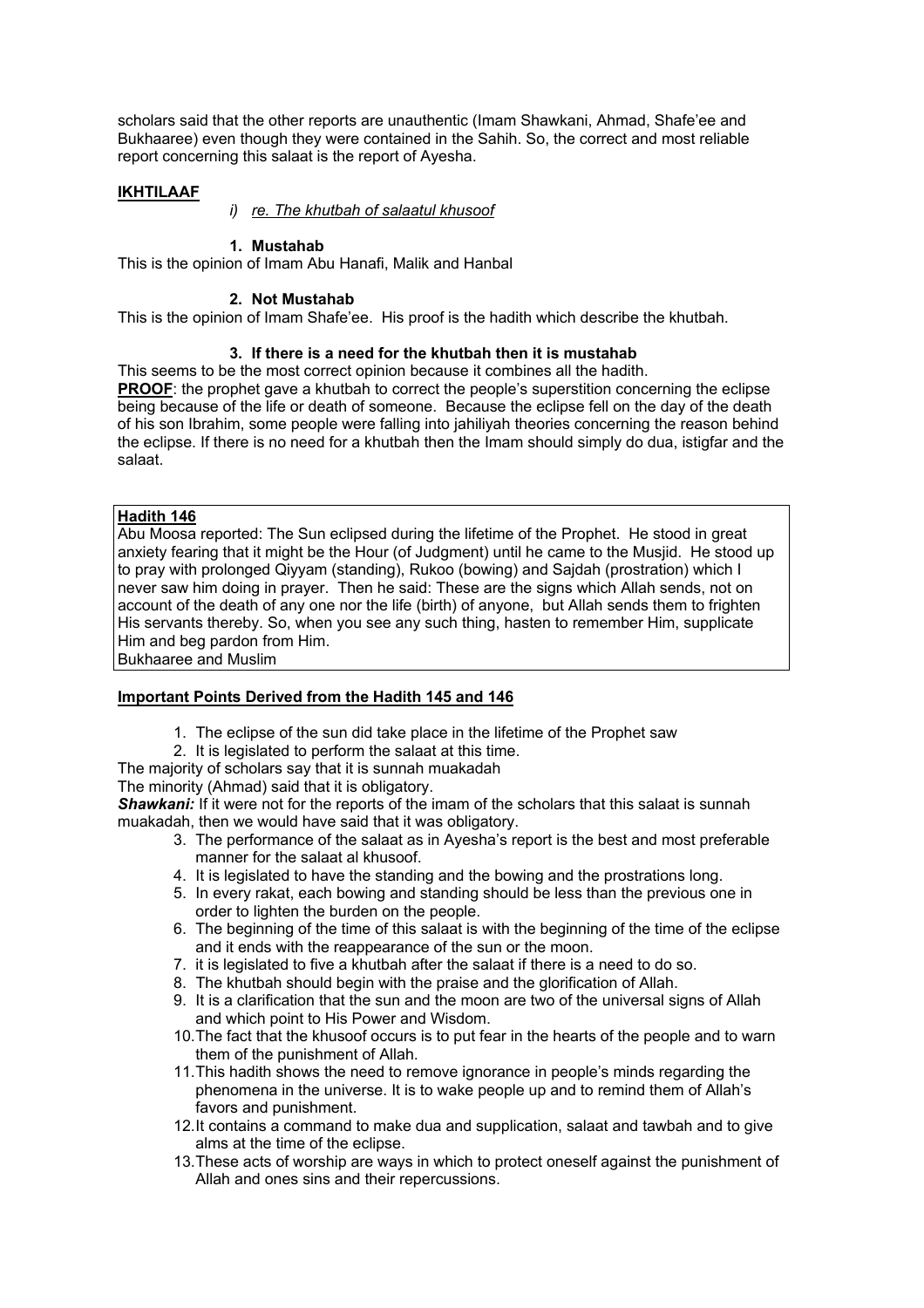- 14. The hadith contains a warning against zina, which is a major sin whereby Allah's ghairah or anger is provoked due to the violation of this prohibition.
- 15. *Point of Aqeedah:* We understand and affirm the sifaat of al Ghariah for Allah in a suitable way for Him without emptying it of its meaning, or reinterpreting it or comparing it with creation.

**Sunani:** If any sifaat of Allah is reported in the Quran and Sunnah where we might imagine a comparison to creation, the scholars have differed on these sifaat. It is necessary to believe in these characteristics but only by affirming that no comparison can be made with creation. Also, we acknowledge that the 'how' of the sifaat is unknown. We take the sifaat at face value as it is reported. This is the madhab of the Selaph of the Ummah.

Re-explaining these characteristics is the opinion of the later scholars and we should be careful to follow the first generation's opinion and how they understood Allah's sifaat.

- 16. The severity of what Allah has prepared, for the disobedient, is not known to the people. If they knew it would cause fear that would be more than the hope they have in Allah's mercy. It is necessary to have fear because we are inclined towards our desires, which is a serious sickness. The fear stops us from falling into disobedience.
- 17. Allah has given some information and insight to the Prophet saw. Others could not have borne such things. The Prophet saw gave a hint of this by saying "*O people of Muhammad, by Allah, if you knew what I know, you would weep much and laugh little*.

# **IKHTILAAF**

*ii) Is the recitation done aloud?* 

**1. Low Tone** 

This is the opinion of the majority

#### **2. Audible**

This is the opinion of the minority and is the most correct opinion according to Ibn Kayyim, Zuhri who used Ayesha's report as proof for this)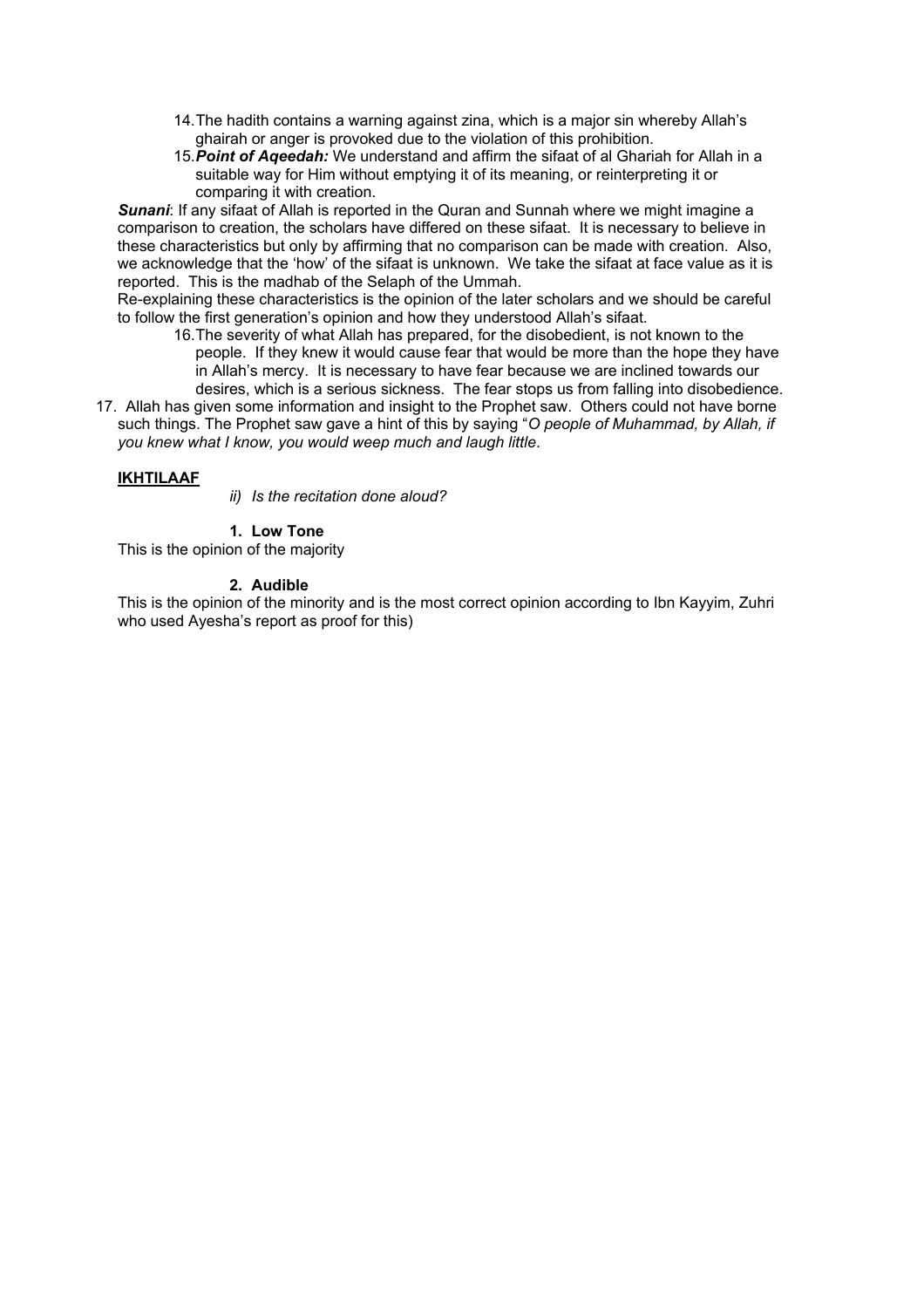### **Istisqaa: The Prayer for Rain**

There are many hadith relating to the salaat for rain. There are 35 in the sahih of Bukhaaree alone.

The linguistic meaning of Istiqaa is to seek or ask for rain for oneself or for others The legal meaning is to seek rain from Allah at times of drought and it is done in a particular manner.

It is performed when the reason for it is present and there is a need for the prayer to be performed just like the prayer for the eclipse and funerals.

#### **Prayer of two rakat and supplication for rain at the time of drought**

#### **Hadith 147**

Narrated Abaad ibn Tameem, that his uncle said: The Prophet went out to invoke Allah for rain. He faced the Qiblah invoking Allah. He turned his cloak inside out and then offered a two rakat prayer with audible recitation.

Bukhaaree

#### **General Meaning**

When the land had dried up in the Prophet's lifetime, he went to the desert and turned to the Kiblah and supplicated to Allah to send the rain to the Muslims and to change the situation for the better. The Prophet symbolized this change by turning his cloak inside out. He recited the prayer in congregation aloud.

#### **Important Points Derived from the Hadith**

- 1. In Islam it is legislated that the Muslims should perform itiqaa when there is drought in the land. There is ijmaa on this being mustahab, except for Imam Abu Hanifa who said that it is simply legislated to supplicate and not to do a two rakat prayer. His students, Muhammad and Abu Yusuf differed with him on this.
- 2. The Khutbah should be done in which suitable things are mentioned for that time and that people. Tawbah should always be sought and also a warning given to the people against sins and to ask for astagfar. Rain is withheld due to the sins of the people and wrongdoing in the land.
- 3. The khutbah should be performed before the Salaat as mentioned in the hadith reported by Ayesha and collected in Abu Dawud.

#### **Extra Hadith**

The people complained to the Apostle of Allah of the lack of rain, so he gave an order for a pulpit. It was then set up for him in the place of prayer. He fixed a day for the people on which they should come out.

Aisha said: The Apostle of Allah, when the rim of the sun appeared, sat down on the pulpit, and having pronounced the greatness of Allah and expressed His praise, he said: You have complained of drought in your homes, and of the delay in receiving rain at the beginning of its season. Allah has ordered you to supplicate Him has and promised that He will answer your prayer.

Then he said: Praise be to Allah, the Lord of the Universe, the Compassionate, the Merciful, the Master of the Day of Judgment. There is no god but Allah Who does what He wishes. O Allah, Thou art Allah, there is no deity but Thou, the Rich, while we are the poor. Send down the rain upon us and make what Thou sendest down a strength and satisfaction for a time.

He then raised his hands, and kept raising them until the whiteness under his armpits was visible. He then turned his back to the people and inverted or turned round his cloak while keeping his hands aloft. He then faced the people, descended and prayed two rak'ahs.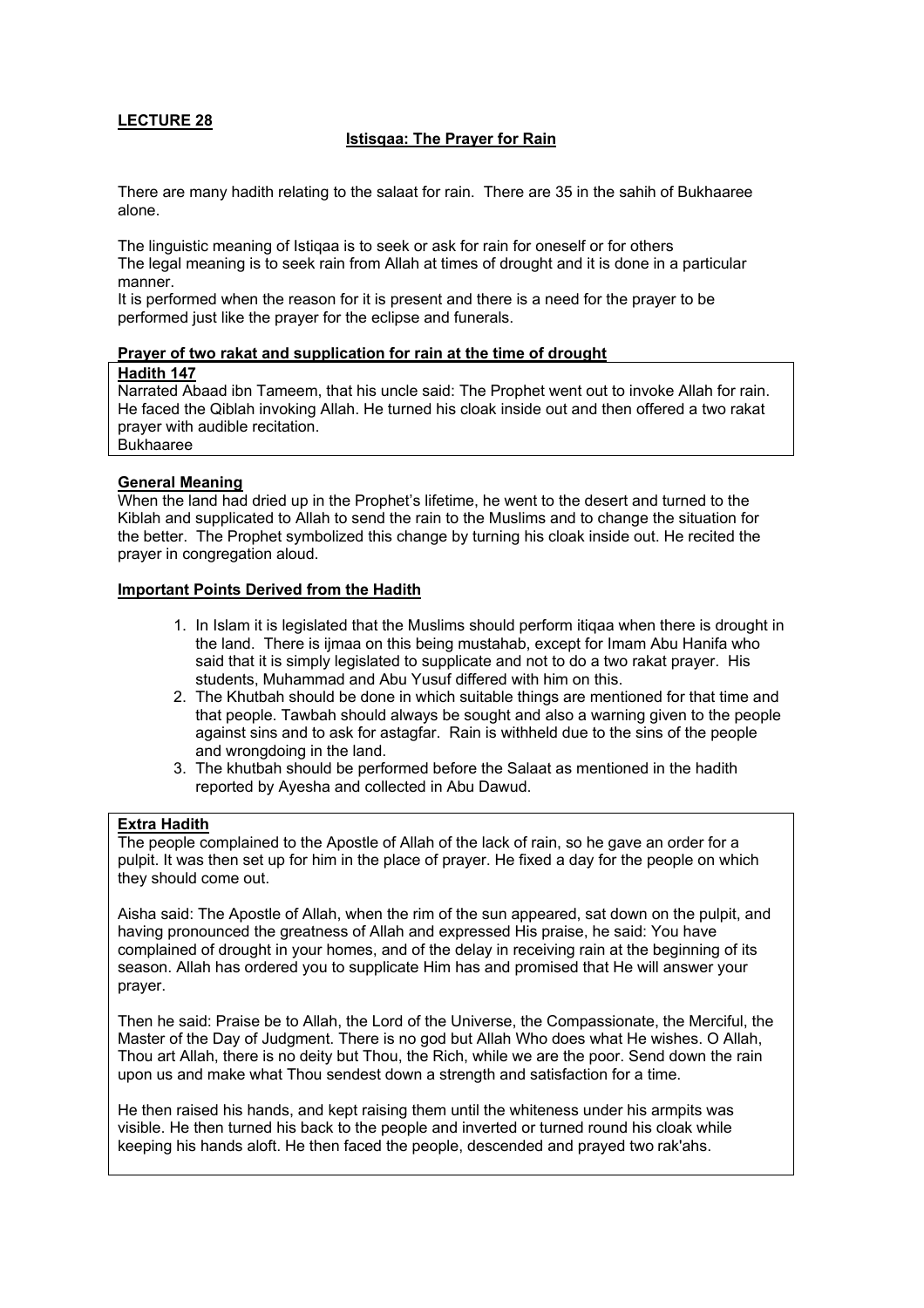Allah then produced a cloud, and the storm of thunder and lightning came on. Then the rain fell by Allah's permission, and before he reached his mosque streams were flowing. When he saw the speed with which the people were seeking shelter, he laughed until his back teeth were visible.

Then he said: I testify that Allah is Omnipotent and that I am Allah's servant and apostle. Abu Dawud

It is reported in the musnad of Imam Ahmad that the salaat is first and then the khutbah second. This is the opinion of the majority.

### **IKHTILAAF**

*a)Is the Khutbah before or after the salaat?*

Imam Ahmad outlined three different opinions regarding this matter

#### **1. Salaat is first and the khutbah second**

This is the majority opinion

#### **2. Khutbah is first and the salaat is second**

This is the minority opinion

#### **3. Either first or second is permissible**

This is the most correct opinion as there are authentic narrations on both sides, even thought the strongest evidence is in the favor of the khutbah being first. This view allows for tolerance in Islam.

- 4. When the Imam makes dua in Istisqaa he should face the Qiblah and this is one of the reasons for dua to be accepted.
- 5. it is legislated that while the Imam is making dua that he should turn his upper garment inside out. Changing the physical condition is a sign of the optimism that Allah will change the condition of the land from no rain, to rain.
- 6. Reading of the Quran should be audible. This is applicable to every voluntary congregational prayer such as the Eidain and Jumaah
- 7. We understand that the salaat for the drought may be performed in the desert, outside the city, so that there is enough space for all the people. The congregation shows the inability and weakness of the people standing in front of Allah in submission and humility, showing their need of Allah.

#### **Istisqaa in the main masjid of a town**

#### **Hadith 148**

Narrated Shareek ibn Abdullah ibn Abi Namir: I heard Anas bin Malik saying, "On a Friday a person entered the main Mosque through the gate facing the pulpit while Allah's Apostle was delivering the Khutba. The man stood in front of Allah's Apostle and said, 'O Allah's Apostle! The livestock are dying and the roads are cut off; so please pray to Allah for rain.' " Anas added, "Allah's Apostle raised both his hands and said, 'O Allah! Bless us with rain! O Allah! Bless us with rain! O Allah! Bless us with rain!' " Anas added, "By Allah, we could not see any trace of cloud in the sky and there was no building or a house between us and (the mountains of) Sila." Anas added, "A heavy cloud like a shield appeared from behind it (i.e. Sila' Mountain). When it came in the middle of the sky, it spread and then rained." Anas further said, "By Allah! We could not see the sun for a week. Next Friday a person entered through the same gate and at that time Allah's Apostle was delivering the Friday's Khutba. The man stood in front of him and said, 'O Allah's Apostle! The livestock are dying and the roads are cut off, please pray to Allah to withhold rain.' " Anas added, "Allah's Apostle I raised both his hands and said, 'O Allah! Round about us and not on us. O Allah! On the plateaus, on the mountains, on the hills, in the valleys and on the places where trees grow.' So the rain stopped and we came out walking in the sun." Sharik asked Anas whether it was the same person who had asked for the rain (the last Friday). Anas replied that he did not know.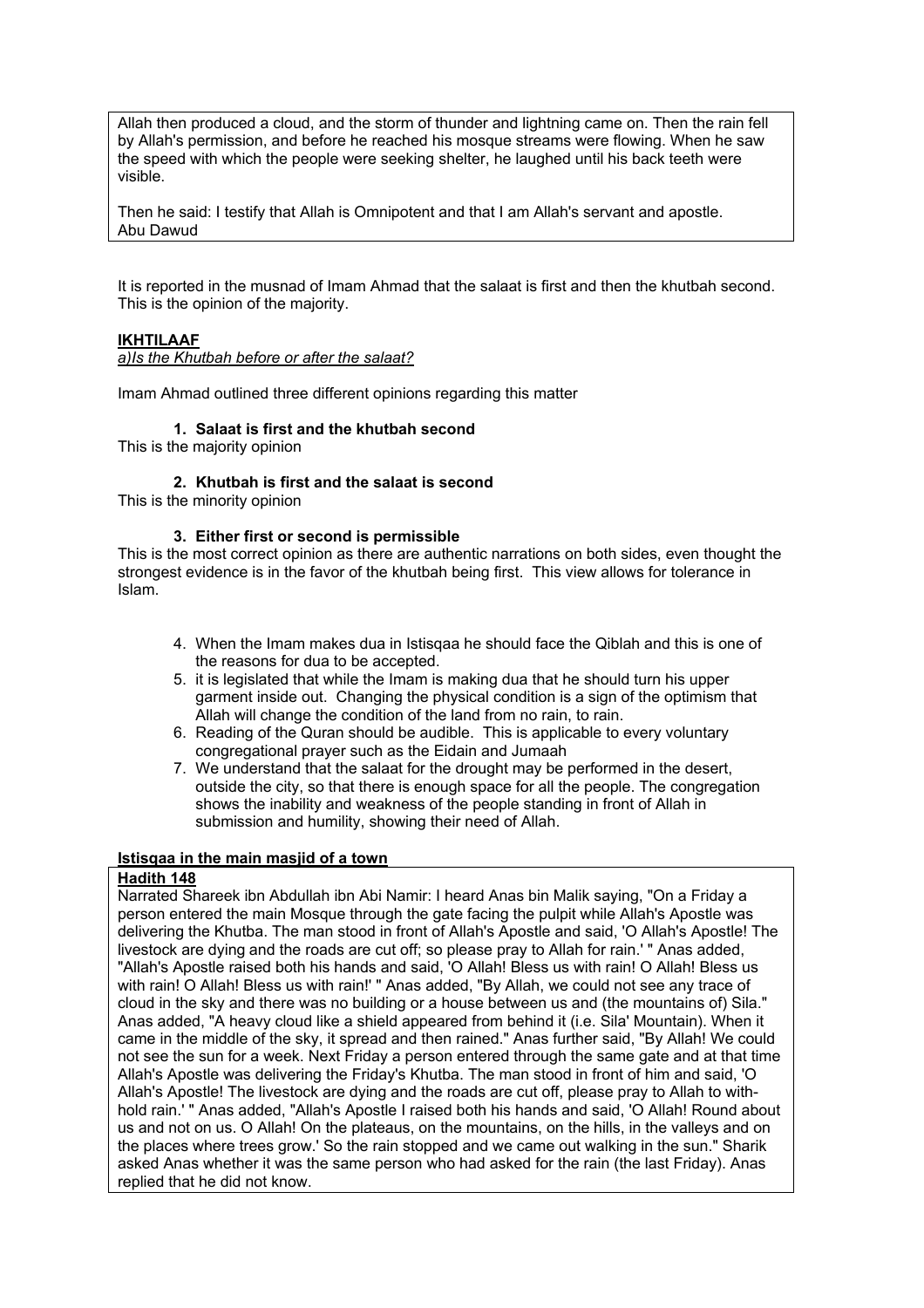### **General Meaning**

The Prophet stood in the masjid giving the khutba and a man entered asking him to supplicate for rain because he was beloved to Allah and his supplication was mustajab (answered). So the Prophet supplicated to Allah for rain three times. There was no cloud in the sky until the Prophet supplicated and then a cloud appeared. It began to expand and rained for seven days. The following Jummah a man entered the mosque during the khutbah and asked the Prophet to supplicate for the rain to stop. So the Prophet supplicated in a way that said if the rain was decreed by Allah out of His wisdom then let it carry on raining around them and not on them, in the places where it was of most benefit and rain did not reach normally such as the mountains and plateaus. The sky cleared and the people walked out into the sun.

#### **Important Points Derived from the Hadith**

- 1. It is legislated for the khutbah to be given standing
- 2. It is permissible for someone to address the katib and the katib may answer if it is due to a need. The dua for istisqaa may be done in the khutba itself. (Abu Hanifa said that this prayer was limited to dua alone. The majority opinion is that it is also a specific salaat as well as perhaps the dua on its own.)
- 3. The raising of the hands in supplication is from the sunnah. It expresses the meaning of need through the physical action of raising the hands. There is ijmaa of the scholars that it is legislated for istisqaa to be done while raising the hands very high. It is different for other occasions. Some scholars said that in every condition you should raise your hands. Others said it was only legislated for specific reported cases. For example when the katib makes dua in khutbah of jummah there is no legislation for raising the hands for the katib or the people. Or after the salaat in congregation. This is not from the sunnah, authentic or unauthentic to raise the hands for supplication after the tasleem with the hands raised.

**Askalani** (in his explanation of Sahih Bukhaaree) said: In raising the hands for dua in general, any hadith have been reported to this effect. Reported by Bukhaaree, Nawawi and al Mundari. This means that the general practice is to raise the hands for supplication ad dua BUT where there is specific text that the Prophet supplicated but did not raise his hands, then it is not proper to raise the hands and it should be avoided.

The Prophet scolded those who contradicted his sunnah.

Narrated Anas bin Malik: A group of three men came to the houses of the wives of the Prophet asking how the Prophet worshipped (Allah), and when they were informed about that, they considered their worship insufficient and said, "Where are we from the Prophet as his past and future sins have been forgiven." Then one of them said, "I will offer the prayer throughout the night forever." The other said, "I will fast throughout the year and will not break my fast." The third said, "I will keep away from the women and will not marry forever." Allah's Apostle came to them and said, "Are you the same people who said so-and-so? By Allah, I am more submissive to Allah and more afraid of Him than you; yet I fast and break my fast, I do sleep and I also marry women. So he who does not follow my tradition in religion, is not from me (not one of my followers). **Bukhaaree** 

This hadith implies that we should not fall short in our duties but we should not exceed the bounds either.

- 4. This is one of the miracles and honors given by Allah as a proof of the Prophethood of Muhammad saw, that his supplication was answered immediately.
- 5. By doing those things that are causes of things being achieved as well as supplicating to Allah, there is no contradiction between this and tawwakulAllah. We must do those things that are necessary to achieve our sustenance as well as relying on Allah and supplicating to him and placing our trust in Him.
- 6. It is mustahab for a person to supplicate with the supplication of the Prophet "O Allah! Bless us with rain" (3 times) The general rule is that although it is permissible to supplicate with our own words and in our own languages, it is preferable to use the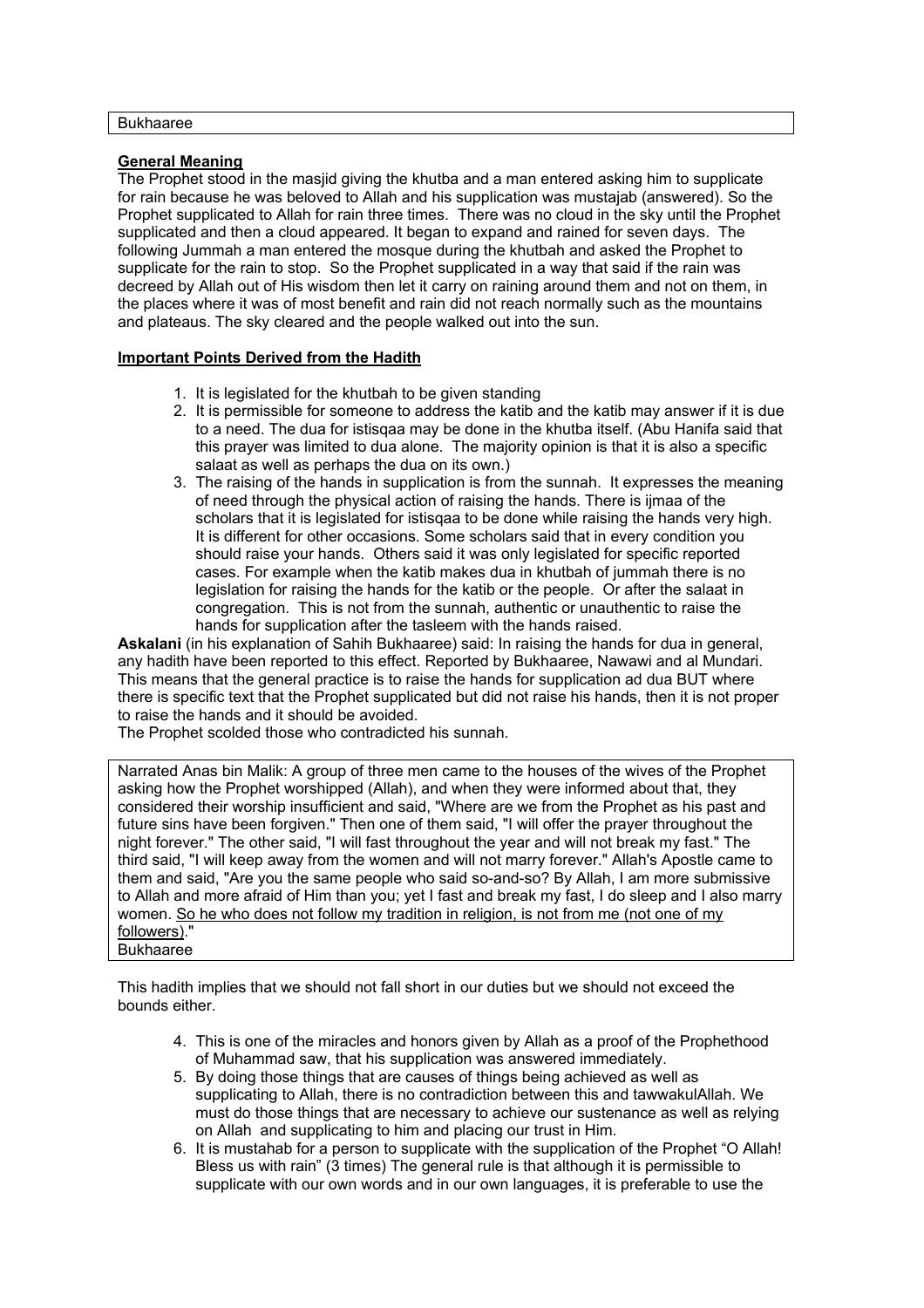duas that are in the Quran and the Sunnah. These supplications are perfect and comprehensive.

7. This hadith shows the permissibility of asking for the skies to clear after it has been raining and the rain is causing harm to land and people.

We should appreciate all of Allah's bounties and not reject them and rain especially is a source of life, but when it starts to cause harm to the land then we can supplicate for it to end or if it must fall, then to fall on those places where it will be of benefit.

8. We understand the permissibility of asking those people who we se to be pious and righteous to supplicate to Allah for our needs. This is because the person is considered, by virtue of his nearness to Allah, to have his dua more readily accepted than our own.. If it had been wrong to do so then the Prophet would have corrected the man who came to ask him to supplicate for rain. This hadith is a proof that it is allowed. We must be clear that it is not supplication **to** someone but to ask them to supplicate **for you**- this is what is called **tawussal**.

Al-Tawussal is the seeking the means to getting near to Allah in order to ask him for our needs.

**Sheikh Ibn Taymiyyah said**: Tawussal is of three types of which two are permissible and one is forbidden. Many Muslims today fall into the forbidden category.

### **1. Asking a living person who appears to be pious and near to Allah, by virtue of his obedience to Allah and His Messenger, to supplicate to Allah for us.**

This is permissible and happened during the lifetime of the Prophet and after his death too.

#### **2. Seeking nearness to Allah by doing righteous deeds.**

The men of the cave tried to seek nearness to Allah by asking of Him through their righteous deeds:

Abdullah ibn Umar narrated: I heard Allah's Apostle saying, "Three men from among those who were before you, set out together till they reached a cave at night and entered it. A big rock rolled down the mountain and closed the mouth of the cave. They said (to each other), Nothing could save you Tom this rock but to invoke Allah by giving referenda to the righteous deed which you have done (for Allah's sake only).' So, one of them said, 'O Allah! I had old parents and I never provided my family (wife, children etc.) with milk before them. One day, by chance I was delayed, and I came late (at night) while they had slept. I milked the sheep for them and took the milk to them, but I found them sleeping. I disliked to provide my family with the milk before them. I waited for them and the bowl of milk was in my hand and I kept on waiting for them to get up until the day dawned. Then they got up and drank the milk. O Allah! If I did that for Your Sake only, please relieve us from our critical situation caused by this rock.' So, the rock shifted a little but they could not get out."

The Prophet added, "The second man said, 'O Allah! I had a cousin who was the dearest of all people to me and I wanted to have sexual relations with her but she refused. Later she had a hard time in a famine year and she came to me and I gave her one-hundred-and-twenty Dinars on the condition that she would not resist my desire, and she agreed. When I was about to fulfill my desire, she said: It is illegal for you to outrage my chastity except by legitimate marriage. So, I thought it a sin to have sexual intercourse with her and left her though she was the dearest of all the people to me, and also I left the gold I had given her. O Allah! If I did that for Your Sake only, please relieve us from the present calamity.' So, the rock shifted a little more but still they could not get out from there."

The Prophet added, "Then the third man said, 'O Allah! I employed few laborers and I paid them their wages with the exception of one man who did not take his wages and went away. I invested his wages and I got much property thereby. (Then after some time) he came and said to me: O Allah's slave! Pay me my wages. I said to him: All the camels, cows, sheep and slaves you see, are yours. He said: O Allah's slave! Don't mock at me. I said: I am not mocking at you. So, he took all the herd and drove them away and left nothing. O Allah! If I did that for Your Sake only, please relieve us from the present suffering.' So, that rock shifted completely and they got out walking. Bukhaaree

This means of tawussal is permissible.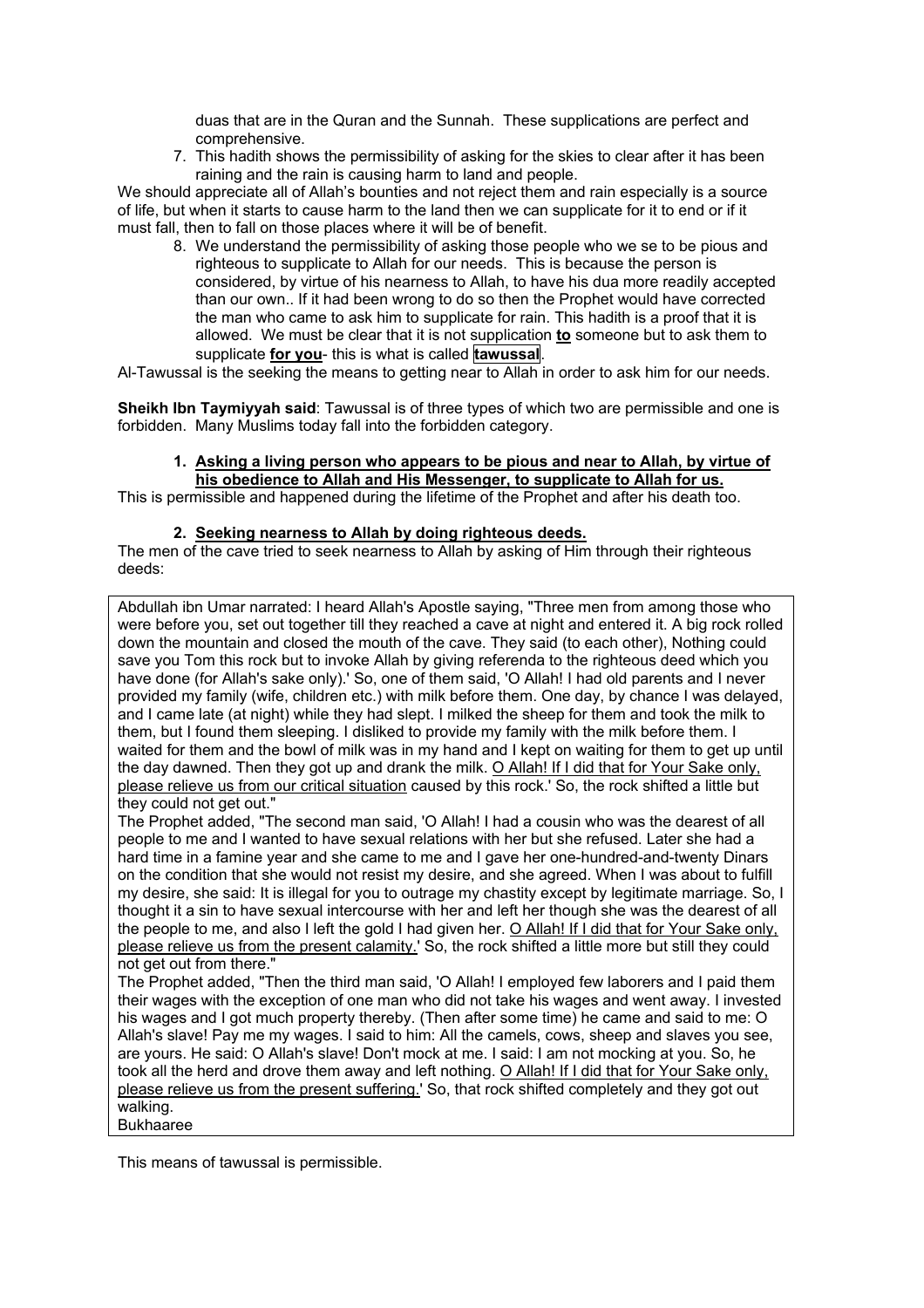### **3. Seeking nearness to Allah due to the honor or status of on of the creation**

E.g. Give me such and such by virtue of such and such's situation with you.

This is NOT confirmed in the Quran or the Sunnah and is prohibited as it leads to shirk.

### **Extra Hadith 2**

Narrated Anas: Whenever drought threatened them, 'Umar bin Al-Khattab, used to ask Al-Abbas bin 'Abdul Muttalib to invoke Allah for rain. He used to say, "O Allah! We used to ask our Prophet to invoke You for rain, and You would bless us with rain, and now we ask his uncle to invoke You for rain. O Allah ! Bless us with rain." And so it would rain. Bukhaaree

**NOTE:** It is important to note that it is permissible to request a living religious person to invoke on one's behalf. Asking Allah through an absent person is NOT allowed, while asking or requesting anything from the DEAD is absolutely prohibited since it is regarded as an act of shirk.

The above hadith shows tawussal can be in the Prophet's lifetime but not after his death. Otherwise, the Sahaba would have asked tawussal at the grave of the Prophet. So the Sahaba went to the living – the Prophet's uncle.

Many have deviated in this and go to the graves and ask the dead to intercede for them. This is an act of shirk.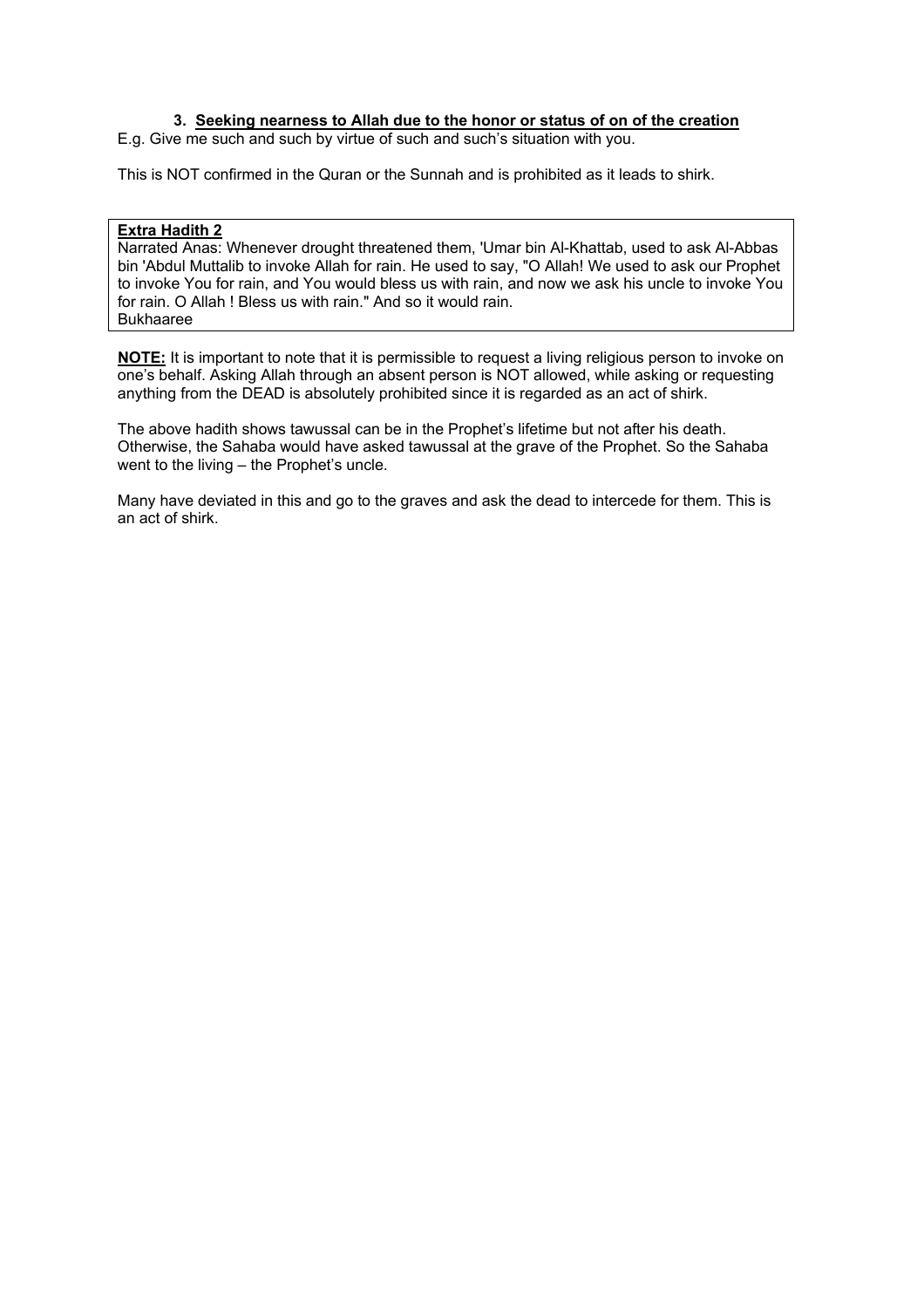### **Salaat-ul Khawf: The Fear Prayer**

#### **Quran An Nisa 101-102:**

*When ye travel through the earth, there is no blame on you if ye shorten your prayers, for fear the Unbelievers May attack you: For the Unbelievers are unto you open enemies.* 

*When thou (O Apostle) art with them, and standest to lead them in prayer, Let one party of them stand up (in prayer) with thee, Taking their arms with them: When they finish their prostrations, let them Take their position in the rear. And let the other party come up which hath not yet prayed - and let them pray with thee, Taking all precaution, and bearing arms…*

This ayat is the basis of the legislation of Salaat ul Khawf in the Quran.

#### Introduction

There is no cause for the fear prayer except for fear itself. This is true whether one is traveling or is resident. It is confirmed by the Quran and the sunnah and ijmaa. It is recorded as having been performed in different ways and it is permissible to use any of the authentically recorded methods. This prayer is meant as a mercy for the Muslims so those who need to pray should choose the method of praying from the different authentic narrations that is most suitable to their particular situation. It might differ from one salaat to the next depending on the position of the enemy (near, far, fear of attack is great or small, enemy facing you etc)

#### **Hadith 149**

From Abdullah ibn Umar ibn al-Khattib who said: the messenger of Allah led us in prayer during the days when he met the enemy in battle. A group of the Muslims stood up with him (in prayer), when the other group were facing the enemy. So, he led in prayer those who were with him – one rakah. They then went (to stand guard) while the others came forward (to pray with the Prophet), so he led them in one rakah of prayer. Then the two groups completed – in turn- the remaining rakah.

#### **General Meaning**

The Prophet prayed the Fear Prayer during the war with the mushriks. The Prophet divided the Muslims into two groups. One group guarded the other while it prayed one rakat with the Prophet. They did not do tasleem but swapped with the first group and stood guard while the second group prayed one rakat with the Prophet. Then the two groups took turns in finishing their prayers.

#### **Important Points Derived from the Hadith**

- 1. The Fear Prayer is legislated in the Shariah when the cause or the reason for it is present, whether the people are traveling or resident. This is from the mercy of Allah. Even on the battlefield the prayer is reduced so that we can still pray the congregational prayer in its time. This indicates the importance of doing so.
- 2. This hadith describes the one method for performing the fear prayer. (The sheikh has included some extra details from other narrations of the same hadith in his general meaning and description of the prayer).
- 3. A lot of movement due to need is permissible and does not invalidate the prayer.
- 4. This hadith shows the concern for the performance of the prayer in its time and in congregation. Allah has legislated the manner of performing the prayer in order to preserve these two things.
- 5. The Muslims should be cautious regarding the enemies of the deen who might want to attack the Muslims and this is true not only on the battlefield.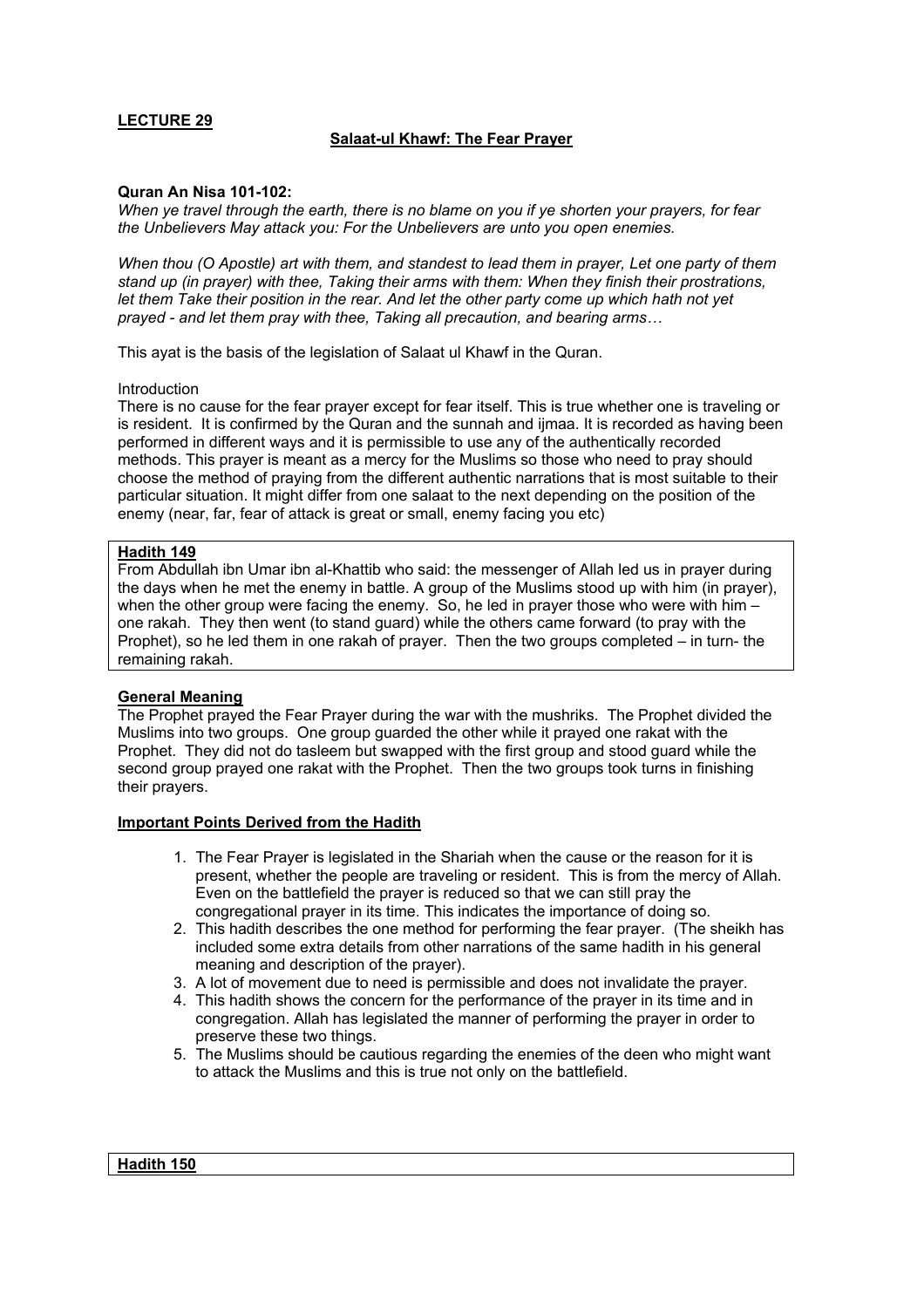From Yazeed ibn Roomaan, from Salih ibn Khawwaat ibn Jubair, from one who prayed along with the Messenger of Allah, the prayer on the occasion of Dharr ar-Riqaa – (Fear prayer). A group of Muslims lined up (for the prayer) with the Prophet, while the other group faced the enemy. The Prophet led those who were with him in one rakat (of prayer), and then remained standing while those with him completed their prayer individually. Then they left and lined up facing the enemy, while the other group came forward and the Prophet led them in prayer – completing the rakat that remained (for him). Then he remained in the sitting position while those with him completed their prayer individually. Then, he completed the prayer with tasleem. The one who prayed with the Messenger of Allah was Sahl ibn Abi Hath-mah. Bukhaaree

### **General Meaning**

The enemy was in a direction other than the kibla. So if the Muslims were to pray towards the Kibla then they would not be able to see the enemy. This is why the prayer was performed differently. One group lined up and the other stood guard. The Prophet performed one rakat and then remained standing until the group has finished their second rakat and said their tasleems individually. Then he prayed the second rakat with the second group and remained sitting until they had finished their second rakat individually and then performed tasleem with them.

### **IKHTILAAF**

*a) How many ways are there to perform the Fear prayer and which is the correct one?*

- **Imam Ibn Hazim** said there are fourteen different reports on how to perform the fear prayer.
- **Imam Nawawi** said there were sixteen different methods of performing the fear prayer.
- **Ibn AI Arabi** said that the number of ways of performing the fear prayer are twenty four
- **Ibn Kayyim** said that there are six or seven different methods for this prayer and those who said more was because whenever they saw a slight difference in the wording of a hadith, they said it was a different method of performing the prayer, even though it was simply a difference in the wording of the hadith and not in the method.
- **Imam Malik** said Hadith 150
- **Imam Shafee'ee** and **Salih ibn Kawaath** and others said that the best method for performing the Fear prayer is in the hadith that is closest to the description given in the Quran. The one that is most often reported should be followed.
- **Imam Ahmad:** All Athrab said: It was asked of Imam Ahmad: Do you hold the opinion of accepting all the different ways of performing the prayer or one over the other? Imam Ahmad said: Whoever follows all the hadith is following a good position but I prefer Hadith 150 over any other.
- **Imam Sanani** said that Imam Ahmad's saving is a good one. especially in light of the numerous authentic reports, so accepting all of them is good.
- **Ibn Kayyim** accepts 6 or 7 ways of performing the fear prayer depending on the different situations that might arise. It is understood that he thinks that determining which one applies depends on the situation facing the Muslims at any one particular time.
- • **Suhaili** said that the scholars have differed as to which to method of performing the fear prayer to follow and they have determined which one in different ways:
	- **1)** Some determined it from the Quran
	- **2)** Some scholars used their own ijtihaad by determining which method was the last to be used by the Prophet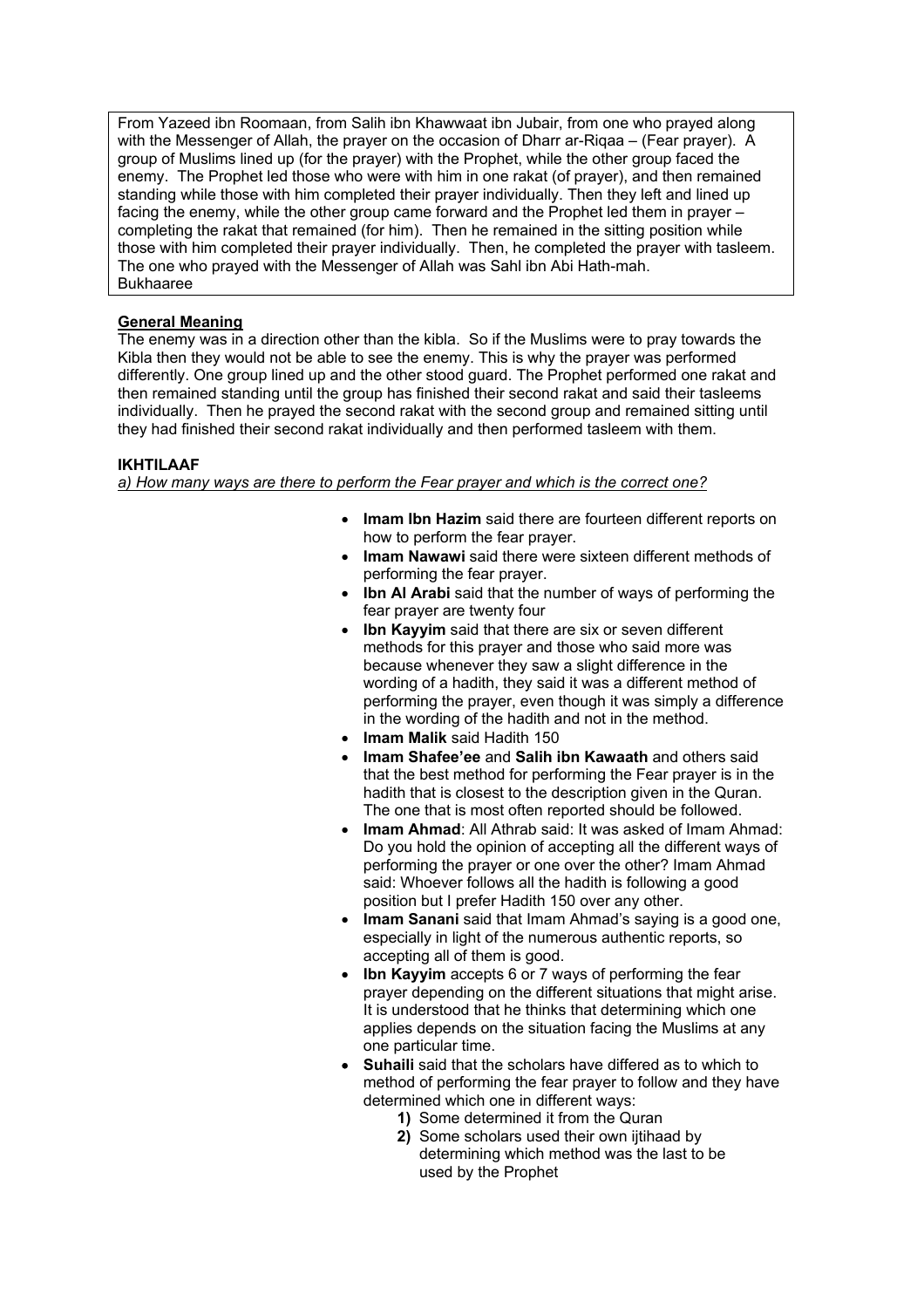- **3)** Some scholars collected the hadith with the most authentic isnaad
- **4)** Some collected and combined and applied all the hadith according to the situation

Imam Ahmad, Ibn Kayyim and Suhaili lean towards combining the accounts of all the narrations. This position makes ease for the Muslims and is perhaps the best opinion.

#### **Important Points Derived from the Hadith**

- 1. It is legislated to perform the fear prayer. The hadith is a confirmation of salaat in congregation and it is also a warning for the Muslims to take precautions against the enemies of Islam.
- 2. This hadith shows another manner of performing the Fear prayer. Because the enemy is in a direction other than the Kibla, therefore a different method is used to perform the salaat.
- 3. We understand that the Fear prayer is different to one in peace. In the Fear prayer the last rakat is longer than the first unlike the peacetime prayer. Also the followers of the Imam may complete some portion of the salaat individually while the Imam waits. In salaatul Amni the imam does not wait.
- 4. The follower might leave the prayer in the middle (For example when the first group leaves the imam after completing its prayers individually)
- 5. Sometimes leaving the prayer and the Imam has been reported in different circumstances. (For example, when an imam did a very long recitation and one man completed his prayer individually and left the prayer before the Imam.)

#### **Hadith 151**

From Jabir ibn Abdullah Al-Ansaree, who said: I witnessed- along with the Messenger of Allah-Salaat ul Khawf. He formed ourselves into two ranks (rows of prayer); one rank behind the Messenger of Allah with the enemy between us and the Kibla. The Prophet said Allahu Akbar and we did likewise. Then he bowed and we all bowed.

Then he raised up his head from the bowing, so we also raised our heads from bowing. Then he went down into prostration and the row that was behind him (also prostrated) while the row that was standing remained standing – facing the enemy.

So, when the Prophet completed the prostration and the row which was with him stood up, the rear rank of the Muslims made prostrations, stood up again and then came forward – while the first row went back. Here the Prophet performed bowing and we all bowed, then he raised up his head from the bowing and we all also raised up our heads. Then he made prostrations- he and the row that was just behind him- that had previously been the rear rank in the first rakat, while the rear rank stood up facing the enemy.

When the Prophet completed the prostrations along with those who were just behind him, then the rear rank of Muslims made prostrations and then the prophet proclaimed the tasleem and we all did likewise. Bukhaaree

#### **General Meaning**

This method of performing the Fear prayer is in accordance with the situation that was facing the Muslims. The enemy was between them and the Kibla and everyone was lined up into two rows. All the men did the same actions except the sajdas. Then the first row prostrated with the Prophet and the second row stood and then the second row prostrated and the first row stood. Then all the men stood and the rear row swapped places with the first row and the same procedure was repeated.

#### **Important Points Derived from the Hadith**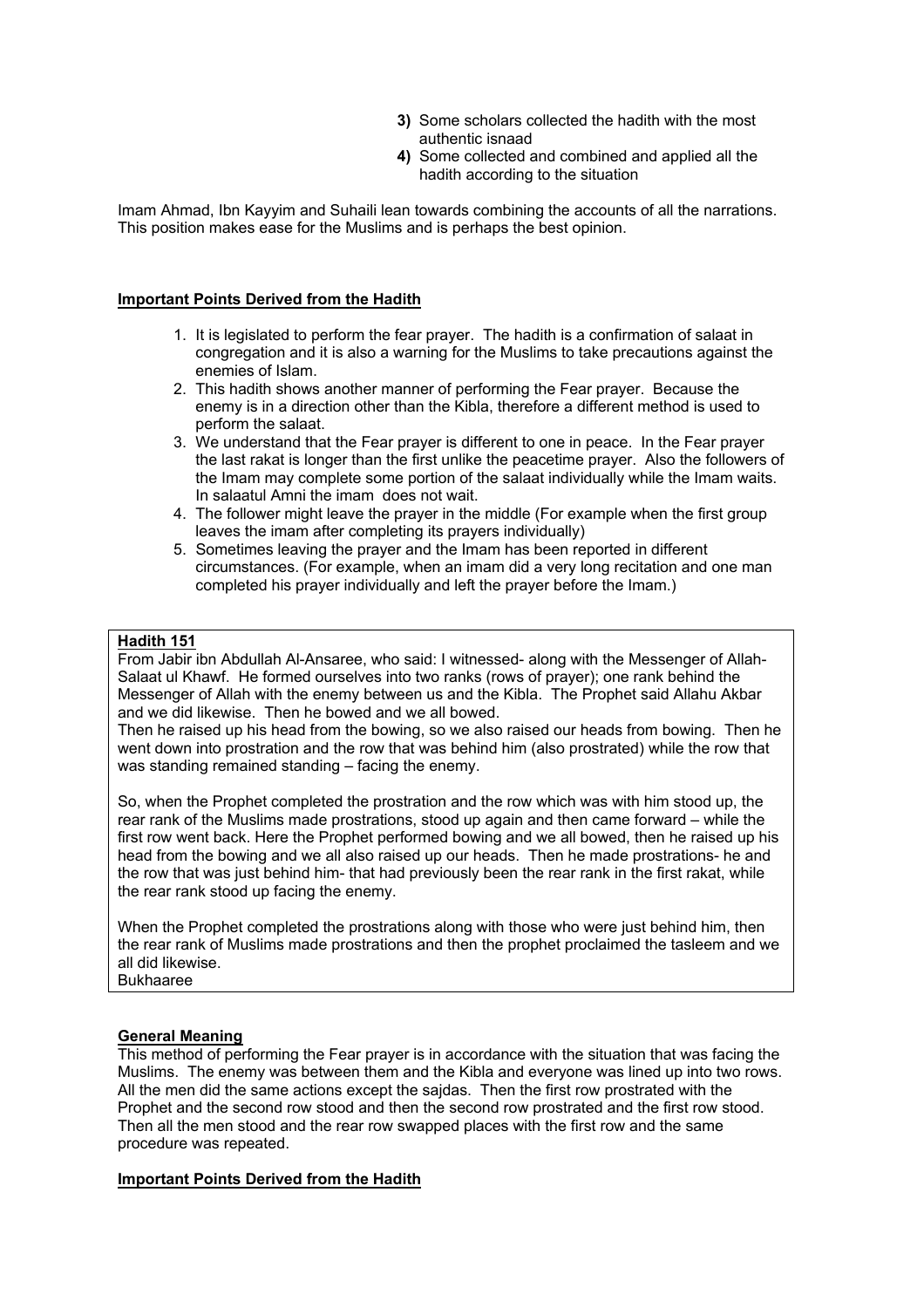- 1. Salt ul Khawf may be performed in this way in this type of situation.
- 2. Al Heresa (standing on guard) was only in prostration because the Muslims could see the enemy clearly. We understand that if the enemy had been in another place then the method of carrying out the prayer would have been different.
- 3. There are a number of methods of performing the fear prayer and one benefit of this is that the Muslims can use the appropriate method depending on the location of the enemy.
- 4. This hadith is a clarification of the excellence of the leadership qualities of the Prophet to protect the Muslims from the enemy. He took precautions on these occasions and this is a lesson for us.
- 5. The hadith is a clarification of the justice that the Prophet showed. Adl is a characteristic of his on every occasion. He was just and fair regarding guard duty and also in the salaat where every one prayed one rakat with him and even in being in the one directly behind him.
- 6. Any needed movement, even if a lot, is permissible. The prayer does not become deficient or invalid.

### **Ibn Ali as-Sanani** said regarding the ikhtilaaf of the scholars:

This saying "*If a hadith is sahih, then it is my madhab*" is reported authentically from Imam Abu Hanifa, Shafee'ee, Malik and Hanbal.

We should not be fanatical about following a particular Imam. They themselves rejected blind following and the saying reported from them is the saying of every true believer. If any authentic hadith comes to you, then any opinion that contradicts the hadith (whosever's it is) should be rejected.

The meaning of emaan is to follow the Prophet in what he has brought to us. The Imams did not have all the knowledge. The proof is in their saying. Some of their opinions were wrong due to ignorance.

Whosoever follows his Imam in any issue while an authentic test has been confirmed and is in contradiction to what his Imam said, and then he still follows his Imam, then he has in fact gone against his Imam and is not following him.

#### **The Fear Prayer may be performed standing or riding**

#### **Extra Hadith**

Ibn Umar said: if the number of the enemy is greater than the Muslims, then they can offer their prayers riding or standing or even individually. Bukhaaree

### **The Prayer at the time of besieging the enemy fortress or meeting he enemy**

Imam Al Awzaee (Imam Maliks era): If the signs of victory are upon you and if the Muslims let up, the others may gain the upper hand, then in this case let everyone perform the prayer by signs. Even if this is not possible, then may wait until the fighting has died down a little or reaching safety, then perform the prayer as two rakat. If not able to do this then one rakat with two prostrations. Just saying the takbeer is not sufficient and should wait until reach safety.

Anas Ibn Malik: At the time of laying siege to a fortress , at Fajr, the Muslims were fighting intensely and were about to overtake the Kuffar but were not able to pray. We did not offer Fajr prayer until part of the day had passed and then we performed it behind Abu Moosa al Ashari and we were granted victory by Allah. But all the world and what was in it would not have made me happy concerning missing that prayer due to the fighting. Bukhaaree

This hadith shows the importance of salaat on time which is why the Fear prayer has been legislated by Allah. If in any way possible and in whatever way possible, prayer should be performed as reported in authentic hadith.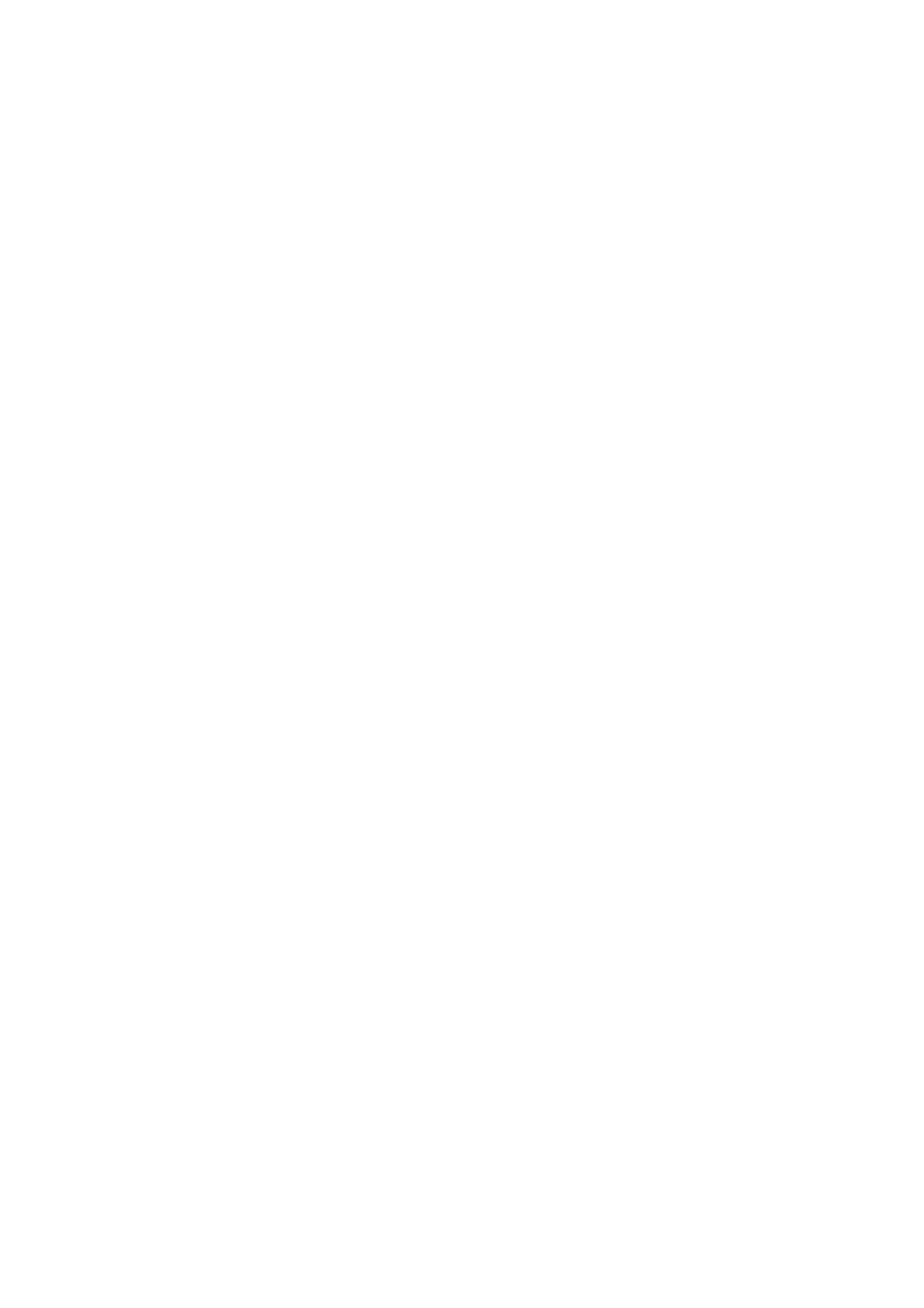#### **Janaa'iz – Funeral Prayers**

**Janaa'iz** is a noun that is applied to the dead person and is also used to refer to the body and whatever the body is carried on.

The rulings related to death are many. This chapter deals with the salaat and also at-taghseel – washing, taghfeen – shrouding and ad-dafan – burial.

There are many other matters relating to death but here the Sheikh does not go into them. This book is only a summary.

#### **Points of Benefit**

The rights of the Muslim include us visiting them and bringing some joy and happiness to them during their illness. If the Muslim is near death then he or she should be reminded to make a will etc and make tawbah. This should be done in a way where the person does not become fearful of death but should be encouraged to have a good view of Allah and to hope for His mercy and ask for His forgiveness. If death approaches then we should encourage them to say the Shahada, so these are the words that they die on. If the person dies then one should close their eyes and loosen their joints and prepare them for the burial unless there is some need to delay it. Washing, shrouding, carrying, praying and burying are all from fard kufaiya. If some members of the community fulfill the duty, then the others are not sinful.

There are four takbeers in the janaza prayer. After the first takbeer, the Surah Fatiha, after the second takbeer sending peace and salaam on the Prophet, after the third takbeer, supplication for the dead person and then the forth takbeer and tasleem.

**Ibn Taymiyyah** said it is authentically confirmed in the sunnah that the Prophet performed the Janazah prayer on the grave of the Sahaba if they had been buried without his knowledge. Otherwise, he would pray over them, before they were buried.

It is also asked during the prayer, that Allah grants the deceased steadfastness during the questioning in the grave.

The buried person will be tested in the grave. Some people are punished in the grave. We have been commanded to make supplication for the deceased.

#### **Praying over an absent person There are four takbeers in the Funeral Prayer**

#### **Hadith 152**

Narrated Abu Hurairah: Allah's Messenger informed us about the news of the death of An-Najaashe on the day that he died. He went out with us to the Musalaa and we aligned in rows and he said four takbeers for An Nagashee's funeral prayer. Bukhaaree

#### **Whoever aligned in two or three rows behind the Imam for a Funeral Prayer**

### **Hadith 153**

Narrated Jabir ibn Abdullah: Allah's Messenger offered the funeral prayer for An- Nagashee and I was in the second or third row Bukhaaree

#### **General Meaning**

As Hamah was the name of An Nagashee and he died as a Muslim in 9H. He was the king of Ethiopia and he was generous and kind to the immigrants who came more than once at a time when they were being persecuted by the Quraish. His inclination to the truth led him to Islam and he died without seeing the Prophet. Due to the fact of his high status as a King and his generosity to the Muslims and that there was noone in his land to pray for him, the Prophet went to the Musalla and made Saltul Janaza as a means of intercession for him.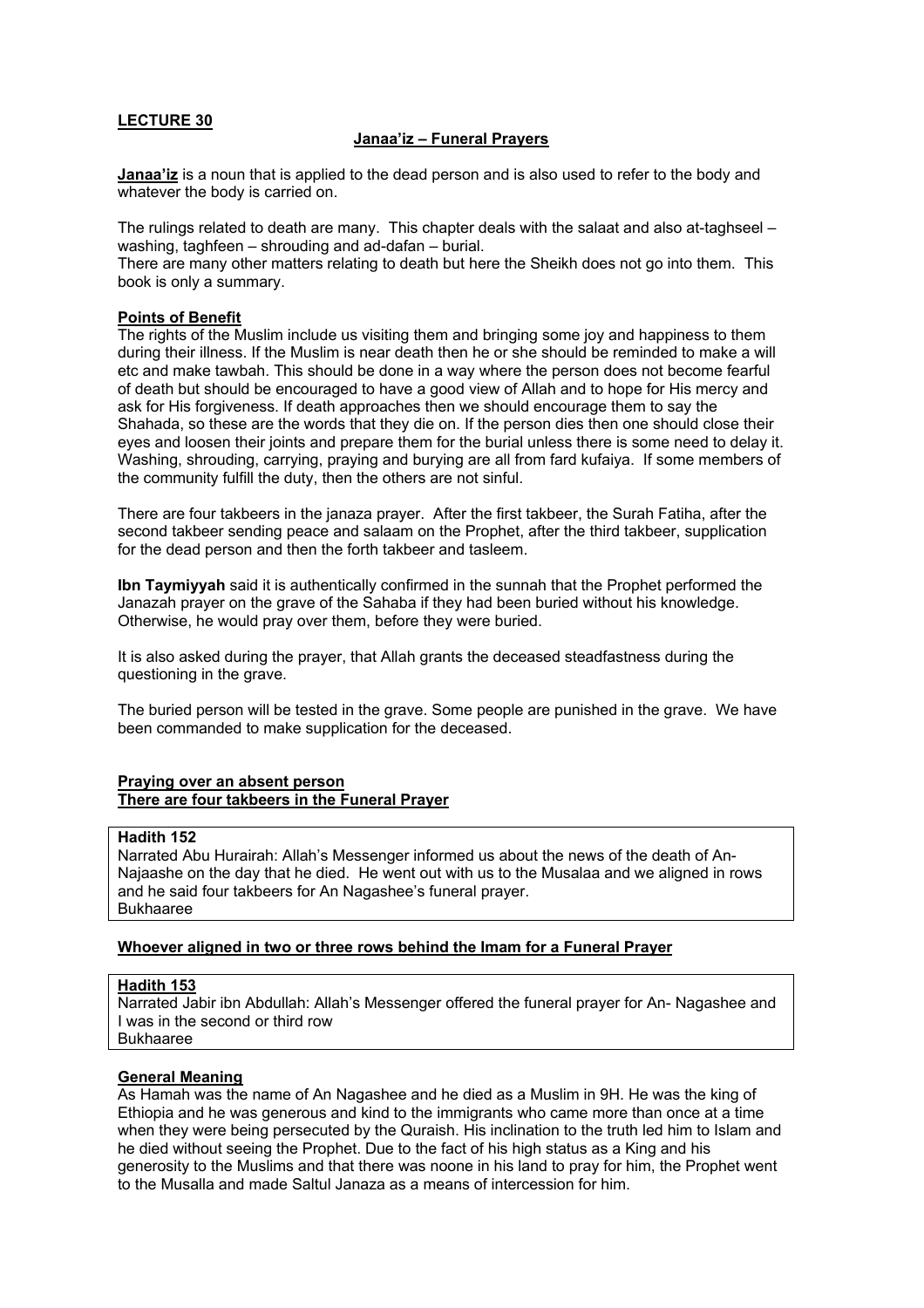### **IKHTILAAF** *a) Is Salaat ul Ghaib (prayer for the absent person) permissible?*

### **1. Not Legislated**

This is the opinion of Abu Haifa and Imam Malik. Their response to hadith like these is that they were instances that were particular for the prophet and not for the generality.

### **2. Legislated**

This is the opinion of Imam Shafee'ee and the well-known opinion of Imam Ahmad's students. Their response to group one is that they must bring proof to prove that it was only for the Prophet.

### **3. If the absentee has not been prayed over then permissible**

This is the opinion of Ibn Taymiyyah. If the people in the absentee's land have already prayed over him then there is no need to do so again in another land. This is also the opinion of Imam Ahmad and ibn Kayyim due to the fact that some Sahaba died in other lands, the Prophet never prayed over even one of them. This is a proof that we do not pray for those absentees who have been prayed over in the country of their death.

Imam Ahmad said that if the person who died was pious then he should be prayed over. In some narrations of this hadith it says the Prophet said, "a righteous man has died, so pray over him"

# **Important Points Derived from the Hadith**

- 1. It is legislated to make salaat when someone dies as it is a means of intercession for them and supplication from the Muslims.
- 2. It is legislated to make salaat for an absent Muslim (Ikhtilaaf on this point). This is not an absolute legislation but it is regarding those who have given some great benefit and carried out some great good to the Muslims.
- 3. Prayers over the dead person should be done at a musalla which is used for the Eidain (if there is a large number of people)
- 4. The takbir are four.
- 5. There is virtue in having many Muslims to pray over someone and it is also virtuous to have three rows if possible. Based on the hadith in the sunan, the Prophet said: "If a believer dies and a large number of Muslims pray to the extent that there are at least three rows, it is virtuous and Allah will forgive the deceased their sins."
- 6. This hadith shows the permissibility of informing the people of the death of someone if it is to achieve some benefit.

The Prophet said: *"I warn you regarding making announcements of the death of anyone without any benefit as this is the action of Jahiliyah".*

There is also an implied warning against making eulogies, whether they are true or false.

### **Prayer over the grave**

### **Hadith 154**

Sha'bee reported that the Messenger of Allah observed prayer over a grave after the dead was buried and he recited four takbirs over him, Shaibani said: I said to Sha'bee: who narrated it to you? He said: An authentic one, Abdullah ibn Abbaas.." Muslim

# **General Meaning**

The Prophet prayed over a grave after the person had been buried. This was the natural disposition of the Prophet; that he was full of mercy and kindness. He would ask after any sahaba he did not see for a time. The prophet praying over someone is a means of having light in the grave to remove the darkness and to have peace and tranquility. This is why he went to the grave to pray for the deceased.

### **Important Points Derived from the Hadith**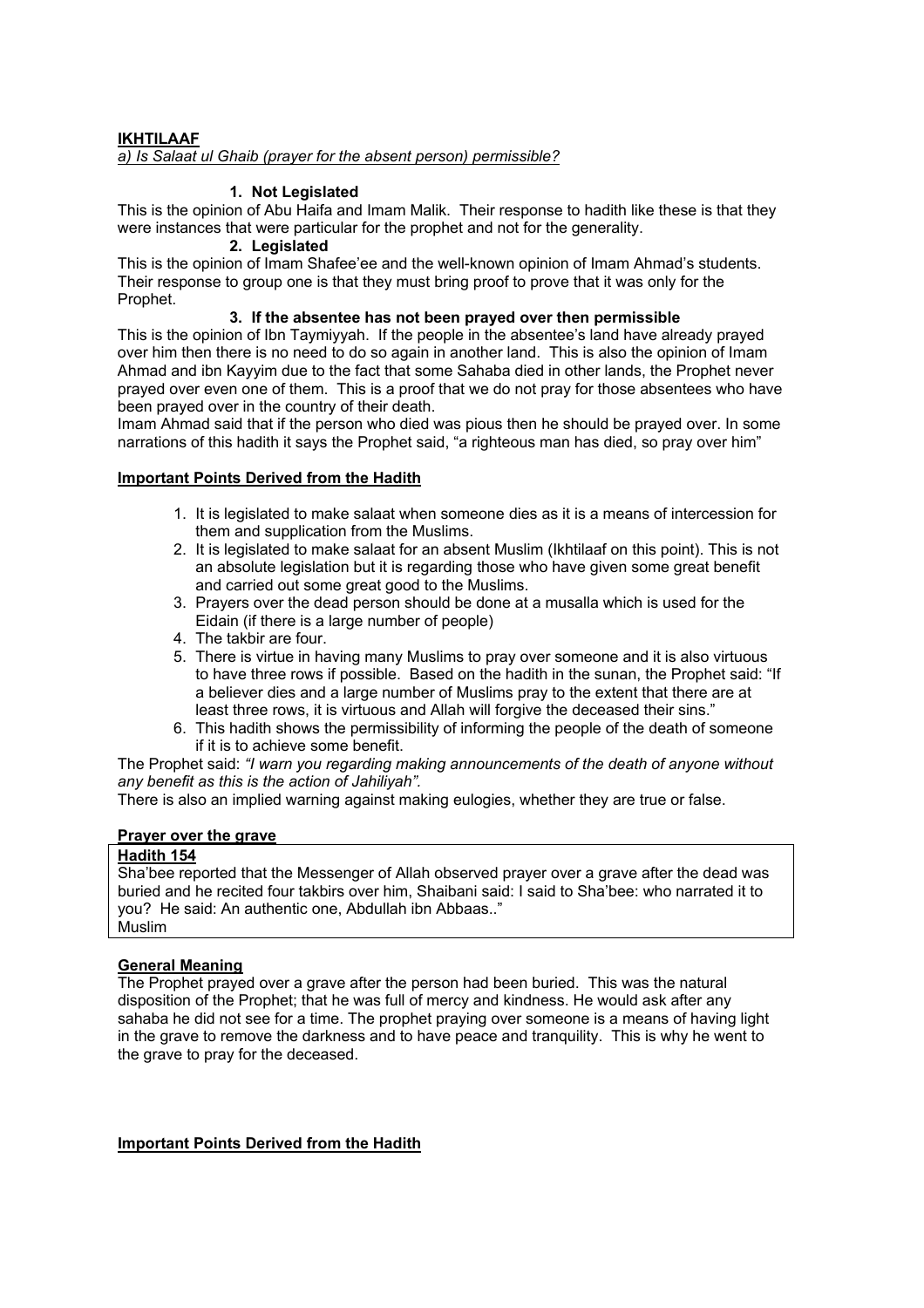1. It is legislated to pray over the dead body at the gravesite after having being buried. Some scholars rejected this but there is no real proof for them to do so. Some other scholars restricted the praying at the gravesite to a certain time period of one month, until the body disintegrates or even no time period. In fact, there is no clear text to limit the time period that one can pray over a person at their grave.

Ibn Kayyim said that it was the practice of the Prophet to pray at the grave if he happened to miss the Funeral prayer of anyone.

- 2. Prayer at the gravesite is done the same as the prayer would have been done before the burial.
- 3. It is through the mercy and compassion of the Prophet that he used to ask after the Sahaba, no matter what their social status was. Askalani mentions that the person in this grave was a woman who used to sweep the musjid.

#### **Hurrying up with the dead body**

#### **Hadith 158**

Narrated Abu Hurairah: The Prophet said: hurry up with the dead body for if it was a righteous soul then you are forwarding it to a good thing and if it was otherwise then you are putting off an evil thing down from your necks. Bukhaaree

### **General Meaning**

The human consists of spirit and body but the virtuous part is the soul. Once the soul has gone then there is no benefit in keeping the body on the earth. In fact, the longer we keep it, the more the sight and smell of it becomes ugly and distasteful.. The Legislator in his wisdom has ordered us to hasten to prepare and bury the body. He Prophet has indicated the wisdom of this as due to his being righteous, we hasten it to good and if it was unrighteous then we are getting rid of it from the earth as soon as possible.

### **Important Points Derived from the Hadith**

- 1. It is mustahab to hasten in preparing the body after death unless it causes harm to the people or to the body.
- 2. In hastening to bury the dead person, we should be careful that they are not just simply unconscious. We must be sure that they have died. If there is some benefit in delaying the burial then it is permissible. (e.g. allowing people to come to the prayer)
- 3. This hadith is an indication that we are encouraged to be with and keep company with those who are good and righteous and to keep away from evil and wicked people.
- 4. **Ibn Taymiyah:** whosoever openly displays Islam then in the contracts of Islam, all the rulings apply to them e.g. in marriage, in death etc. We should not judge what is in their secret hearts.

### **Is it permissible for women to accompany the Funeral Procession?**

#### **Hadith 159**

Narrated Umm Atiyya: We were forbidden to accompany the funeral prayer but not strictly. Bukhaaree

### **General Meaning**

Umm Atiyya al Ansari was a noble sahabee. The Prophet forbade the women from following the bodies of the dead because of the extreme emotion and softness and pity that a woman is prone to. They do not have firmness and strength to cope calamities as men do- generally speaking. This is why the Prophet discouraged the women to follow the bodies. Due to the circumstances of this prohibition, Umm Atiyaa understood that this was not an absolute prohibition.

#### **Important Points Derived from the Hadith**

1. Generally, the women are prohibited from following the bodies from shrouding and washing to where it is to be prayed over to the burial.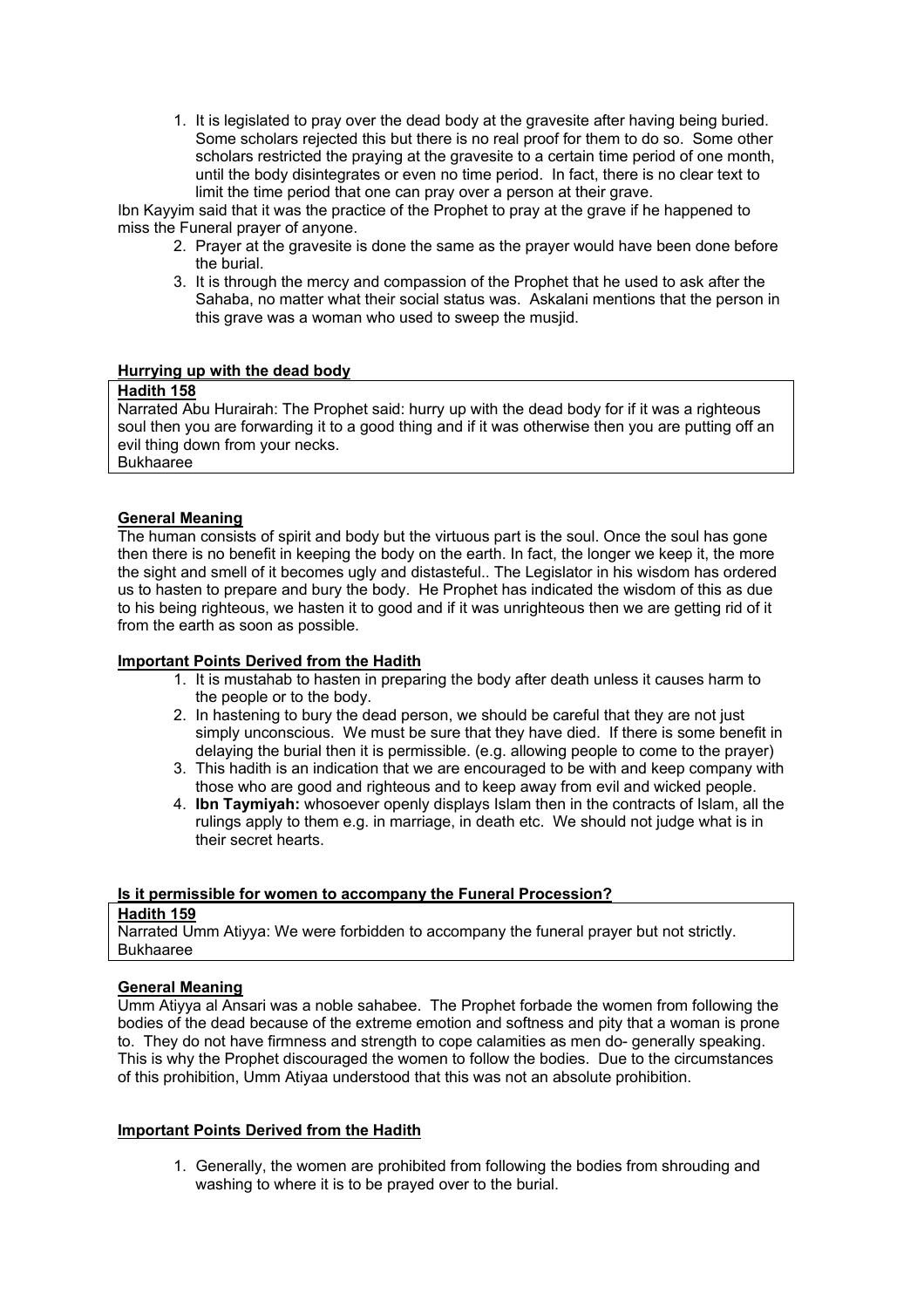- 2. The cause of the prohibition is that a woman cannot normally bear such distressing sights and in her distress she might become angry, impatient, displeased and sad. These emotions are in contradiction to the sabr that we should display on the death of someone.
- 3. The general rule can apply from Usool ul fiqh: Wherever there is a prohibition in the Quran or sunnah then it generally indicates that it is haram.

Here, Umm Atiyaa understood, due to the circumstances, that it was not a confirmed prohibition but rather a discouragement. Therefore, those women who would not scream and wail due to emotion may follow the body and there is no harm in doing so.

4. Ibn Daqeeq al Eid indicated in his explanation of Umda tal Ahkam that the prohibition is more severe than is indicated in this hadith and for this reason many of the scholars said that it was prohibited for women to attend the funerals. However, the correct pinion appears to be that it depends on the woman herself and her character and emotional state. If she were likely to wail and lament, it would be prohibited for her to follow the body but if she was a strong unemotional woman then there is no harm in doing so.

# **Offering the Funeral Prayer for a woman who died during childbirth Where should the Imam stand at the time of Janazah?**

# **Hadith 160**

Narrated Samura ibn Jundub: I offered the funeral prayer behind the Prophet for a woman who had died in childbirth and he stood up by the middle of the coffin Bukhaaree

# **General Meaning**

Sumara prayed behind the Prophet for the janazah of a woman who died during childbirth. The Prophet stood at her middle in order to screen her from the people during the time that the body was placed before him. This was before they began to place a sheet is over the body of women.

### **Important Points Derived from the Hadith**

- 1. The Janazah Prayer is legislated in Islam no matter how the person died.
- 2. The position of the Imam for women is the middle of the body, no matter what she died of.
- 3. Women who die in childbirth achieve the honor of a martyr but should still be washed and prayed over. It is not the same, or equal to, the martyrdom that is achieved on the battlefield in Jihad.
- 4. The hikmah of the Imam standing at the middle of a woman is so that it covers her from the view of the people.

# **Points of Benefit**

• The position of the Imam for the burial of men is at the head – opposite or equal to

Anas prayed over a man and he stood at the head of him and then he prayed over a woman and stood at her middle. One of the narrators said to him: Is it like this that you have seen the Prophet standing over men and women? He replied: Yes Tirmidi- hasan hadith

This hadith is a proof that it is different position for men and for women.

- If more than one body is presented at one time then one Janazah prayer is sufficient. If all are men or all are women then the Imam should place the best of them at the front (according to piety, knowledge etc). if they are mixed bodies then the men should be placed in front of the women.
- Janazah is an intercession by the people praying for the person. Therefore, it is incumbent that we try to make sincere supplication for the deceased. It is an important help for the one who is dead and we will also be in that position one day.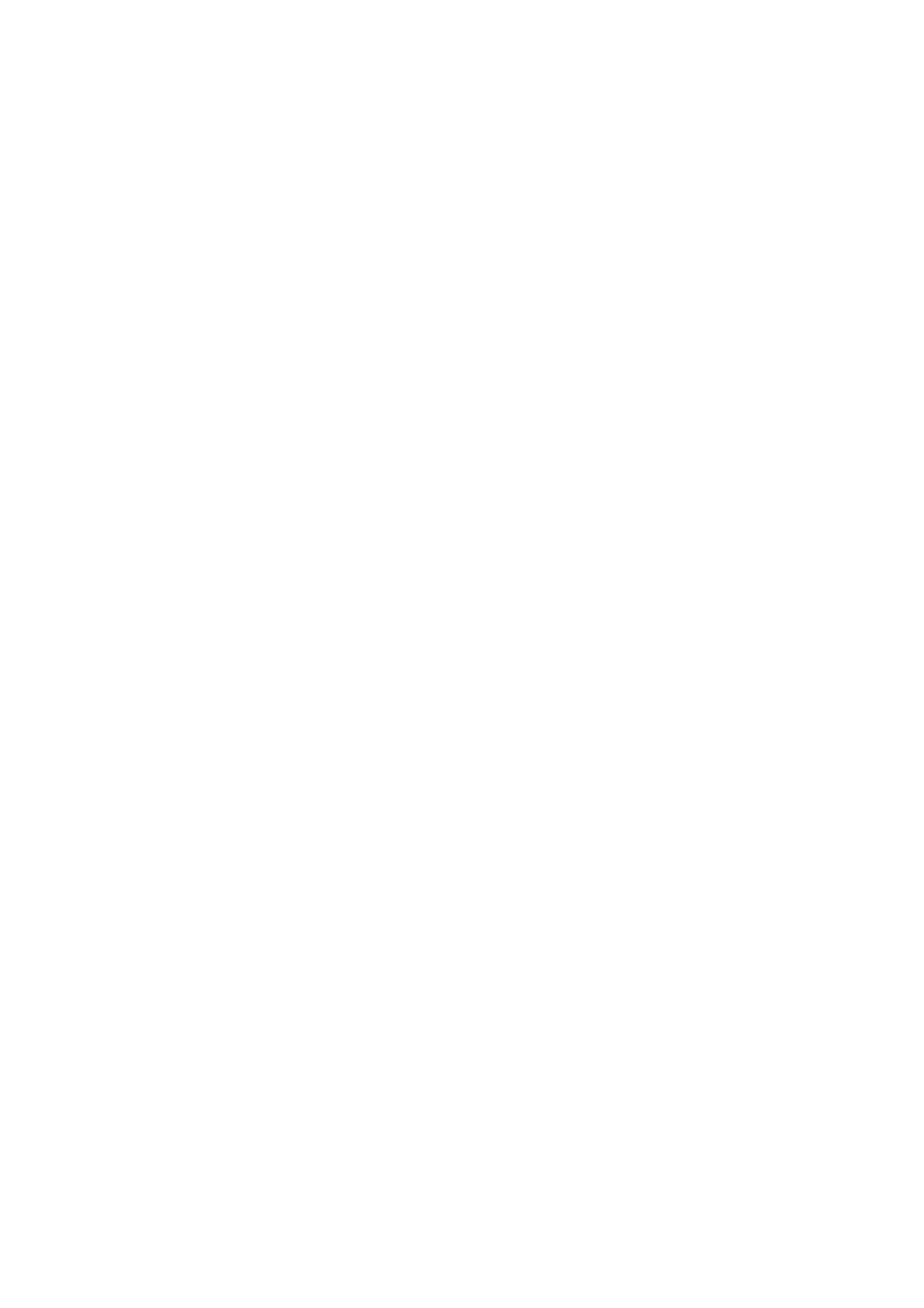### **Funeral Prayer continued..**

#### **Whoever waits until the deceased is buried**

#### **Hadith 165**

Narrated Abu Hurairah that Allah's Apostle said, "(A believer) who accompanies the funeral procession of a Muslim out of sincere faith and hoping to attain Allah's reward and remains with it till the funeral prayer is offered and the burial ceremonies are over, he will return with a reward of two Qirats. Each Qirat is like the size of the (Mount) Uhud. He who offers the funeral prayer only and returns before the burial, will return with the reward of one Qirat only. Bukhaaree

### **In the narration of Muslim:**

..it was asked what the (two) Qeeratin were? He said: The smaller amongst the two is equivalent to (the mountain of) Uhud

### **General Meaning**

Allah out of His mercy and kindness to his slaves and His desire and will to prepare for them the means for their forgiveness when they are leaving this world, has stressed the importance of attending and witnessing the janazah prayer. For the dead person is going to a place where there is no more action and everything is registered and closed. This is why the salaat of janazah should be attended because it is a means of shifa'ah and intercession for the dead person's sins. So to encourage the attending of the Janazah prayer, the reward for attending is great. A Muslim receives one qiraat for accompanying the funeral procession and two qiraat for attending the body upto the burial. The two qiraat are huge amounts of reward and to give some kind of understanding of what they are, the Prophet explained that the smallest of them is equal to Mount Uhud.

### **Important Points Derived from the Hadith**

- 1. The great virtue of the salaat of Janazah and the virtue of following it until the body is buried. The majority of the scholars held the opinion that following the funeral procession- that it is legislated to walk in front of the body. Walking is from the Sunnah. Ibn Mundhir said it is confirmed that the Prophet and Abu Bakr and Umar used to walk in front of the body and not behind it.
- 2. Also, the person who prays over the body and those who accompany the body right to the burial will both get a reward, the magnitude of which is known only to Allah.
- 3. The salaat and accompanying the dead body is a way of achieving good for he deceased and it is also a means of earning good for the Muslims attending the body.
- 4. The hadith indicates the favor of Allah to the deceased Who has offered a large reward to the Muslims for attending the body and praying over it in large numbers and thus benefiting the deceased who is not able to do any more good actions.
- 5. The amount of reward that the person receives is equal to the amount of work that they do. The one who prays the Janazah Prayer gets reward equal to one qiraat and the one who does more than that and follows the body until it is buried gets two qiraat of reward InshaAllah.

### **Side Point regarding Visiting the Graves**.

**Ibn Taymiyah:** Visiting he Graves is split into two groups.

- 1. Ziarrah Shariah (Legal visit)
- 2. Ziarrah Bidaeyah (Illegal visit)

### **1. Ziarrah Shariah**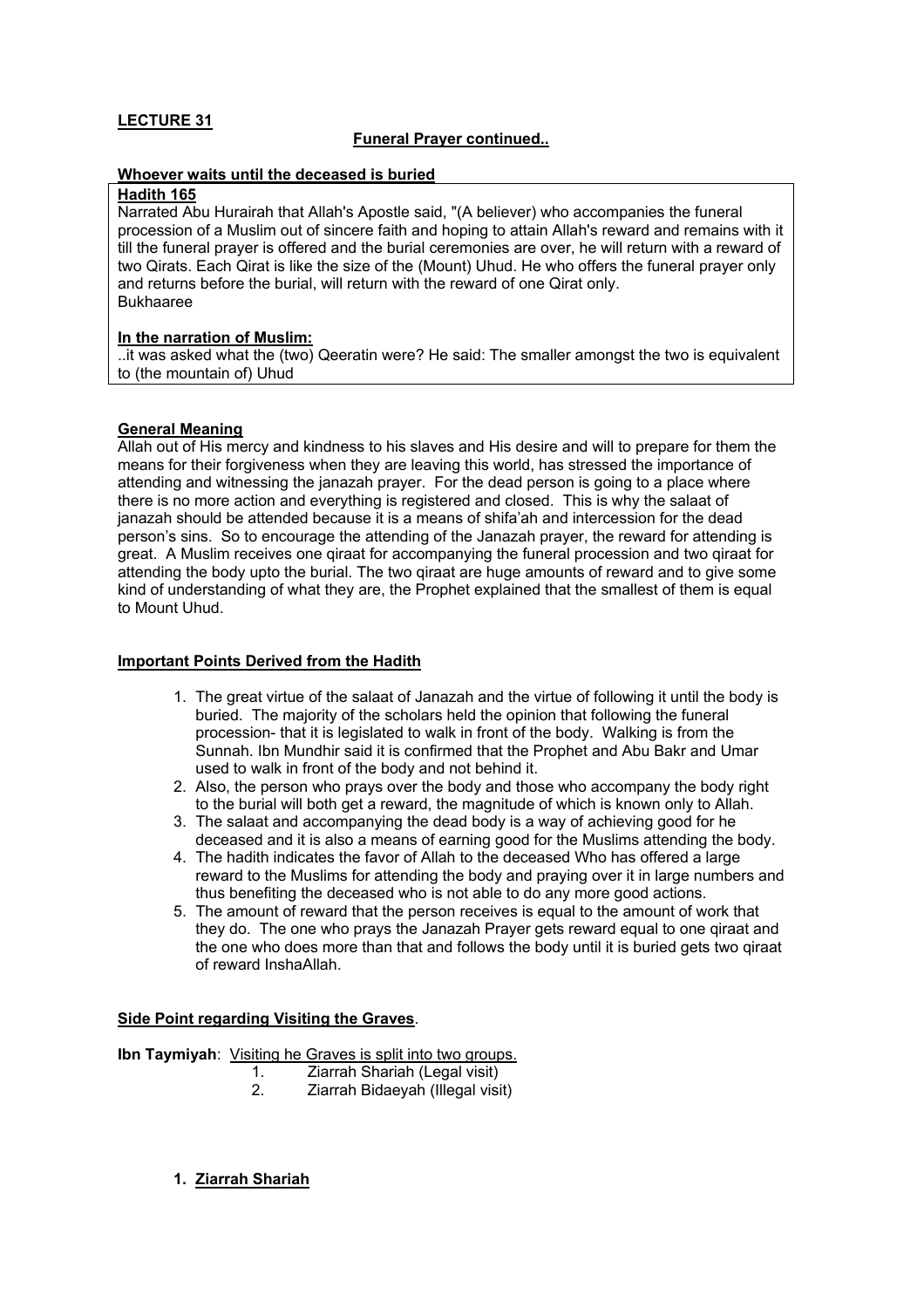- The person who goes to the cemetery should give salaams to the dead person.
- And then we should ask Allah to forgive him and have mercy on him.
- One of the supplications the Prophet would teach his companions is: *"Peace be upon you, the inhabitants of the city, among the believers, and Muslims, and God willing we shall join you. I beg of Allah peace for us and for you."*

### **2. Ziarrayah Bidayeyah**

- This includes those people who go to the cemetery and the graves of the Ambiyat and Prophet with the intention of praying there. This is *Ziarratul Kaboor Bidat'eyah*the innovative visitation of the Grave.
- A Muslim should not be praying at the cemetery, except the Salaat ul Janazah. Going with the intention of making supplication at the graves of the righteous and Prophets and supplicating Allah is a bidat. Supplicating to the one in the grave is kufr. There is a clear distinction between the two.
- Seeking ones needs or help from the one in the grave is Shirk and asking Allah for ones needs at the grave of the righteous is bidat.

All of this is from those innovative practices that were not done by any of the Sahaba or the Tabieen or the Tabi'tabieen. These things have been prohibited by the great scholars of Islam.

### **Extra Hadith**

#### **1. The funeral prayer of a martyr**

• Narrated Jabir ibn Abdullah: The Prophet collected every two martyrs of Uhud in one piece of cloth, then he would ask, "Which of them had (knew) more of the Quran?" When one of them was pointed out for him, he would put that one first in the grave and say, "I will be a witness on these on the Day of Resurrection." He ordered them to be buried with their blood on their bodies and they were neither washed nor was a funeral prayer offered for them.

#### Bukhaaree

#### **2. What is said about committing suicide**

- ..And whoever commits suicide with a piece of iron will be punished with the same piece of iron in the hell Fire.
- Thabit ibn Ad-dhahak narrated…. A man was inflicted with wounds and he committed suicide, and so Allah said: My slave has caused death on himself hurriedly, so I forbid Paradise for him."

Bukhaaree and Muslim

#### **3. What is said regarding the punishment in the grave**

• Aisha said that a Jewess came to her and mentioned the punishment in the grave, saying to her, "May Allah protect you from the punishment of the grave." 'Aisha then asked Allah's Apostle about the punishment of the grave. He said, "Yes, (there is) punishment in the grave." 'Aisha added, "After that I never saw Allah's Apostle but seeking refuge with Allah from the punishment in the grave in every prayer he prayed."

#### Bukhaaree

#### **4. What is said while visiting the graves**

• Buraydah ibn al-Hasib narrated: The Messenger of Allah used to teach them when they went out to the graveyard. One of the narrators used to say this in the narration transmitted on the authority of AbuBakr: *"Peace be upon the inhabitants of the city (i.e. graveyard)".* In the hadith transmitted by Zuhayr (the words are*):"Peace be upon you, the inhabitants of the city, among the believers, and Muslims, and God willing we shall join you. I beg of Allah peace for us and for you.*

Muslim